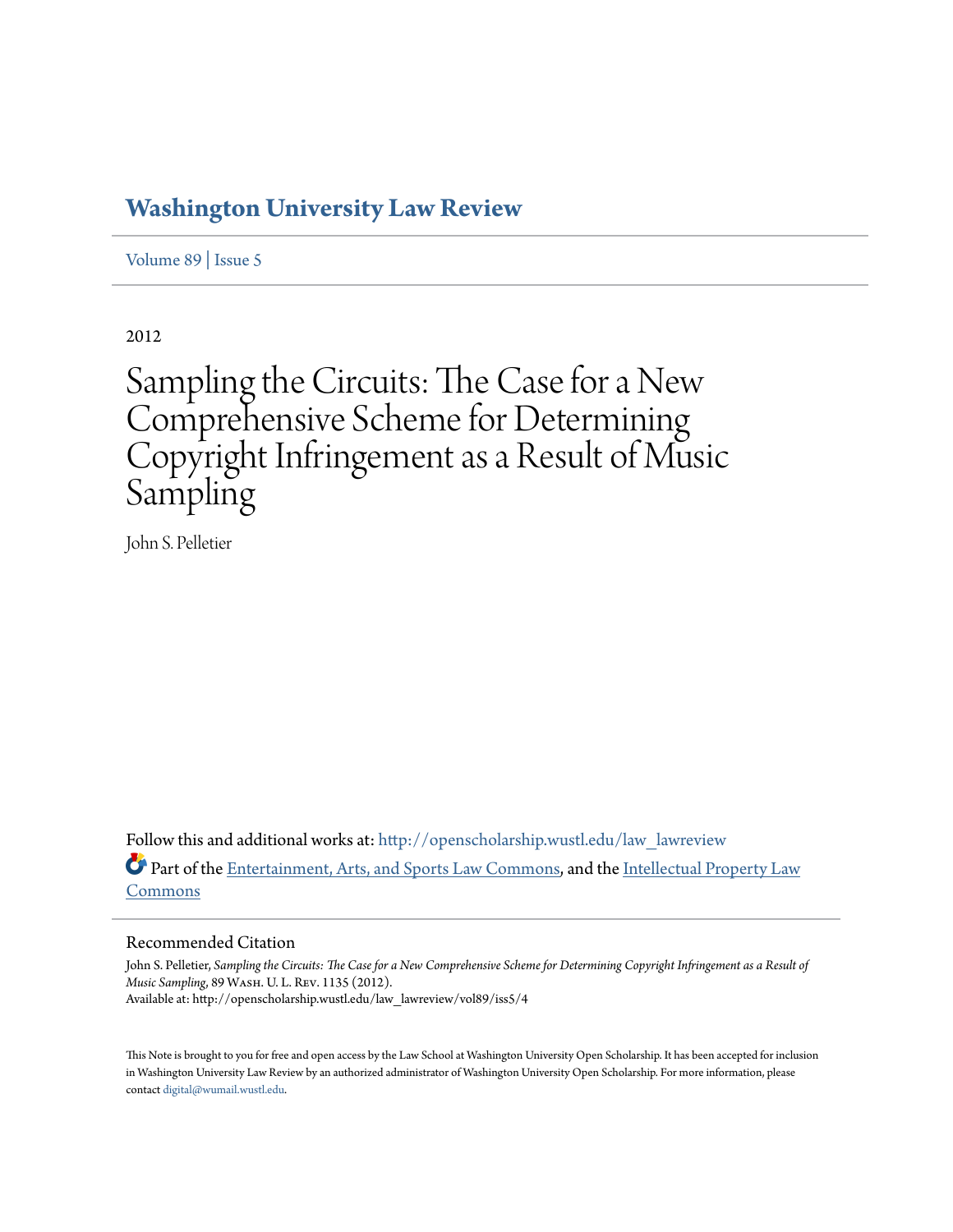# **SAMPLING THE CIRCUITS: THE CASE FOR A NEW COMPREHENSIVE SCHEME FOR DETERMINING COPYRIGHT INFRINGEMENT AS A RESULT OF MUSIC SAMPLING**

#### <span id="page-1-1"></span><span id="page-1-0"></span>**INTRODUCTION**

Music sampling continues to be the linchpin of a variety of musical styles including rap, hip-hop, house, and dance music, and has even become prevalent in rock music.<sup>1</sup> The practice of sampling involves taking pre-existing sound recordings and using portions of those recordings as elements in a new musical composition.<sup>2</sup> The amount of the work sampled can range from taking the entire "hook" or chorus/refrain from a musical composition to smaller elements, such as a riff or even one or two notes or words.<sup>3</sup>

Music sampling, as it pertains to copyright law and copyright licensing, is a real and current issue. As recently as November 3, 2010, the United States Copyright Office began taking comments, at the direction of Congress, as to whether copyright protection should be extended to pre-1972 sound recordings.<sup>4</sup> Among the peripheral issues implicated by this potential extension was how such an extension might affect sampling of pre-1972 recordings.<sup>5</sup> Moreover, one example that perfectly illustrates the

<sup>1.</sup> KEMBREW MCLEOD & PETER DICOLA, CREATIVE LICENSE 1 (2011).

<sup>2.</sup> *Id.* (describing sampling as a "technique that incorporates portions of existing sound recordings into a newly collaged composition"); JOSEPH G. SCHLOSS, MAKING BEATS: THE ART OF SAMPLE-BASED HIP-HOP 150 (2004) ("Sampling allows producers to take musical performances from a variety of recorded contexts and organize them into a new relationship with each other. It is this relationship that represents the producers' art [] and . . . reveals the producers' aesthetic goals.").

<sup>3.</sup> *See generally* SCHLOSS, *supra* note [2,](#page-1-0) at 79–100 (discussing selection of source materials for samples in the hip-hop genre).

<sup>4.</sup> Federal Copyright Protection of Sound Recordings Fixed Before February 15, 1972, 75 Fed. Reg. 67,777 (Nov. 3, 2010); *see also infra* notes [100–](#page-14-0)03 (discussing of the current state of copyright protection for sound recordings). The Copyright Office ultimately issued a December 2011 report recommending that copyright protection should be extended to pre-1972 recordings. UNITED STATES COPYRIGHT OFFICE, FEDERAL COPYRIGHT PROTECTION FOR PRE-1972 SOUND RECORDINGS (2011), *available at* http://www.copyright.gov/docs/sound/ (last visited May 14, 2012).

<sup>5.</sup> Federal Copyright Protection of Sound Recordings Fixed Before February 15, 1972, 75 Fed. Reg. at 67,780. The Copyright office specifically asked for comments regarding the following questions: (1) "[w]ould business arrangements concerning sampling of sound recordings be affected by bringing pre-1972 recordings under federal law; and if so, how would they be affected?"; and (2) ―[a]re pre-1972 sound recordings currently treated differently with respect to sampling?‖ *Id*. Notably, however, the answers to these questions were not specifically addressed in the Copyright Office's 2011 report.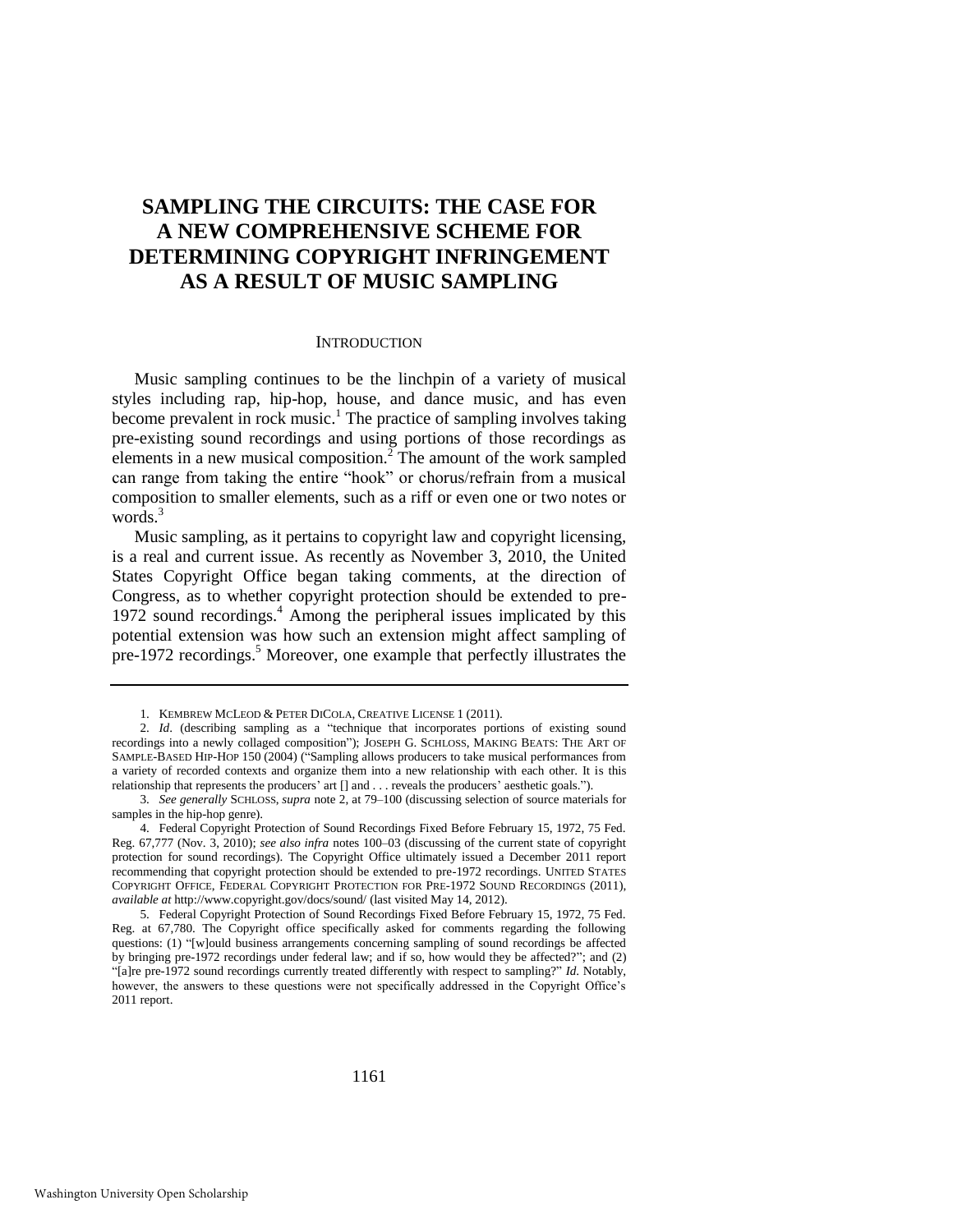<span id="page-2-1"></span><span id="page-2-0"></span>current implications of sampling on copyright law is what one commentator calls "the Girl Talk dilemma," referring to the mash-up artist Girl Talk.<sup>6</sup> On November 15, 2010, Girl Talk made available downloads of his album *All Day*<sup>7</sup> free of charge on the record label Illegal Art.<sup>8</sup> This freely distributed album, which contains a high number of samples—none of which have been licensed—raises serious questions regarding the legality of this release. Upon first listen to the opening track, "Oh No," I easily identified samples of Black Sabbath's "War Pigs,"<sup>10</sup> Ludacris' "Move Bitch,"<sup>11</sup> Cali Swag District's "Teach Me How to Dougie,"<sup>12</sup> Jane's Addiction's "Jane Says,"<sup>13</sup> the Ramones' "Blitzkrieg Bop,"<sup>14</sup> and Missy Elliot's "Get Ur Freak On,"<sup>15</sup> just to name a few.<sup>16</sup> In light of current industry practices, $17$  it is hard to imagine how Girl Talk could release such a record without raising questions as to whether his uses of these samples constitutes copyright infringement<sup>18</sup> or fair use.<sup>19</sup> While this

6. David Mongillo, *The Girl Talk Dilemma: Can Copyright Law Accommodate New Forms of Sample-Based Music?*, 9 U. PITT. J. TECH. L. POL'Y 3 (2009).

8. *See Girl Talk—All Day*, ILLEGAL ART, http://illegal-art.net/allday/ (last visited May 12, 2012). Girl Talk intimates on his website in statements regarding transformative fair use of his own work that the unlicensed samples contained on his record are a fair use of the underlying musical compositions and sound recording. The relevant statement explains

*All Day* by Girl Talk is licensed under a Creative Commons Attribution-Noncommercial license. The CC license does not interfere with the *rights you have under the fair use doctrine, which gives you permission to make certain uses of the work even for commercial purposes*. Also, the CC license does not grant rights to non-transformative use of the source material Girl Talk used to make the album.

*Id*. (emphasis added).

- 10. BLACK SABBATH, *War Pigs/Luke's Wall*, *on* PARANOID (Vertigo 1970).
- 11. LUDACRIS FEATURING MYSTIKAL & I-20, *Move Bitch*, *on* WORD OF MOUF (Def Jam 2002).
- 12. CALI SWAG DISTRICT, *Teach Me How to Dougie*, *on* THE KICKBACK (Capitol 2010).
- 13. JANE'S ADDICTION, *Jane Says, on* NOTHING'S SHOCKING (Warner Brothers 1988).
- 14. RAMONES, *Blitzkrieg Bop*, *on* RAMONES (ABC 1976).
- 15. MISSY ELLIOTT, *Get Ur Freak On*, *on* MISS E . . . SO ADDICTIVE (Elektra 2001).

16. Girl Talk thanks each of the sampled artists and provides a list of all artists and songs that have been sampled on the record. *Girl Talk—All Day Samples List*, ILLEGAL ART, http://illegal-art.net/ allday/samples.html (last visited May 12, 2012). One fan has even gone as a far as to identify each sampled work in each song on Girl Talk's new release, synchronizing visual markers indicating which sample is being heard as the track plays. *Girl Talk—All Day*, ALLDAYSAMPLES.COM, http://allday samples.com (last visited May 12, 2012).

18. *See infra* Part II.A.2 (discussing copyright infringement).

19. *See infra* Part II.A.3 (discussing fair use); *see also* Mongillo, *supra* note [6,](#page-2-0) at 3. Mongillo notes that Girl Talk's previous album *Feed Animals* contained over 300 unlicensed samples. *Id*. Mongillo suggests that Girl Talk has yet to be sued for copyright infringement because record companies are concerned that such legal action might create precedent that would be unfavorable to them. *Id*. Further, Mongillo argues that fair use should be extended to sampling analogous to Girl

<span id="page-2-2"></span><sup>7.</sup> GIRL TALK, ALL DAY (Illegal Art 2010).

<sup>9.</sup> GIRL TALK, *Oh No*, *on* ALL DAY (Illegal Art 2010).

<sup>17.</sup> *See infra* Part I.C (discussing music licensing).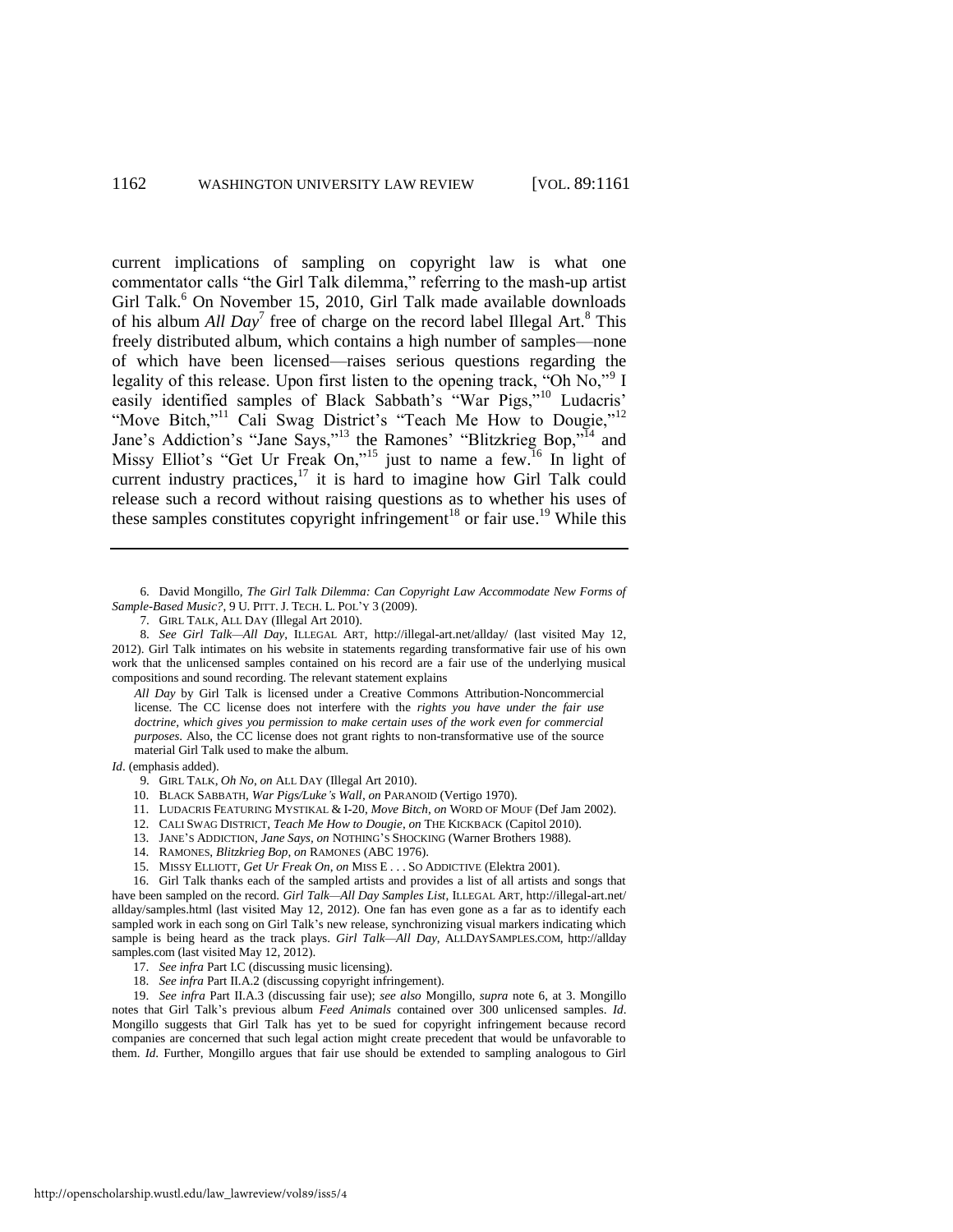<span id="page-3-3"></span><span id="page-3-2"></span><span id="page-3-1"></span>

is an extreme example of the use of sampling in contemporary music—as one commentator notes, Girl Talk's work adds virtually no original content to accompany the samples of other artists' work<sup>20</sup>—it clearly illustrates the point that copyright infringement by way of music sampling is a current issue.

<span id="page-3-0"></span>In its current state, copyright law and judicial interpretation of the same have been relatively hostile to samplers who fail to obtain licenses from the relevant copyright holders of musical compositions or sound recordings<sup>21</sup>—both of which are protected as separate copyrights under Title 17 of the United States Code.<sup>22</sup> Due to this hostility, the licensing and clearing of samples has become a major source of revenue for record companies and music publishers alike.<sup>23</sup> For example, the famous record *Paul's Boutique* by the Beastie Boys,<sup>24</sup> which was comprised of nearly 95 percent samples, required over \$250,000 in licensing fees alone.<sup>25</sup> More recently, Kanye West reportedly came very close to licensing a small sample from Lauryn Hill's *MTV Unplugged* record for over \$150,000.<sup>26</sup> Unfortunately, in light of evidence suggesting that the financial viability of record companies has diminished significantly, these licensing agreements will likely continue to become more expensive due to an effort by record companies to generate sufficient revenue to remain viable business organizations.<sup>27</sup> Due to legal uncertainty regarding the contours of what is

- 24. THE BEASTIE BOYS, PAUL'S BOUTIQUE (Capitol Records 1989).
- 25. KEMBREW MCLEOD, FREEDOM OF EXPRESSION 89 (2007).
- 26. *Id*.

Talk's practices. *Id*. This Note will challenge that proposition, ultimately concluding that stretching fair use doctrine as far as Mongillo suggests is not prudent. *See infra* notes [239–](#page-32-0)46 and accompanying text.

<sup>20.</sup> *Accord* Mongillo, *supra* note [6,](#page-2-0) at 2. Of course, this comment should not be construed as an indictment of the great skill and great deal of work necessary to create Girl Talk's mashups. Indeed, his arrangements would likely be protectable derivative works, provided he acquired the proper licenses for the samples. *See* 17 U.S.C. § 101 (2006) ("A 'derivative work' is a work based upon one or more preexisting works, such as . . . musical arrangement."); 17 U.S.C. § 103 (2006) ("The subject matter of copyright as specified by section 102 includes . . . derivative works."). However, any such protection "extends only to the material contributed" by Girl Talk "and does not imply an exclusive right in the preexisting material."  $17 \text{ U.S.C. }$  §  $103 \text{ (2006)}$ .

<sup>21.</sup> *See infra* Part II.B (discussing cases involving copyright infringement claims, generally holding in favor of the plaintiff regardless of the objective standard used to determine infringement).

<sup>22.</sup> *See infra* notes [98,](#page-14-1) [99,](#page-14-2) [101 a](#page-14-3)nd accompanying text.

<sup>23.</sup> *See, e.g.*, AL KOHN & BOB KOHN, KOHN ON MUSIC LICENSING 1548–1549 (4th ed. 2010) (noting that flat fees to sample a master recording range from \$2,500 to \$20,000 and royalties often include advances starting at \$5,000 with rates of  $1/2\ell$  to 5 $\ell$  per unit).

<sup>27.</sup> *See 2008 Consumer Profile*, RIAA, http://76.74.24.142/CA052A55-9910-2DAC-925F-27663 DCFFFF3.pdf (last visited May 12, 2012) (showing that sales have declined at an alarming rate, decreasing from approximately \$14 billion in revenue in 1999 to approximately \$8 billion in 2008). This is not to say, however, that the entertainment industry is not currently thriving. Indeed, one report shows, inter alia, that sales and marketing of music through untraditional channels (i.e., not through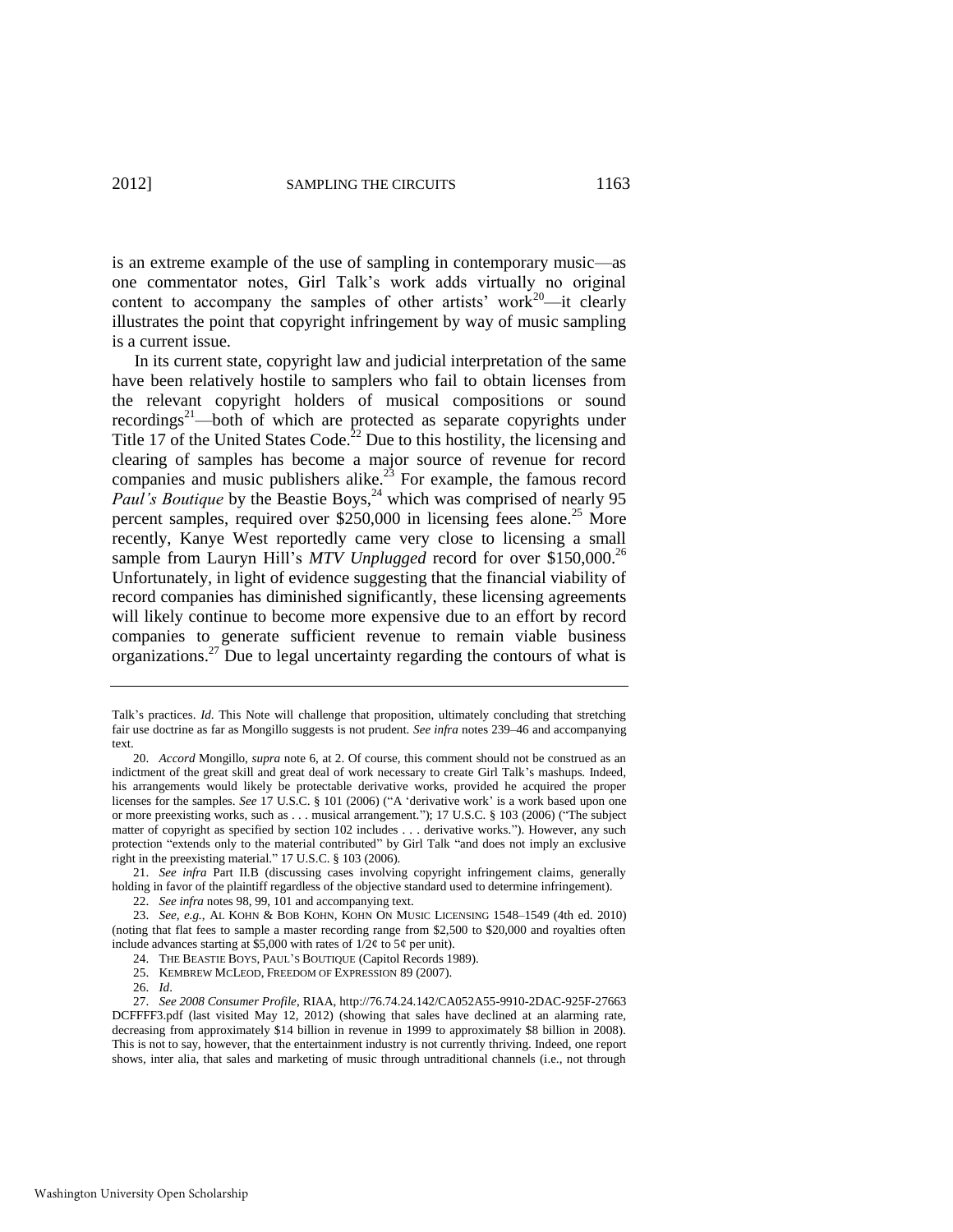and what is not actionable infringement, by and large, in order to avoid litigation, artists are encouraged to either license even the smallest samples or refrain from sampling—one of musical artists' most creative tools altogether.<sup>28</sup>

In light of the aforementioned issues, this Note suggests that in order to make copyright law conform to the constitutional purpose of copyright protection, promote creativity, and provide clarity for musical artists, a more robust paradigm for determining infringement as a result of sampling is needed. Part I of this Note provides a discussion of the history and industry practices regarding music sampling, describing how sampling works, the technology involved, and why sampling is valuable to musical artists. Part II lays out the general law that affects sampling. Part III examines the legal difficulties resulting from the way copyright law treats music sampling and the impact of this treatment on creativity. Finally, Part IV suggests a comprehensive scheme to balance the competing interests of samplers and copyright holders by creating realistic and appropriate protections for copyright holders, while still accommodating the creativity encouraged by the "Copyright and Patent Clause" of the Constitution and embracing technology-based creativity involving the use of sampling.

# I. SAMPLING: THE RECORDING INDUSTRY, TECHNOLOGY, AND WHY MUSICIANS SAMPLE

#### *A. History*

At the outset, one might inquire, why sample? To understand why sampling is such a prevalent practice, it is necessary to briefly examine sampling's historical roots. Sampling is a derivative of deejaying.<sup>29</sup>

major record companies) has been quite successful and profitable. *See generally* MICHAEL MASNICK & MICHAEL HO, THE SKY IS RISING: A DETAILED LOOK AT THE STATE OF THE ENTERTAINMENT INDUSTRY 23–29 (2012). This, of course, only further substantiates the claim that record companies will be looking for sampling revenues (either through licensing or litigation) in order to offset artists' use of these alternative channels rather than the traditional business models implemented by record companies. *See id.* at 29. Masnic and Ho explain that "[i]n many cases, there seem to be significant barriers for musical startups, but the toughest barrier doesn't seem to be a lack of consumer demand or prohibitive costs for music production. It's more likely that major music labels will sue music startups out of existence." *Id.* Although the claim that "major music will sue music startups out of existence" may be over exaggerated given the data Masnic and Ho present regading profitability, no doubt litigation and licensing will be prevelant means by which record companies will attempt to remain viable.

<sup>28.</sup> KOHN & KOHN, *supra* not[e 23,](#page-3-0) at 1619.

<sup>29.</sup> SCHLOSS, *supra* note [2,](#page-1-0) at 31. Deejaying, as referenced here, generally involves the use of two turntables connected by a mixer, allowing the "DJ" to switch from one record to another. *Id*.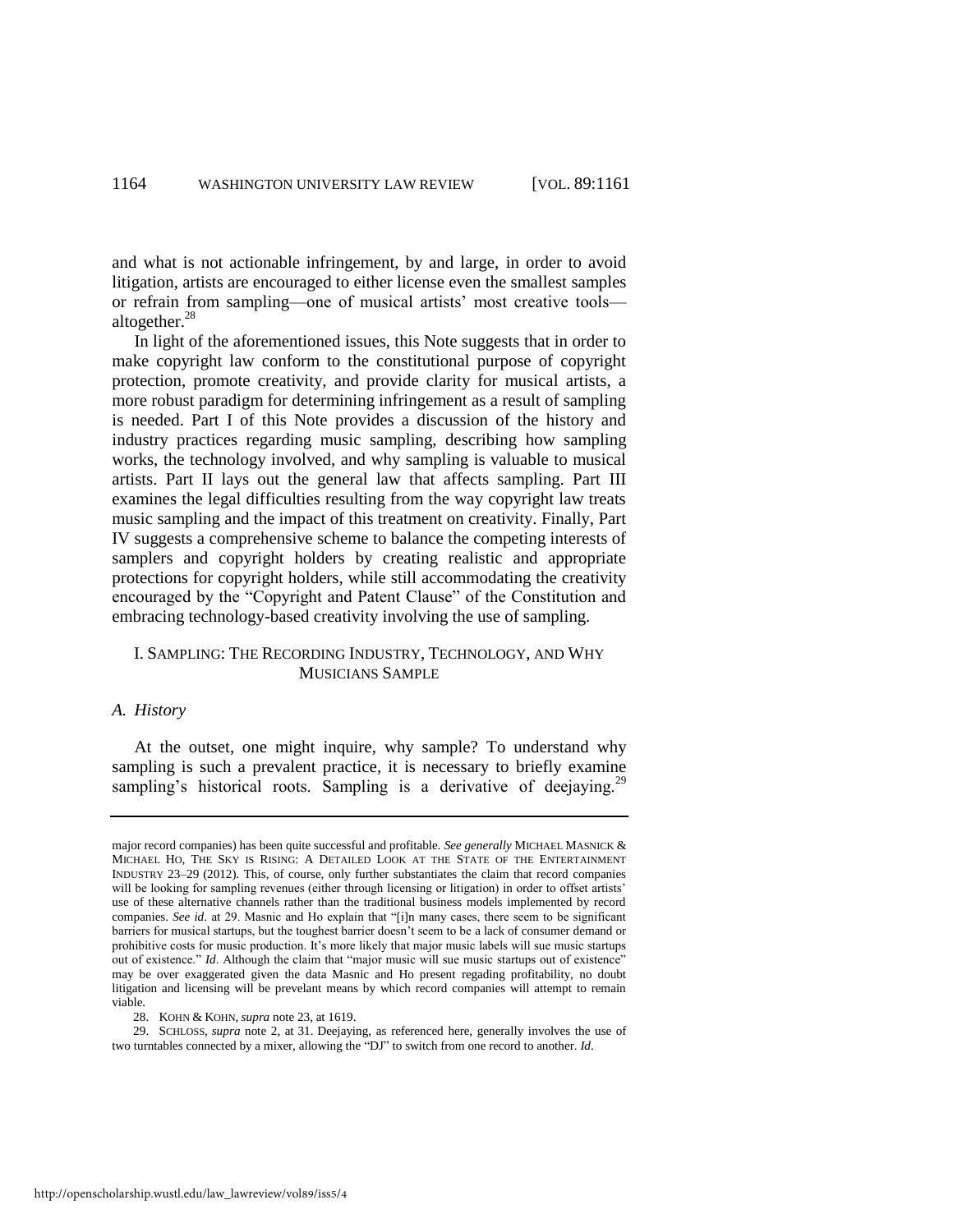Deejays, of course, wanted to keep dancers on the dance floor; as such, they maintained a practice of playing only the pieces of songs that were popular with dancers and omitting the remainder of the song.<sup>30</sup> In particular, the use of drumbeats, otherwise known as "breaks," was particularly prevalent.<sup>31</sup>

In the 1980s, inventors, in an attempt to increase the capabilities of synthesizers, created the digital sampler—a device that "allows the musician to record sounds from other instruments, nature, or even nonmusical sources, and transpose and play them chromatically on a standard piano or organ keyboard.<sup>332</sup> Eventually, as digital samplers became more sophisticated,<sup>33</sup> deejays began using digital samplers for unintended purposes, sampling not only drums and drumbeats from records, but sampling melodies and bass lines, among other things.<sup>34</sup> Once these elements were sampled, the digital sampler could be played like an instrument. This implementation provided a much more sophisticated manner of producing music that was similar to the methodology deejays had previously produced using turntables.<sup>35</sup> Furthermore, these new digital samplers allowed users to edit samples—whether they were presets or recorded material—and "sequence" various samples to make entire musical arrangements.<sup>36</sup>

Of course, it was not a far stretch for deejay-turned-producer types to incorporate this methodology into hip-hop music produced for mass distribution by record companies.<sup>37</sup> Eventually, sample-based music moved from being a more efficient means of replicating live performances by deejays to a sophisticated form of studio-based music, often producing music that would be quite difficult to create by means of live instrumentation or in an improvisational setting such as deejaying at a party or club.<sup>38</sup> For example, at its height in 1980—often referred to as the

<sup>30.</sup> *Id*. at 32.

<sup>31.</sup> *Id*. Often these drum beats came from records that would not traditionally be considered dance music and were often unpopular with the dance club audience.

<sup>32.</sup> *Id*. at 34–35. Schloss notes, the inclusion of the digital sampler was intended to be a novelty. *Id.* at 34. For a more in-depth discussion of sampling technology and recording technology more generally, see *infra* Part I.B.

<sup>33.</sup> An example of such a sampler is the Em-u SP-12, which was intended to be used as a drum machine and had sampling capabilities for the purposes of recording live drum samples. SCHLOSS, *supra* not[e 2,](#page-1-0) at 35.

<sup>34.</sup> *Id*.

<sup>35.</sup> *Id*.

<sup>36.</sup> *Id*.

<sup>37.</sup> *Id*. Marley Marl, a hip-hop producer from New York, is generally credited as the first person to make use of the digital sampler in this manner. *Id*.

<sup>38.</sup> *Id*. at 41–43.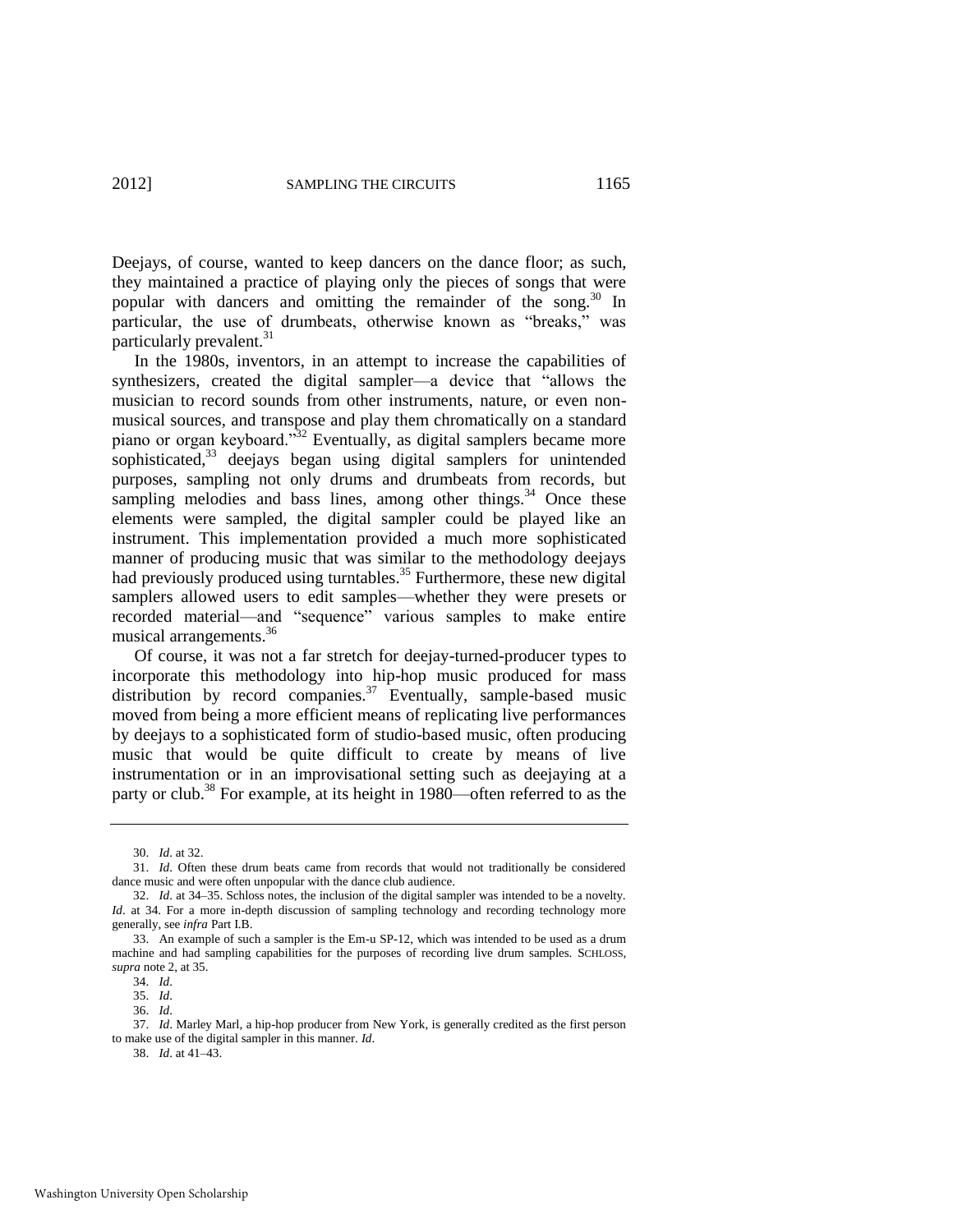golden age of hip-hop<sup>39</sup>—artists such as Public Enemy and the Bomb Squad began producing hip-hop records, often characterized as "sound collages," which contained massive numbers of small samples and would have been nearly impossible to create with turntables alone.<sup>40</sup> Of course, at the time, these artists were generally unaware of the legal consequences of their actions. $41$ 

While it is unnecessary (and beyond the scope of this Note) to chronicle more recent developments in the art of sampling, it is sufficient to say that sampling has continued to be a prevalent practice and powerful tool in modern musical composition. However, in 1991, following the Southern District of New York's holding in *Grand Upright Music, Ltd. v. Warner Bros. Records*<sup>42</sup> that unlicensed use of a sample in a hip-hop recording constituted copyright infringement, copyright infringement by way of music sampling became a complication artists needed to consider.<sup>43</sup> While this may have reduced the quantity of samples included in newer music—due to the fact that using large quantities of samples has become economically unfeasible<sup>44</sup>—sampling is still prevalent and relevant in current musical culture, as clearly shown by Girl Talk's most recent offering*.* 45

#### *B. Making Music Using Samples: Recording, Technology, and Sampling*

As alluded to above, music technology is particularly important when addressing issues of music sampling, primarily because use of this technology supplies the means by which sampling is used as a creative tool in the creation of musical works. There are two basic forms of technology used for recording—analog and digital—both of which are viable methods of sampling.<sup>46</sup> Analog recording is traditionally

<sup>39.</sup> *Id*. at 39. No doubt, this label in part is due to the fact that this era occurred prior to the legal turmoil experienced by many hip-hop artists as a result of lawsuits related to the unlicensed sampling of copyrighted material.

<span id="page-6-0"></span><sup>40.</sup> FREEDOM OF EXPRESSION, *supra* not[e 25,](#page-3-1) at 81.

<sup>41.</sup> *Id.* Chuck D, of Pubic Enemy has been often quoted as saying, "[w]e just thought sampling was just a way of arranging sound. Just like a musician would take sounds of an instrument and arrange them in their own particular way. We actually thought we was quite crafty with it." Id.

<sup>42. 780</sup> F. Supp. 182, 185 (S.D.N.Y. 1991).

<sup>43.</sup> FREEDOM OF EXPRESSION, *supra* not[e 25,](#page-3-1) at 85.

<sup>44.</sup> *Id*.; *see also infra* notes [86–](#page-12-0)[91](#page-13-0) (illustrating how the need to license samples, and cost of said licenses, has the effect of reducing the number of samples an artist can feasibly afford to use on a particular record).

<sup>45.</sup> *See supra* note[s 7](#page-2-1)[–20.](#page-3-2) 

<sup>46.</sup> FRANCIS RUMSEY & TIM MCCORMICK, SOUND RECORDING: AN INTRODUCTION 162, 200 (4th ed. 2004). As stated, both digital and analog methodologies are perfectly viable means for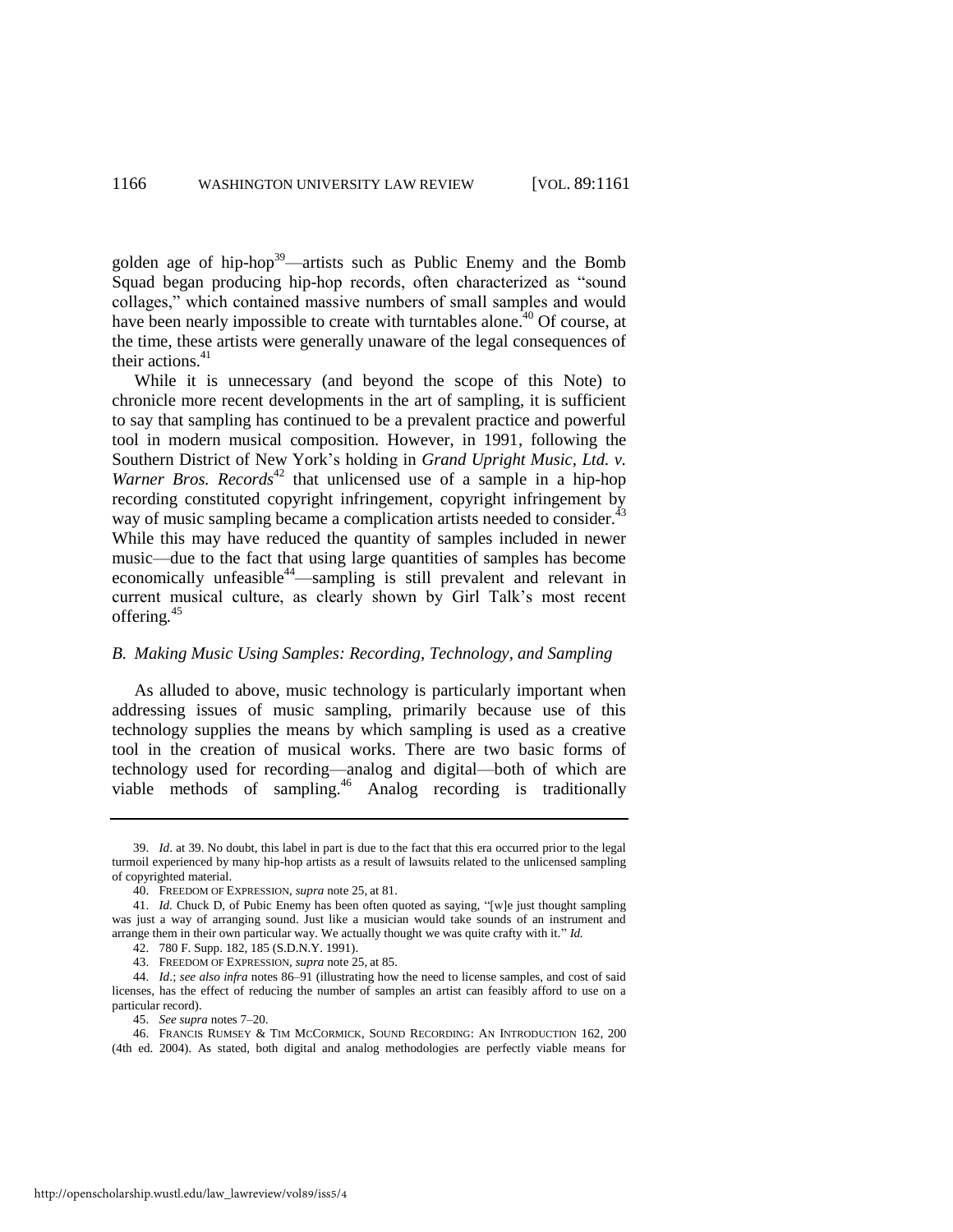accomplished via two primary mediums: magnetic tape and vinyl.<sup>47</sup> Digital recordings are created by sampling the amplitude of a particular waveform at a particular frequency, which is then converted into binary code.<sup>48</sup> These amplitudes are then reassembled to recreate the waveform of the original signal.<sup>49</sup> Eventually, these formats are converted into digital media, such as a CD or an MP3, for mass consumption.

Today, most recordings are digital and are created using a tool called Digital Audio Workstations (DAWs).<sup>50</sup> DAWs are powerful recording and non-linear editing tools as they allow samplers to digitally import works they want to sample and easily edit, sequence, and mix those samples with other samples or newly recorded audio.<sup>51</sup> Another popular means of sampling—perhaps even more popular in particular genres, such as hiphop—is the use of digital samplers such as the Akai MPC 2000 and related models, particularly in the context of hip-hop and contemporary  $R \& B$ production.<sup>52</sup>

The last topic of relevance to digital sampling in the recording industry is signal processing. Signal processing consists of processes that "manipulate a sound in various ways, often to make it sound different than the original source, or to bring out a particular characteristic in the

49. *See generally id*. at 203–15.

50. *Id*. at 249. Examples of popular digital audio workstations are Avid's Pro Tools, Apple's Logic, and Steinberg's Nuendo.

creating samples; as such, legal scholars' reference to sampling as "digital sampling" is inaccurate. MCLEOD & DICOLA, *supra* note [1,](#page-1-1) at 1. Examples of analog sampling include using multiple turntables (many deejays use this method) or cutting and splicing magnetic tape. *Id*.; *see also* THE BEATLES, *Being for the Benefit of Mr. Kite!*, *on* SGT. PEPPER'S LONELY HEART CLUB BAND (Apple Records 1967) (using samples that were cut and spliced from a sound effects reel, reversed, and rerecorded as a backing track). In this light, this Note refers to the practice of what is commonly and inaccurately called "digital sampling" as "music sampling" in order to encompass analog sampling methodologies. However, the prevalence of sampling today seems to be attributable to the relative ease by which sampling can be accomplished though modern digital methodologies, such as Digital Audio Workstations ("DAWs") and digital samplers as discussed *infra*.

<sup>47.</sup> RUMSEY & MCCORMICK, *supra* not[e 46,](#page-6-0) at 200. In the case of magnetic tape, microphones convert changes in voltage into a pattern of varying magnetization, which can then be replayed using a tape machine. Alternatively, in the case of vinyl, recordings are made by a "groove of varying deviation," which represents the waveform and is played back using the stylus on a record player. *Id*.

<sup>48.</sup> *Id*. Typical sample rates range from 44100 Hz to upwards of 194000 Hz. Of course, the higher the rate of sampling and the greater the bit depth of these samples, the better the recording. *Id*. These types of records are then stored in a number of different mediums such as digital tape or hard drive. *Id*. at 227, 249.

<sup>51. &</sup>quot;You don't have to learn how to play guitar,' . . . . 'You don't have to know nothing. All you have to do is get a sound editing program for your computer, and you're right there. You can make the next big record in the world." MCLEOD & DICOLA, *supra* note [1,](#page-1-1) at 5 (quoting remix artist Steinski); *see also* RUMSEY & MCCORMICK, *supra* note [46,](#page-6-0) at 245–49 (discussing generally the benefits of non-linear editing accomplished via digital audio workstations).

<sup>52.</sup> SCHLOSS, *supra* not[e 2,](#page-1-0) at 30, 35.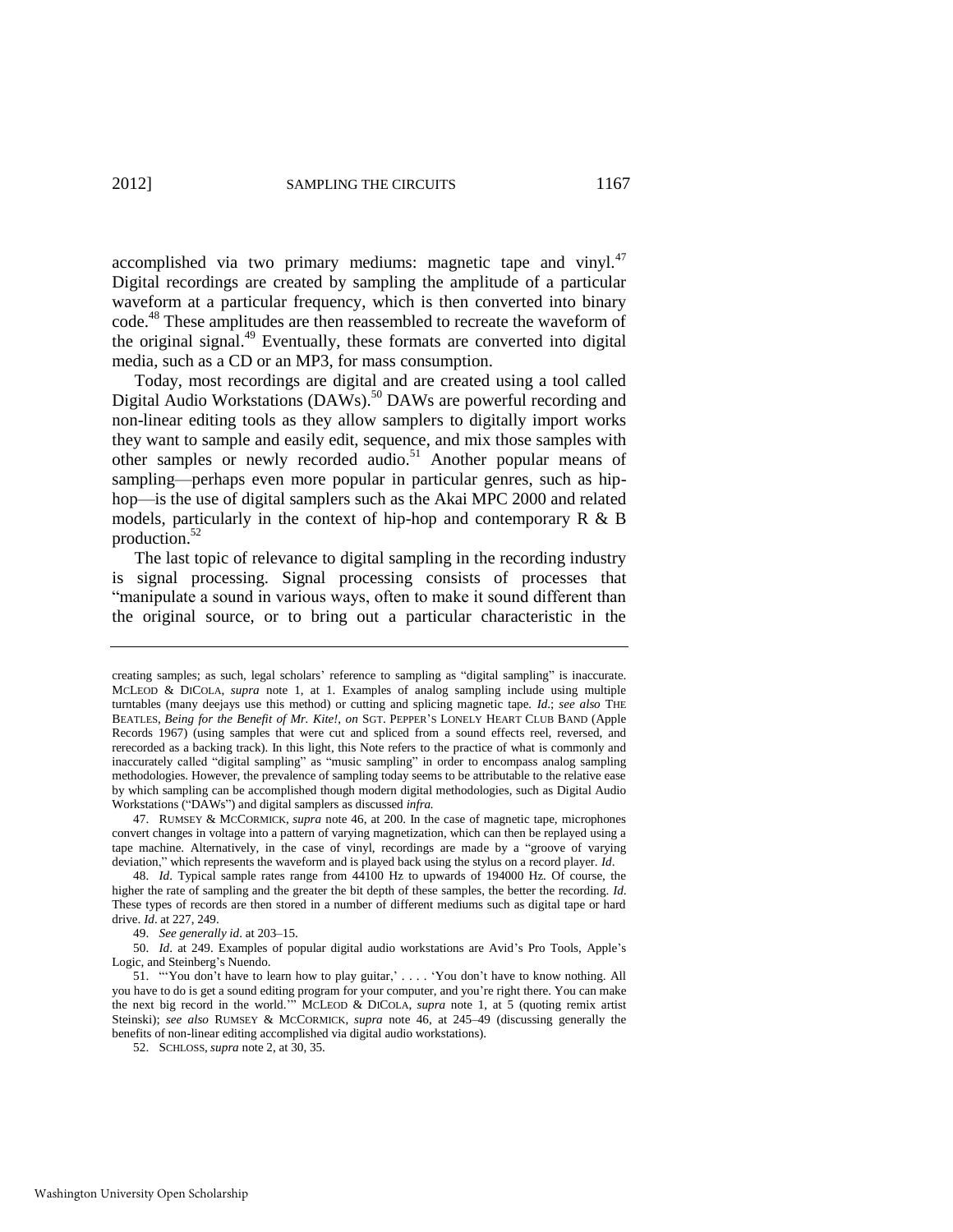<span id="page-8-1"></span><span id="page-8-0"></span>source."<sup>53</sup> These processes include compression/limiting, $54$  equalization,  $55$ reverberation and delay,<sup>56</sup> modulation,<sup>57</sup> pitch shifting and pitch correcting,<sup>58</sup> and changes to the gain structure,<sup>59</sup> to name some general

54. Compression or limiting (two species of the same process) "control the swing in the level of a signal, reducing, for instance, the difference in signal level between the softest and loudest notes of a vocal performance.‖ THOMPSON, *supra* not[e 53,](#page-8-0) at 24; *see also* DAVIS & JONES, *supra* not[e 53,](#page-8-0) at 270. Even more so, compressors and limiters will be used in a more creative way to "change the sound of the signal, adding 'punch' or 'tightness.'" THOMPSON, *supra* not[e 53,](#page-8-0) at 24.

55. Equalizing and filtering (a common type of equalizing) are processes that alter the tone or timbre of a particular sound. *See* THOMPSON, *supra* not[e 53,](#page-8-0) at 7. Equalization refers to a process that boosts or cuts a particular range of frequencies. DAVIS & JONES, *supra* note [53,](#page-8-0) at 244. Filtering, on the other hand, typically refers to a process that cuts all frequencies that are above (low-pass filters) or below (high-pass filters) a particular frequency. *Id*. at 244, 256–58.

56. Reverberation is a naturally occurring phenomenon in indoor environments "caused by reflection from walls, floor, ceiling and other surfaces which do not absorb all the sound" from a particular source. DAVIS & JONES, *supra* note [53,](#page-8-0) at 259. Devices such as reverb chambers, ducts, springs, and digital reverb devices and software can be used to emulate this phenomenon and add this effect to a "dry" source. Id. at 261–66. Delay refers to an exact digital or analog copy of the source signal reproduced later in time, commonly referred to by the layman as "echo." *Id.* at 259, 266–69.

57. Modulation includes a number of processes including, but not limited to, flanging and phasing. Flanging is a sound "described as swishing or tunneling" caused by two or more identical signals, heard simultaneously, where one of the signals is slightly delayed at varying times resulting in a phenomenon called comb filtering. *Id*. at 277. This effect derives its name from the analog methodology of creating the effect, accomplished by intermittently pressing on the flange of a tape reel. *Id*. Phasing occurs when a portion of a source signal is altered with one or more comb filters that change frequencies over time. *Id*. at 278. The resulting sound is similar, yet distinguishable, from flanging. *Id*.

58. Pitch shifting is a process by which an entire source or portions thereof can be transposed. Devices and software producing this effect accomplish it by slicing the audio file "and then lengthening each section where the pitch is to be decreased, or shortening each section where the pitch is to be increased." Paul White, *Effects: All You Need to Know ... And a Little Bit More*, SOUND ON SOUND (May 2007), http://www.soundonsound.com/sos/may07/articles/effects.htm. Pitch correction processors such as Auto-Tune, on the other hand, "monitor the pitch of the incoming signal, then compare it to a user-defined scale, which can be a simple chromatic scale or any combination of notes. Pitch-shifting techniques are then used to nudge the audio to the nearest semitone in the user's scale." *Id.* "The main creative application for pitch correction is the so-called 'Cher effect,'" which can be described as a "robotic-sounding" vocal effect. *Id*.

59. Usually, altering the gain structure of a particular sound involves increases or decreases in the perceived volume of particular sounds. DAVIS & JONES, *supra* note [53,](#page-8-0) at 28. However, this can involve creating distortion—that is, a change in the signal that alters the amplitude or phase, or creates

<sup>53.</sup> DANIEL M. THOMPSON, UNDERSTANDING AUDIO: GETTING THE MOST OUT OF YOUR PROJECT OR PROFESSIONAL RECORDING STUDIO 24 (2005); *see also* GARY DAVIS & RALPH JONES, THE SOUND REINFORCEMENT HANDBOOK 243 (2d ed. 1989) ("A signal processor is a device (or circuit) which alters the audio signal in some non-linear fashion."). Thompson explains signal processing in the analog domain—as in a traditional recording studio—noting that once sounds have been captured "[t]he signals can then be processed using equalizers or 'EQs' to adjust the tone or ‗timbre,' compressors for dynamic level control and ‗punch,' noise gates to eliminate unwanted sounds." THOMPSON, *supra* note [53,](#page-8-0) at 7. "Just as processing operations like equalisation [sic], fading and compression can be performed on analogue [sic] sound signals, so they can on digital sound signals." RUMSEY & MCCORMICK, *supra* note [46,](#page-6-0) at 217. "Digital signal processing (DSP) involves the high speed manipulation of the binary data representing audio samples[] . . . [c]arried out by computing devices capable of performing fast mathematical operations on data . . . ." *Id*.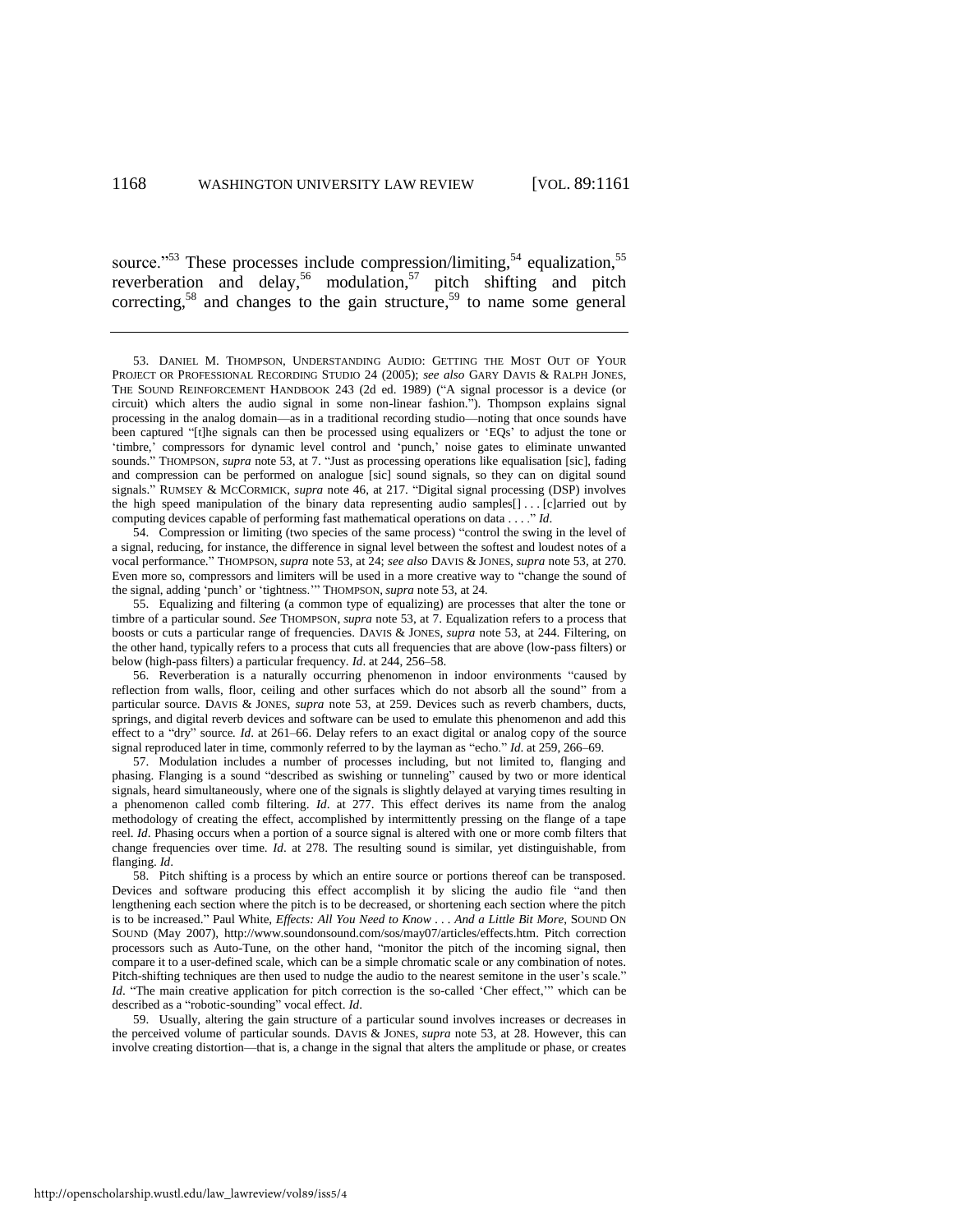categories. The use of such processes—often referred to as "effects" by laypersons<sup>60</sup>—is typical in the recording industry for the purposes of  $mixing.<sup>61</sup>$ 

<span id="page-9-1"></span><span id="page-9-0"></span>Samplers, however, often use signal processing more dramatically to hide or transform samples—making them virtually unrecognizable—in order to avoid licensing copyrights and for creative reasons.<sup> $\bar{6}$ 2</sup> This Note argues that such processes, although generally viewed by samplers and copyright holders as evading legal obligations under copyright law,<sup>63</sup> should not be viewed as such. Furthermore, these processes become important in the music-sampling context because they have the potential to be what this Note refers to as adequate "transformative processes." As argued, transformative processes, to some extent, would absolve samplers from obtaining licenses for those samples that are sufficiently transformed.<sup>64</sup> Of course, under current copyright law, the issue raised by samples that are severely altered is whether unrecognizable or severely altered samples should constitute infringement or whether this transformation is sufficient to warrant a finding of fair use.<sup>65</sup>

#### *C. Sample Clearing: Licensing Samples*

To this point, the discussion regarding sampling has answered why artists sample and how sample-based music is created. Perhaps more relevant to legal discourse is, what happens once an artist samples, using another artist's work as source material. There are two basic scenarios: (a) the artist licenses the sample from the relevant copyright holders, or (b) they do not license the sample and hope they are not sued for

different frequencies not perceived in the original signal. *Id*. at 81. Practically speaking, the term ―distortion‖ in creative applications ―is more commonly used to describe processes that change the waveform in some radical and often level-dependent way.‖ White, *supra* note [58.](#page-8-1) Often, distortion may be undesirable; however, where distortion is intentional, it can be a powerful tool for altering audio. Common uses "include guitar overdrive, fuzz, and simply overdriving analogue [sic] circuitry or tape to achieve 'warmth'." *Id.* 

<sup>60.</sup> DAVIS & JONES, *supra* note [53,](#page-8-0) at 243 (noting this common term and indicating a preference for the term signal processor "because it covers [a] device in all cases, whether used for mild enhancement or extreme special effects").

<sup>61.</sup> THOMPSON, *supra* note [53,](#page-8-0) at 23 (describing the use of signal processing in the mixing process).

<sup>62.</sup> FREEDOM OF EXPRESSION, *supra* note [25,](#page-3-1) at 90. Artists such as Cypress Hill, a popular rap group, have noted that, when making beats, "the trick is to really fuck [the sample] up so that you don't even have to ask for permission." *Id*.

<sup>63.</sup> FREEDOM OF EXPRESSION, *supra* not[e 25,](#page-3-1) at 90.

<sup>64</sup>*. See infra* Part IV.B (discussing transformative processes).

<sup>65.</sup> *See supra* Part II.A.3 (discussing fair use under § 107 of the Copyright Act).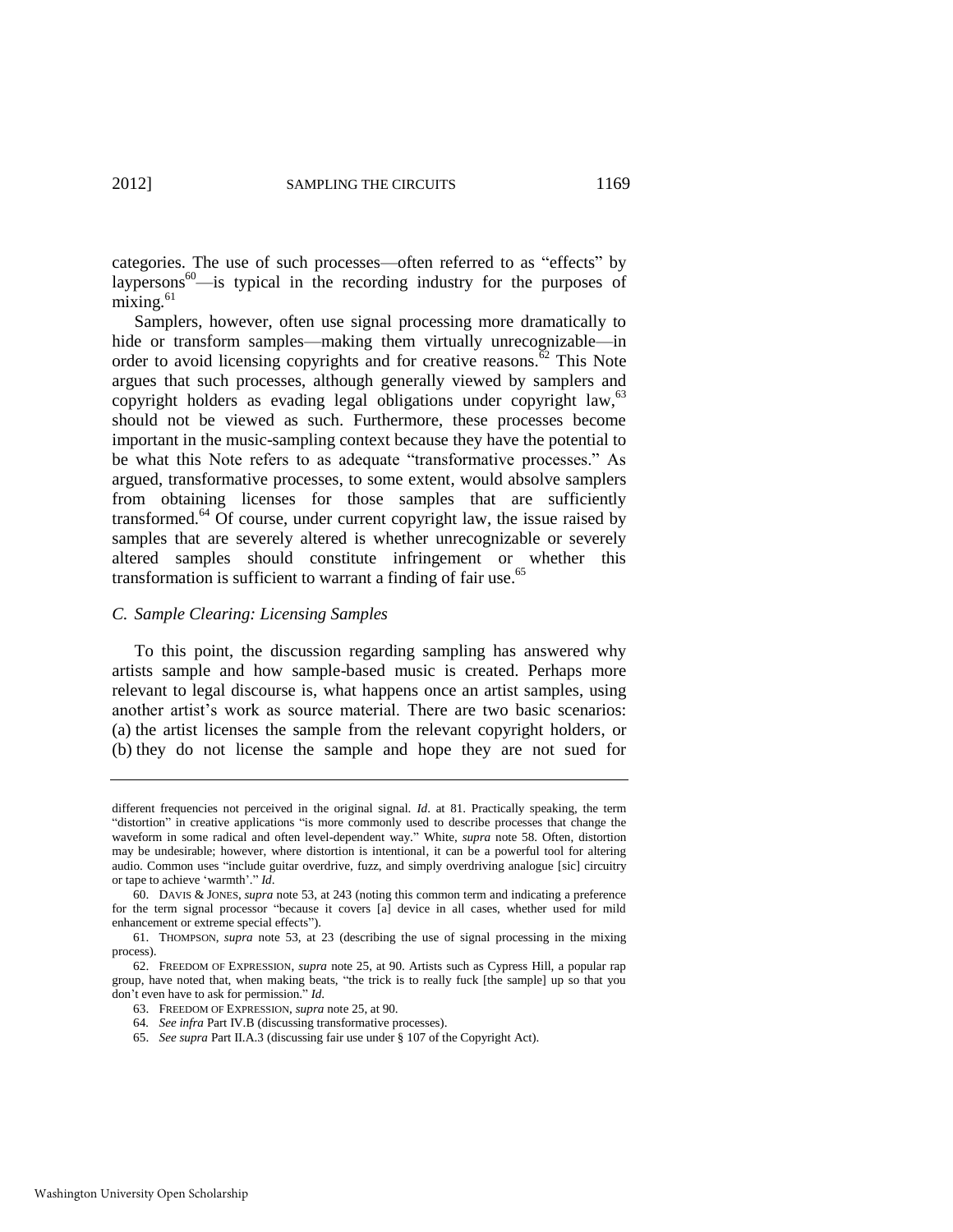infringement.<sup>66</sup> Provided that the sampled work was fixed after February 15, 1972, $^{67}$  a sampler who chooses the former route must obtain a license from the holder of the copyright in the musical composition and the sampled sound recording.<sup>68</sup> Adding to an already arduous task, these two copyrights are rarely owned by the same entities.<sup>69</sup>

<span id="page-10-1"></span>For licensing purposes, copyrights in sound recordings and copyrights in musical compositions are treated differently. Choosing to license a sound recording is exclusively at the discretion of the copyright holder.<sup>70</sup> Owners of musical compositions, however, do not enjoy complete exclusivity with regard to licensing. Under the Copyright Act, a sound recording is considered a derivative work of the underlying musical composition.<sup>71</sup> In order to fix and distribute a sound recording of a musical work, a distributor must obtain a mechanical license from the owner of the copyright in the musical composition.<sup>72</sup> Under 17 U.S.C.  $\S$  115, Congress has provided that once a recording of a non-dramatic musical composition has been distributed in the United States, the owner of the copyright in the musical composition is compelled to grant a license in the work to make and distribute the recordings of that work.<sup>73</sup> While  $\S$  115 compels the

<span id="page-10-0"></span><sup>66.</sup> Kohn and Kohn note in their treatise on music licensing that although juries are often the final arbiter as to whether the sample is recognizable or whether an association between the original work and the sampled work can be made, the possibility remains that a court could find infringement where only an expert is capable of making such a distinction. As such, they strongly advise artists to obtain licenses, even if the sample is well hidden within the new work. KOHN & KOHN, *supra* not[e 23,](#page-3-0)  at 1607.

<sup>67.</sup> *See* Sound Recording Act of 1971, Pub. L. No. 92-140, 85 Stat. 391 (1971), amended by Pub L. No. 93-573, 88 Stat. 1873 (1974) (codified as amended at 17 U.S.C. § 102 (2006)) (providing for copyright protection for sound recordings created after February 15, 1972).

<sup>68</sup>*.* KOHN & KOHN, *supra* not[e 23,](#page-3-0) at 1598.

<sup>69.</sup> *Id*. at 1607.

<sup>70.</sup> *Id*. at 1608.

<sup>71.</sup> *Id*. For an in-depth discussion of copyright law and how the law affects samplers, see *infra* Part II.

<sup>72.</sup> KOHN & KOHN, *supra* note [23,](#page-3-0) at 732. The term "mechanical license" derives from the term "mechanical reproductions," which refers to any fixed form embodying a recording of music including piano rolls, music boxes, records, tapes, compact discs, and digital files. *Id*.

<sup>73. 17</sup> U.S.C. § 115(a)(1) (2006). The relevant language contained in § 115 is as follows:

When phonorecords of a nondramatic musical work have been distributed to the public in the United States under the authority of the copyright owner, any other person, including those who make phonorecords or digital phonorecord deliveries, may, by complying with the provisions of this section, obtain a compulsory license to make and distribute phonorecords of the work. . . .

*Id*. Obtaining a mechanical license for the purpose of "covering" a work that has already been sold commercially is a relatively streamlined process. Provided that (1) the work is a nondramatic musical work, (2) it has been previously recorded and distributed, (3) the new recording does not change the fundamental character of the work, and (4) is only used as a phonorecord, the owner of the copyright in the musical composition is compelled to license the musical composition. DONALD PASSMAN, ALL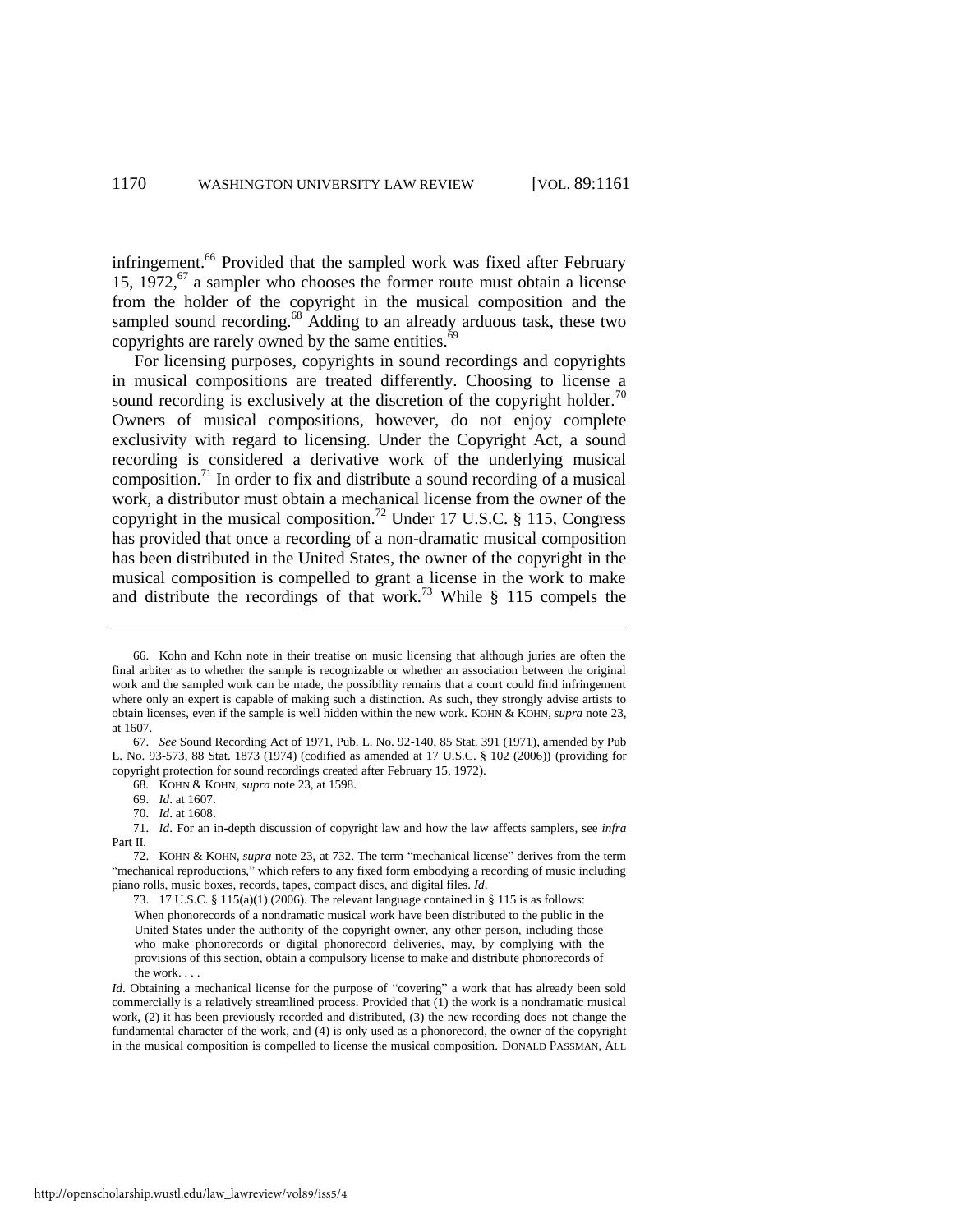owner of a musical composition to license the composition to any party who wishes to create a new sound recording of the work, there are limitations on this requirement. Under  $\S 115(a)(2)$ , a person who obtains a compulsory license is only permitted to alter the arrangement and not the "basic melody or fundamental character of the work."<sup>74</sup> This provision has been interpreted to exclude samples from the compulsory licensing requirement.<sup>75</sup>

<span id="page-11-0"></span>The entire process of licensing samples is referred to in the music industry as clearing samples or sample clearance.<sup>76</sup> Beginning in the early 90s, following a slew of lawsuits regarding unlicensed samples,  $\frac{7}{7}$  record labels instituted a policy requiring artists to complete a "sample clearance" report" where an artist divulges all of the samples used on a particular record.<sup>78</sup> Once identified by the artist, the record label attempts to clear the samples—that is, it contacts the relevant copyright holders to get permission to use the sample and negotiate a licensing agreement.<sup>79</sup> Copyright holders of sampled works are at liberty to take a number of actions in response to a request for a license that include, but are not limited to, refusing to license the work, $80$  granting a license for a flat fee,

YOU NEED TO KNOW ABOUT THE MUSIC BUSINESS 209 (Free Press 7th ed. 2009). Generally speaking, the Harry Fox Agency will issue licenses and make sure that users are paying the compulsory licensing fee for a small fee. *Id*. at 221.

<sup>74. 17</sup> U.S.C. § 115(a)(2) (2006). Section 115(a)(2) states:

A compulsory license includes the privilege of making a musical arrangement of the work to the extent necessary to conform it to the style or manner of interpretation of the performance involved, but the arrangement shall not change the basic melody or fundamental character of the work, and shall not be subject to protection as a derivative work under this title, except with the express consent of the copyright owner.

*Id*.; *see also* PASSMAN, *supra* note [73,](#page-10-0) at 209–11 (describing the conditions necessary to obtain a license under  $§ 115(a)(2)$ .

<sup>75.</sup> KOHN & KOHN, *supra* note [23,](#page-3-0) at 1608. Kohn explains that Congress included § 115(a)(2) because they "recognized the legitimate interests of songwriters who might wish to prevent their musical works from being 'perverted, distorted, or travestied.'" *Id.* (quoting H.R. REP. NO. 94-1476, at 109 (1976)).

<sup>76.</sup> PASSMAN, *supra* not[e 73,](#page-10-0) at 318–19.

<sup>77.</sup> Most of the cases producing published decisions are discussed *infra* in Part II.

<sup>78.</sup> FREEDOM OF EXPRESSION, *supra* note [25,](#page-3-1) at 86. As McLeod notes, this didn't stop artists from lying about the use of samples they didn't think anyone would ever discover. *Id*.

<sup>79.</sup> FREEDOM OF EXPRESSION, *supra* not[e 25,](#page-3-1) at 86.

<sup>80.</sup> As noted above, owners of the sound recording may refuse to license the sampled recording because they are not compelled to license the work under the Copyright Act. *See supra* note [70](#page-10-1) and accompanying text. Moreover, the "right to prepare a derivative work in which the actual sounds fixed in the sound recording are rearranged, remixed, or otherwise altered in sequence or quality"—precisely what is being licensed by the copyright holder in the sound recording when a sound recording is sampled—fits squarely within the rights of the copyright holder. 17 U.S.C. § 114(b); *see also infra*  notes [98–](#page-14-1)[103](#page-15-0) and accompanying text (discussing the exclusive rights of copyright holders in sound recordings). Likewise, nor are owners of the copyright in the sampled musical composition compelled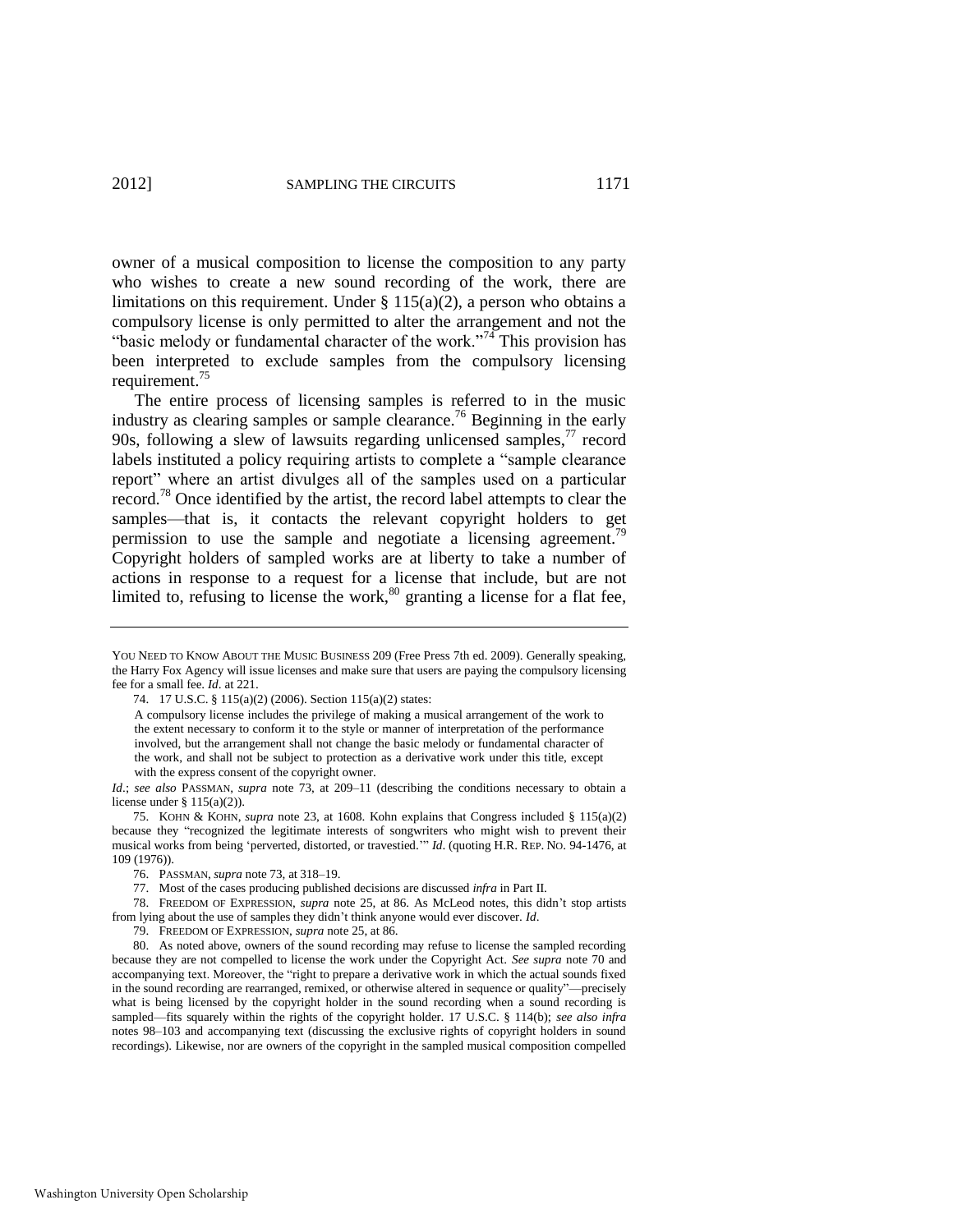<span id="page-12-1"></span>granting a license for a royalty, or asking for an ownership stake in the copyright in the new composition containing the sample. $81$  Leverage in this situation depends on whether the use of the sample would constitute infringement—and, without a license, there is usually a high probability of infringement. $82$  For the most part, whether the work constitutes an infringing use and what demands the holder of the underlying copyright will have in order to permit its use will be unknown until the new work containing the sample has already been created and is a finished product.<sup>83</sup>

One might ask, what is so bad about this process? The inherent problem is that the entire process is cost-prohibitive; the cost of clearing small samples has a tendency to eat up a recording budget, and thus the average artist will often forego sampling in order to avoid the cost.<sup>84</sup> Moreover, a related concern is the substantial waste of creative time and energy that results when the cost of licensing ultimately prevents the commercial exploitation of the newly created work.

<span id="page-12-0"></span>Consider the following example. Assume, in the interest of simplicity, that a sample is being licensed for a flat fee from both the owner of the sound recording and the musical composition.<sup>85</sup> The average flat fee license ranges from \$2,500 to \$20,000.<sup>86</sup> The average recording agreement for a new artist to record an album for a major record label is between  $$100,000$  and  $$250,000$ .<sup>87</sup> Add in attorney's fees or the cost of hiring a

84. *See* MCLEOD & DICOLA, *supra* note [1,](#page-1-1) at 158–63 (discussing the expense of licensing samples). McLeod and DiCola note that often those artists who do sample must "abandon the traditional commercial-recording model" in order to afford the costs of sampling. *Id.* at 161.

85. As noted above, flat fee licensing is but one of the many types of licensing agreements that are negotiated by samplers. *See supra* not[e 81 a](#page-12-1)nd accompanying text.

86. KOHN & KOHN, *supra* not[e 23,](#page-3-0) at 1548–49.

87. PASSMAN, *supra* note [73,](#page-10-0) at 91. This figure can vary depending on the notoriety of the artist—that is, whether the artist has already achieved some level of fame or is virtually unknown in the United States or elsewhere. *Id*. As such, depending on the artists' level of notoriety or fame, funds made available by record companies to record a single album can range from zero to \$1,000,000 or higher. *Id.* Indeed, this paradigm may provide an explanation as to why famous artist can still afford to sample when licensing costs border on astronomical. *See supra* notes [25](#page-3-1) and [26](#page-3-3) and accompanying text (describing extreme licensing fees paid by famous artists in order to include samples on their records).

As Passman explains, these recording budgets are basically "structured as funds." PASSMAN, *supra* note [73,](#page-10-0) at 91. Thus, the advance comprises both a payment to the artist to survive on and the budget for the recording of the album. As such, the artist takes home any surplus not spent on recording. *Id.* Furthermore, although artists are usually paid royalties, those royalties are generally not payable until the record company has recouped the advanced funds. *Id*. at 79.

to license their copyrights because sampling changes "the basic melody or fundamental character of the work," thus giving complete discretion to the copyright holder. 17 U.S.C.  $\S$  115(a)(2) (2006); *see also supra* not[e 74.](#page-11-0) 

<sup>81.</sup> KOHN & KOHN, *supra* not[e 23,](#page-3-0) at 1609.

<sup>82.</sup> *Id.*

<sup>83.</sup> PASSMAN, *supra* not[e 73,](#page-10-0) at 319.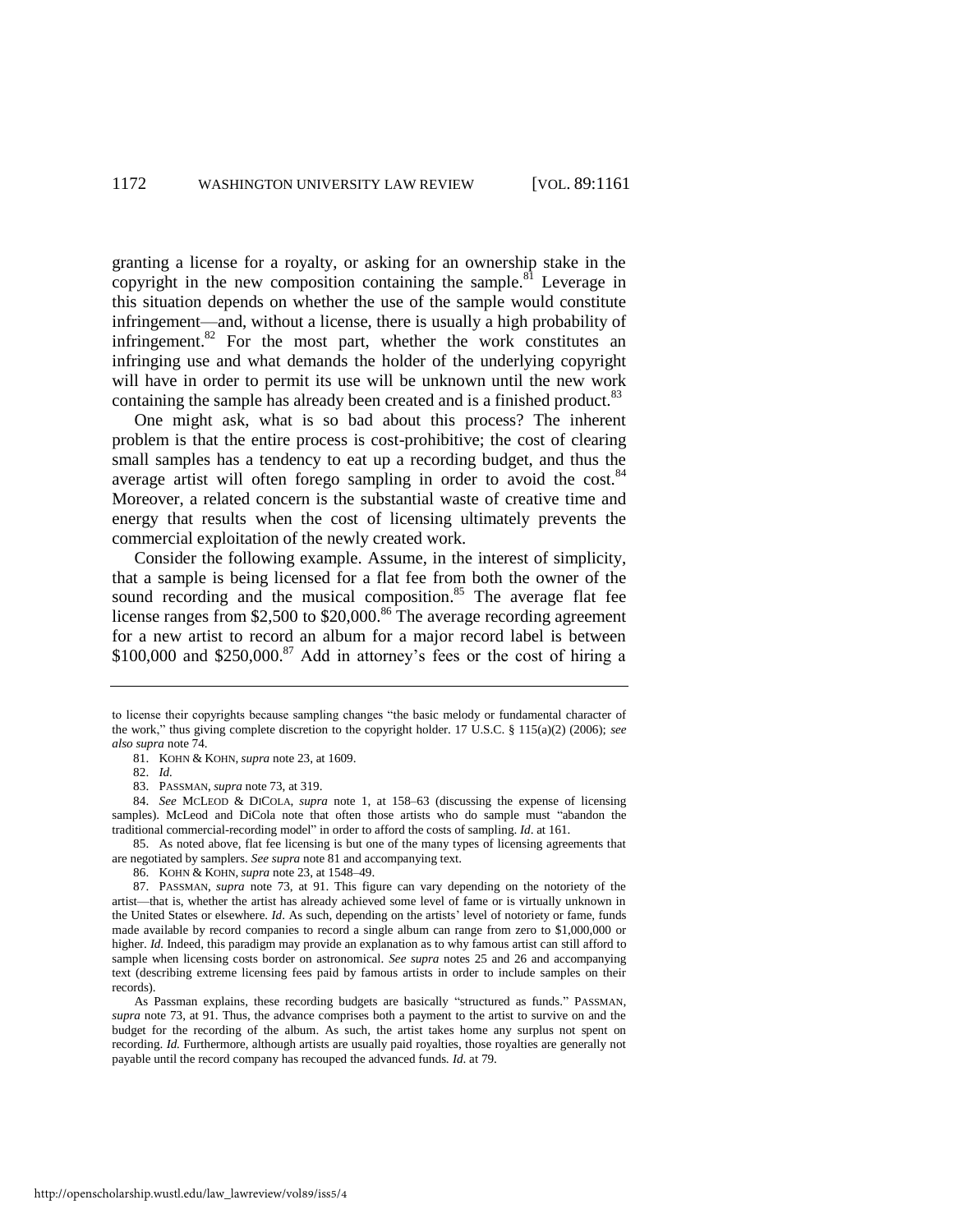sample-clearance house<sup>88</sup> to negotiate the license and draw up the necessary paperwork, and it becomes apparent how quickly a recording budget can be swallowed because the artist used a few samples.<sup>89</sup> An artist is often better off creating a replay.<sup>90</sup> A replay is a term of art referring to a musical fragment rerecorded by a studio musician to mimic a work an artist wishes to sample. By making a replay, the would-be sampler avoids licensing the sound recording he or she wishes to sample, and thus only has to pay a licensing fee to the holder of the copyright in the musical composition, usually the publisher.<sup>91</sup> What follows, as more fully discussed *infra*, is that these economic hurdles have a negative effect on the choice of the creative means used to create new music.<sup>9</sup>

#### <span id="page-13-1"></span><span id="page-13-0"></span>II. THE LAW OF SAMPLING

#### *A. The Copyright Act and Copyright Law Theory*

This Note has identified some licensing issues that implicate copyright law, specifically the compulsory licensing requirements contained in 17 U.S.C. § 115. $9^3$  As intimated by discussions in preceding parts, the law that generally governs in sampling litigation is federal copyright law.<sup>94</sup> The following discussion provides a general overview of the aspects of copyright that are relevant to music sampling. Additionally, it chronicles important court decisions that have shaped the legal issues that are implicated when musicians sample.

<sup>88.</sup> Sample-clearance houses are third-party companies whose sole purpose is to negotiate sampling licenses. FREEDOM OF EXPRESSION, *supra* not[e 25,](#page-3-1) at 87.

<sup>89.</sup> *See id*. at 86.

<sup>90.</sup> PASSMAN, *supra* not[e 73,](#page-10-0) at 319.

<sup>91.</sup> *Id*.; *see also* FREEDOM OF EXPRESSION, *supra* note [25,](#page-3-1) at 87. McLeod notes that it is now common practice for hip-hop artist to hire musicians and specifically instruct the musician to mimic a known performance. *Id*. More specifically, he recounts that Chuck D., a member of the famous rap group Public Enemy, went as far as to hire Stephen Stills to sing a portion of a Buffalo Springfield song (Stills was the writer and lead singer for Buffalo Springfield), because it was cheaper to merely license the copyright from Stills' music publisher than to pay Atlantic Records for the rights to sample the original recording. *Id*.

<sup>92.</sup> *See infra* Part III.B.

<sup>93.</sup> *See supra* Part I.C.

<sup>94.</sup> Of course, when dealing with licensing issues, the law of contracts may be at issue. However, any such issues are beyond the scope of this Note.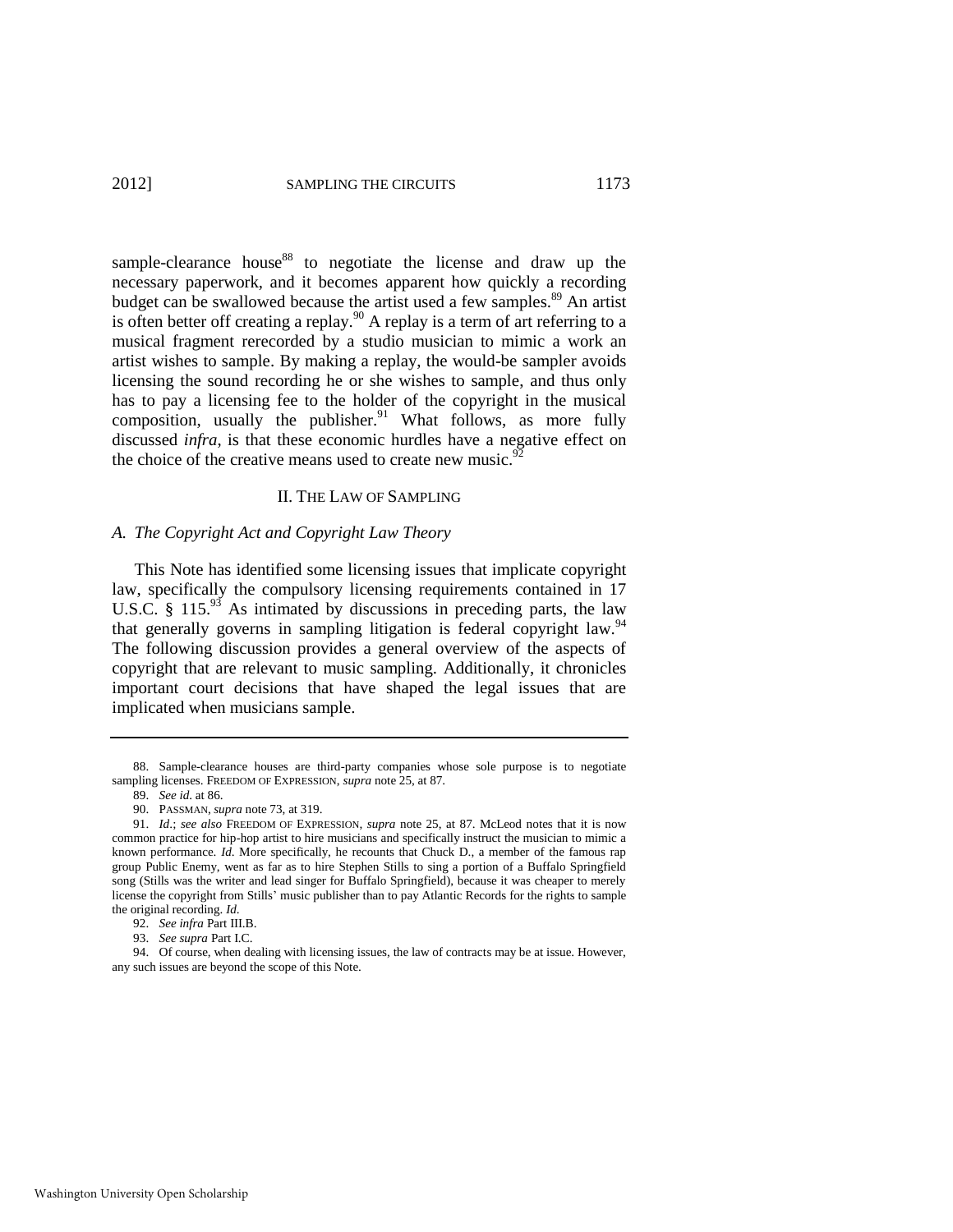#### <span id="page-14-4"></span>*1. Rights*

The United States Constitution provides Congress with the power "[t]o] promote the Progress of Science and useful Arts, by securing for limited Times to Authors and Inventors the exclusive Right to their respective Writings and Discoveries."<sup>95</sup> Pursuant to this power, Congress enacted the Copyright Act, which has been amended over time.<sup>96</sup> As necessary, Congress has made such amendments in order to accommodate a number of technological advances and has expanded copyright law, providing specialized protections in particular fields.<sup>97</sup>

<span id="page-14-5"></span><span id="page-14-1"></span>As previously mentioned, under the Copyright Act and its various amendments, sampling of sound recordings implicates the rights of two copyright holders, which may or may not be the same person or entity: (1) copyright in the sampled sound recording and (2) the copyright in the underlying musical composition.<sup>98</sup> Those who own copyrights in these works enjoy certain exclusive rights regarding their copyrights. In the case of musical compositions, copyright owners enjoy the right to (1) reproduce, (2) make derivative works, (3) distribute copies or phonorecords of the work, (4) perform the work publicly, and (5) display the work publicly.<sup>99</sup> In 1971, Congress extended certain protections to owners of sound recordings fixed after February 15, 1972.<sup>100</sup> The owner of a copyright in a sound recording retains the exclusive right to (1) reproduce, (2) make derivative works, (3) distribute copies or phonorecords of the work, and (4) perform the recording "publicly by means of a digital audio transmission." $101$  However, these rights are

<span id="page-14-3"></span><span id="page-14-2"></span><span id="page-14-0"></span><sup>95.</sup> U.S. CONST. art. I, § 8, cl. 8. The Supreme Court has recognized that the introductory phrase of this article, and particularly the word "promote," indicates that action by Congress should be intended to stimulate, encourage, and induce artists and inventors to create new things and to further the progress of the arts and sciences. Goldstein v. California, 412 U.S. 546, 555 (1973); *see also* 1 MELVILLE B. NIMMER & DAVID NIMMER, NIMMER ON COPYRIGHT § 1.03[A] (2010).

<sup>96.</sup> *See generally* Title 17 of the United States Code.

<sup>97.</sup> *See, e.g.*, Sound Recording Act of 1971, Pub. L. No. 92-140, 85 Stat. 391 (1971), amended by Pub L. No. 93-573, 88 Stat. 1873 (1974) (codified as amended at 17 U.S.C. § 102 (2006)) (providing protection for sound recordings); Digital Performance Right in Sound Recordings Act of 1995, Pub. L. No. 104-39, 109 Stat. 336 (codified as amended in scattered sections of 17 U.S.C.) (providing owners of sound recordings with the exclusive right to perform works by means of digital audio transmission); Digital Millennium Copyright Act, Pub. L. No. 105-304, 112 Stat. 2860 (codified as amended in scattered sections of 17 U.S.C.) (addressing issues regarding copyright and the Internet).

<sup>98.</sup> KOHN & KOHN, *supra* not[e 23,](#page-3-0) at 1598.

<sup>99. 17</sup> U.S.C. § 106(1)-(5) (2006).

<sup>100.</sup> *See generally* Sound Recording Act of 1971, Pub. L. No. 92-140, 85 Stat. 391 (1971).

<sup>101. 17</sup> U.S.C. § 106(1)-(3), (6) (2006).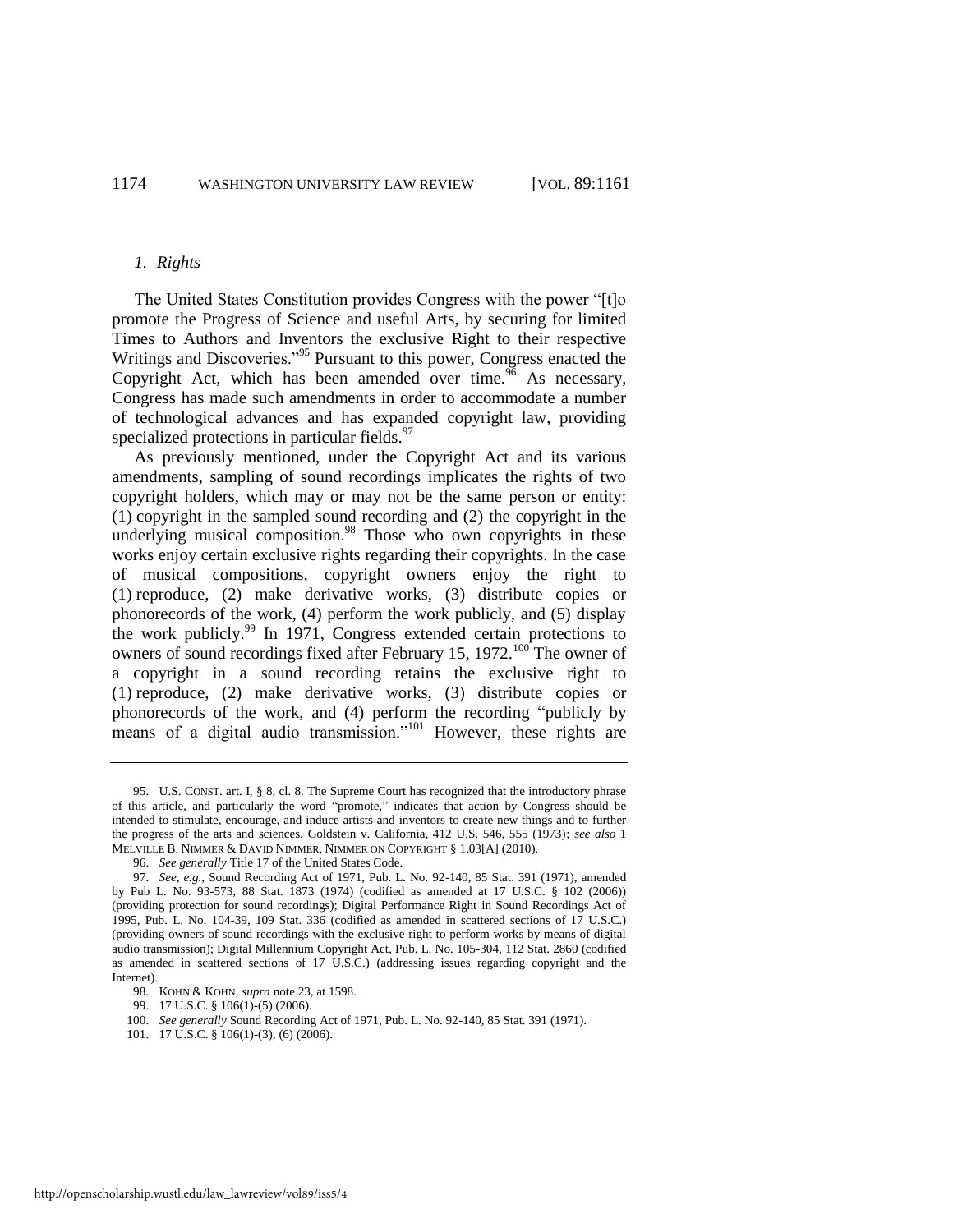significantly curtailed by 17 U.S.C.  $\S$  114(b).<sup>102</sup> The limitation most significant to music sampling is that the right to prepare derivative works of a sound recording is limited to the "right to prepare a derivative work in which the actual sounds fixed in the sound recording are rearranged, remixed, or otherwise altered in sequence or quality."<sup>103</sup>

#### <span id="page-15-1"></span><span id="page-15-0"></span>*2. Infringement*

In *Feist Publications, Inc. v. Rural Telephone Service Co.*, *Inc.*, <sup>104</sup> the Court held that establishment of copyright infringement requires proof of two elements: "(1) ownership of a valid copyright, and (2) copying of constituent elements of the work that are original.<sup>105</sup> The first element ownership—is easily established in cases where the copyright is registered with the United States Copyright Office. Under the Copyright Act, a valid registration is prima facie evidence of ownership.<sup>106</sup>

<span id="page-15-2"></span>As to the second element—copying—proof of actionable copying is much more complicated. Proving that there was in fact copying boils down to two basic components: (1) whether the alleged copier had access to the copyrighted work and (2) whether the works are substantially similar.<sup>107</sup> Since most sampled works are widely available, access to the sampled work generally will not be at issue.<sup>108</sup> Hence, at the heart of the inquiry in sampling cases is whether the works are substantially similar.<sup>109</sup>

107. 4 NIMMER, *supra* not[e 95,](#page-14-4) § 13.01[B].

<sup>102. 17</sup> U.S.C. § 114(b) (2006). The relevant text is as follows:

The exclusive right of the owner of copyright in a sound recording under clause (1) of section 106 is limited to the right to duplicate the sound recording in the form of phonorecords or copies that directly or indirectly recapture the actual sounds fixed in the recording. The exclusive right of the owner of copyright in a sound recording under clause (2) of section 106 is limited to the right to prepare a derivative work in which the actual sounds fixed in the sound recording are rearranged, remixed, or otherwise altered in sequence or quality. The exclusive rights of the owner of copyright in a sound recording under clauses (1) and (2) of section 106 do not extend to the making or duplication of another sound recording that consists entirely of an independent fixation of other sounds, even though such sounds imitate or simulate those in the copyrighted sound recording. The exclusive rights of the owner of copyright in a sound recording under clauses (1), (2), and (3) of section 106 do not apply to sound recordings included in educational television and radio programs (as defined in section 397 of title 47) distributed or transmitted by or through public broadcasting entities (as defined by section 118(g)): Provided, [t]hat copies or phonorecords of said programs are not commercially distributed by or through public broadcasting entities to the general public.

*Id*.

<sup>103.</sup> *Id*. 104. 499 U.S. 340 (1991).

<sup>105.</sup> *Id*. at 361; *see also* 4 NIMMER, *supra* not[e 95,](#page-14-4) § 13.01.

<sup>106. 17</sup> U.S.C. § 410(c) (2006); *see also* 4 NIMMER, *supra* not[e 95,](#page-14-4) § 13.01[A].

<sup>108.</sup> *See, e.g.*, Bridgeport Music, Inc. v. UMG Recordings, Inc. (*Bridgeport II*), 585 F.3d 267, 273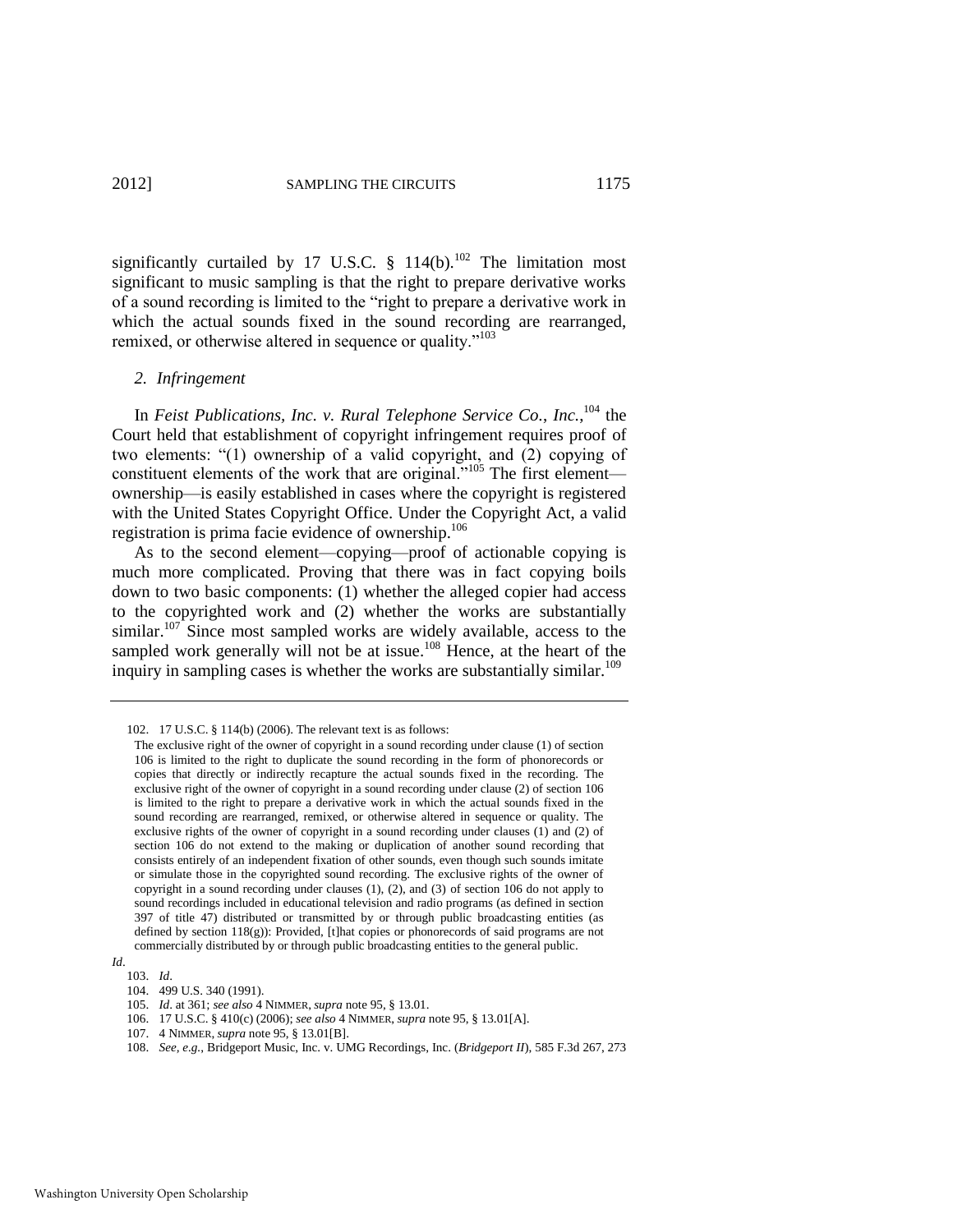<span id="page-16-0"></span>In his treatise, Nimmer—the leading expert on copyright law explains that there are two categorizations of substantial similarity: comprehensive non-literal similarity<sup>110</sup> and fragmented literal similarity.<sup>111</sup> The latter of these two theories—fragmented literal similarity—is implicated in the sampling context.<sup>112</sup> Under this theory of substantial similarity, the alleged infringer appropriates, in a literal manner, a portion of the allegedly infringed copyright.<sup>113</sup> The most salient question with regard to this theory is "[a]t what point does such fragmented similarity become substantial so as to constitute the borrowing an infringement?"<sup>114</sup> Thus, courts must determine the importance of the fragment and whether the fragment is quantitatively and qualitatively important enough to amount to infringement.<sup>115</sup> Nimmer notes that even where the quantity of the fragment is small, a court may still find substantial similarity if the small portion is qualitatively important.<sup>116</sup>

#### *3. Defenses*

The most common defenses to allegations of copyright infringement in the sampling context are that (1) the sampling is a fair use  $117$  or (2) the

111. *Id*. § 13.03[A][2]. Although these terms are products of Nimmer's scholarship and do not originate from judicial opinions, Nimmer notes that this terminology has been cited with approval by courts in a number of opinions. *Id*. § 13.03[A] n.9.

112. *Id.* § 13.03[A][2][b] ("On general principles, it would seem that the practice of digitally sampling prior music to use in a new composition should not be subject to any special analysis: to the extent that the resulting product is substantially similar to the sampled original, liability should result.") (footnotes omitted).

113. *Id*. § 13.03[A][2][a].

114*. Id.* § 13.03[A][2]. Nimmer further explains that one must ascertain "whether the similarity relates to matter that constitutes a substantial portion of plaintiff's work—not whether such material constitutes a substantial portion of defendant's work." *Id.* § 13.03[A][2][a]. Using sampling as an example of this principle Nimmer explains that "the fact that the sampled material is played throughout *defendants'* song cannot establish liability, if that snippet constitutes an insubstantial portion of *plaintiff's* composition." *Id.* § 13.03[A][2][a].

115. *Id*. § 13.03[A][2][a].

116. Id. Specifically addressing the music context, Nimmer explains that "[a]lthough it could be safely said that a similarity limited to a single note never suffices, the superstition among many musicians that the copying of three bars from a musical work can never constitute an infringement is, of course, without foundation. . . . Rather, the evaluation must occur in the context of each case, both qualitatively and quantitatively." *Id*.

117*. See, e.g.*, Campbell v. Acuff-Rose Music, Inc., 510 U.S. 569 (1994); Bridgeport Music, Inc. v. UMG Recordings, Inc. (*Bridgeport II*), 585 F.3d 267 (6th Cir. 2009).

<sup>(6</sup>th Cir. 2009) (noting that the sampled work was one that was widely used by rap and hip-hop artists).

<sup>109.</sup> *Id*. at 273–74.

<sup>110. 4</sup> NIMMER, *supra* not[e 95,](#page-14-4) § 13.03[A][1].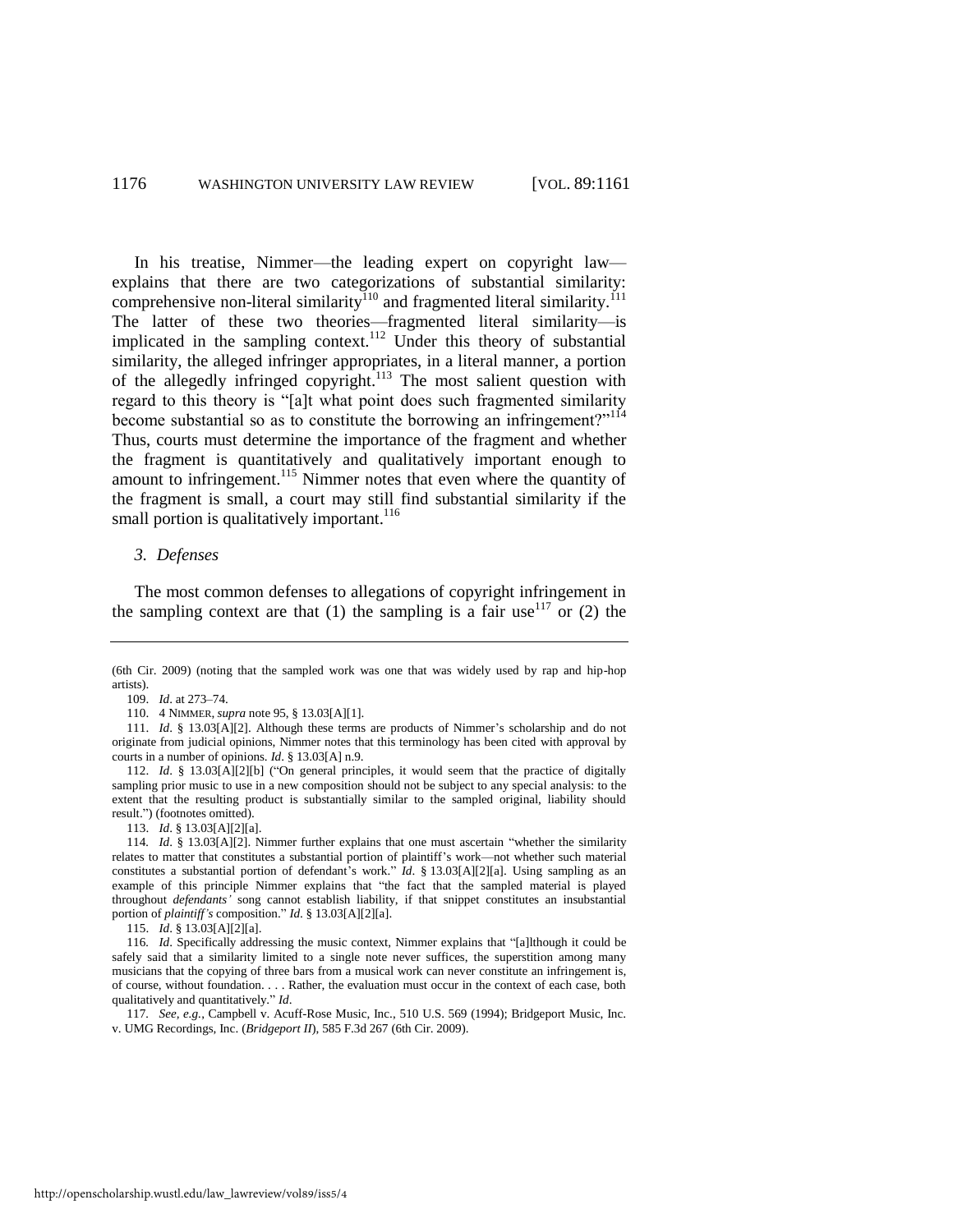sampling is de minimis. $118$  The fair use doctrine is a statutory affirmative defense, $119$  which provides that "fair use of a copyrighted work, including such use by reproduction in copies or phonorecords . . . for purposes such as criticism, comment, news reporting, teaching (including multiple copies for classroom use), scholarship, or research, is not an infringement of copyright." $120$  In applying this doctrine, the statute prescribes application of a four-part balancing test to determine whether a particular use is a fair use. The statute states:

In determining whether the use made of a work in any particular case is a fair use the factors to be considered shall include—

 (1) the purpose and character of the use, including whether such use is of a commercial nature or is for nonprofit educational purposes;

<span id="page-17-1"></span>(2) the nature of the copyrighted work;

 (3) the amount and substantiality of the portion used in relation to the copyrighted work as a whole; and

<span id="page-17-2"></span><span id="page-17-0"></span> (4) the effect of the use upon the potential market for or value of the copyrighted work. $^{121}$ 

As discussed in Parts II.B.1 and III.A.1, application of the fair use doctrine in the sampling context has not provided much solace for samplers. In light of the Supreme Court's jurisprudence finding that commercial uses are presumptively unfair, $122$ <sup>1</sup> many courts have erroneously relied on this proposition to dismiss claims of fair use.<sup>123</sup> However, in *Campbell v. Acuff-Rose, Inc.*<sup>124</sup>—which held that a commercial work, which was a parody, was a fair use <sup>125</sup>—the Supreme

<sup>118.</sup> *See, e.g.*, Newton v. Diamond, 388 F.3d 1189 (9th Cir. 2004); Bridgeport Music, Inc. v. Dimension Films (*Bridgeport I*), 410 F.3d 792 (6th Cir. 2005).

<sup>119.</sup> The doctrine of fair use finds its roots in the common law and was codified in 1976. Copyright Act of 1976, Pub. L. 94-553, 90 Stat. 2541 (Oct. 19, 1976) (codified at 17 U.S.C. § 107 (2006)). According the House Report, codifying the fair use doctrine was "intended to restate the present judicial doctrine of fair use, not to change, narrow, or enlarge it in any way." H.R. REP. No. 94-1476, at 66 (1976).

<sup>120. 17</sup> U.S.C. § 107 (2006).

<sup>121.</sup> *Id*.

<sup>122.</sup> Sony Corp. of Am. v. Universal City Studios, Inc., 464 U.S. 417, 451 (1984) ("[E]very commercial use of copyrighted material is presumptively an unfair exploitation of the monopoly privilege that belongs to the owner of the copyright  $\dots$ .").

<sup>123.</sup> *See* 4 NIMMER, *supra* note [95,](#page-14-4) § 13.05[A][1][c].

<sup>124. 510</sup> U.S. 569 (1994).

<sup>125.</sup> *Id*. at 594.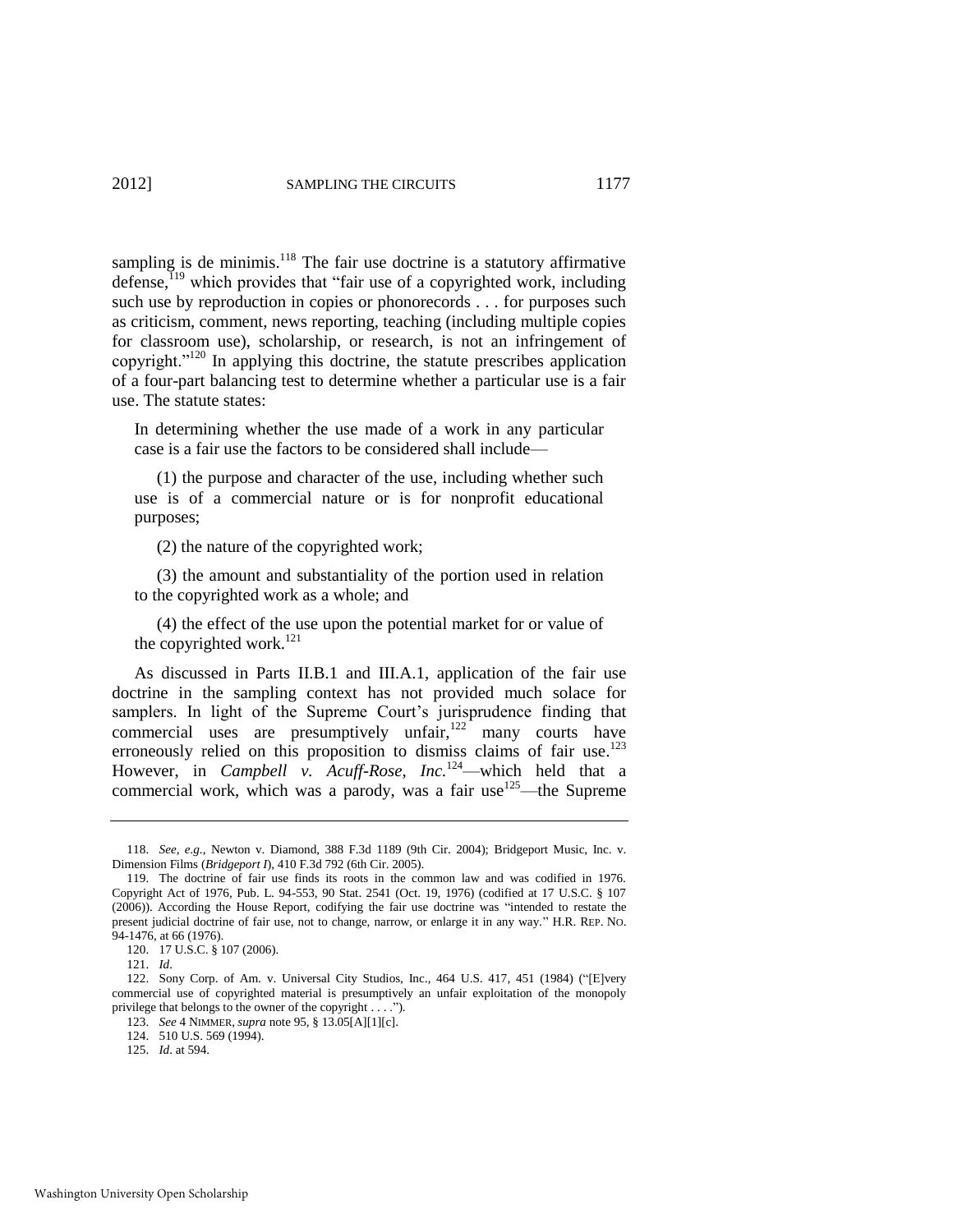<span id="page-18-0"></span>Court explained that none of the four factors is conclusive, and that the commercial quality of the work simply "tends to weigh against a finding of fair use.‖<sup>126</sup> Regardless of the explanation of *Sony Corp. of America v. Universal City Studios, Inc*. contained in *Acuff-Rose*, <sup>127</sup> it appears that the fair use defense as it is currently applied will not be a successful defense for samplers, even when the use is transformative, primarily due the commercial quality of the work and the impact on the exploitability of the sampled work.<sup>128</sup>

The de minimis use doctrine applies the legal maxim of de miminis non curat lex—meaning "the law does not concern itself with trifles"—in the copyright context.<sup>129</sup> Nimmer eloquently states that in copyright law, de minimis copying "represents simply the converse of substantial  $s$ imilarity"—i.e., that the copying is so small that it is negligible, and thus not actionable.<sup>130</sup> With regard to sampling litigation, this defense has met two significant obstacles. First, courts must discern where to draw the line with regard to how much sampling is too much.<sup>131</sup> This is determined by evaluating whether an "average audience [member] would not recognize the appropriation." $132$  The second, and more controversial, obstacle comes as a result of the Ninth Circuit's holding in *Bridgeport Music, Inc. v. Dimension Films*, <sup>133</sup> which rejects application of the de minimis use doctrine in the sampling context with regard to sound recordings.

## *B. The Cases Addressing Music Sampling and Copyright Infringement*

In the early 1990s, courts began to encounter lawsuits regarding unauthorized sampling of musical works. In one of the earliest cases

<sup>126.</sup> *Id*. at 585; *see also* 4 NIMMER, *supra* note [95,](#page-14-4) § 13.05[A][1][c] (explaining that ―[t]aken literally, [the] statement [in *Sony* quoted above] would cause the fair use analysis to collapse . . . .").

<sup>127.</sup> *See supra* not[e 126 a](#page-18-0)nd accompanying text.

<sup>128.</sup> *See, e.g.*, Bridgeport Music, Inc. v. UMG Recordings, Inc. (*Bridgeport II*), 585 F.3d. 267, 278 (6th Cir. 2005) (finding that although the use of various samples was transformative, a finding of fair use would cause the plaintiff to "lose substantial licensing revenue if it were deprived of its right to license content such as that used by [the defendant].‖); *see also infra* Part III.A.1 (discussing the application of fair use in the sampling context in greater depth).

<sup>129.</sup> BLACK'S LAW DICTIONARY 496 (9th ed. 2009); *see also* 2 NIMMER, *supra* note [95,](#page-14-4)  § 8.01[G].

<sup>130. 2</sup> NIMMER, *supra* not[e 95,](#page-14-4) § 8.01[G].

<sup>131.</sup> *Compare* Newton v. Diamond, 388 F.3d. 1189, 1196–97 (concluding that as a matter of law a three note sample was de minimis), *with id*. at 1197 (Graber, J., dissenting) (concluding that there was sufficient evidence that a finder of fact could determine that a three not sample was not de minimis and thus substantially similar).

<sup>132.</sup> *Id*. at 1193 (citing Fisher v. Dees, 794 F.2d 432 (9th Cir. 1986)).

<sup>133. 410</sup> F.3d 792, 800–01 (6th Cir. 2005) (declining to apply the *de minimis* use doctrine and holding that, in the case of sound recordings, any unlicensed sampling is an infringement).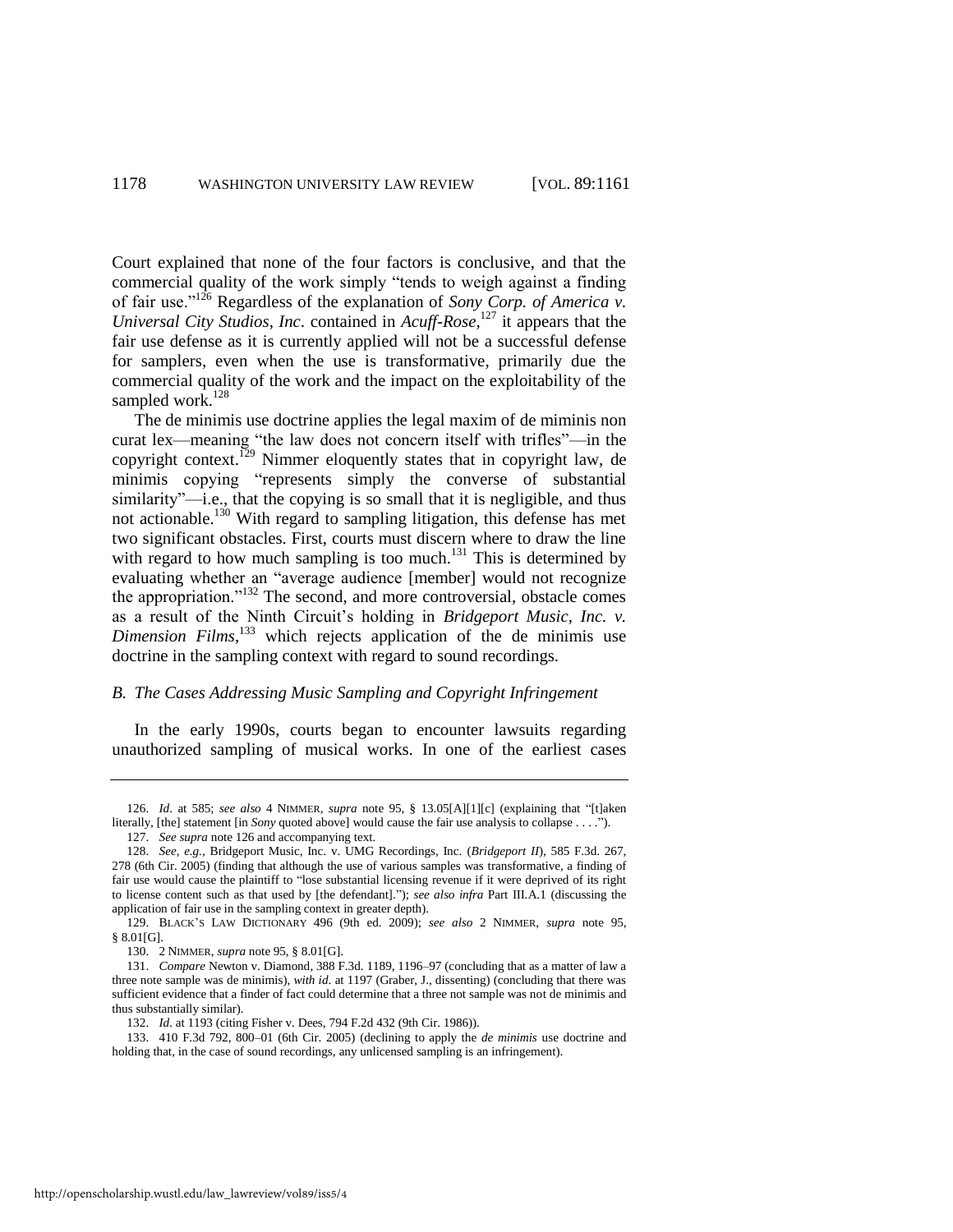addressing sampling, *Grand Upright Music, Ltd. v. Warner Bros. Records*, <sup>134</sup> the court took a firm stance regarding infringement. The opening words of the opinion are illustrative: "Thou shalt not steal."<sup>135</sup> In *Grand Upright Music*, Biz Markie—a famous rap artist—sampled a portion of Raymond "Gilbert" O'Sullivan's "Alone Again (Naturally)."<sup>136</sup> The sampled portion—a three-word sample—appeared on Markie's album *I Need A Haircut* on the track "Alone Again."<sup>137</sup> The defendants had contacted O'Sullivan and Upright Grand Music in an effort to obtain a license to use the sample, but O'Sullivan declined the request.<sup>138</sup> Once the court had determined O'Sullivan and Grand Upright Music were in fact the owners of the copyright in both the master recording and the underlying composition, it held that the combination of the defendants being aware that they needed to obtain a licensing to use the sample and their "callous disregard for the law and for the rights of others" was sufficient grounds to grant a preliminary injunction preventing the infringing use.<sup>139</sup> Beyond this bald holding, the opinion in *Grand Upright Music* contains almost no reference to the substantive law of copyright or Title 17.

In 1993, the United States District Court for the District of New Jersey dealt with the issue of digital sampling in the music context in *Jarvis v. A & M Records.*<sup>140</sup> In *Jarvis*, the defendants sampled a portion of Boyd Jarvis's "The Music Got Me," $^{141}$  which appeared in defendant's song "Get" Dumb! Free Your Body." $142$  The court stated that "[i]n order to prove copyright infringement, the plaintiff must establish that he or she owns a valid copyright, that the defendants copied a protectable expression, and

<sup>134. 780</sup> F. Supp. 182 (S.D.N.Y. 1991).

<sup>135.</sup> *Id*. at 183.

<sup>136.</sup> *Id*.

<sup>137.</sup> *Id*.

<sup>138.</sup> *Id*. at 184.

<sup>139.</sup> *Id*. at 185. Additionally, the court referred the matter to the United States District Attorney for the Southern District of New York for possible criminal prosecution under 17 U.S.C. § 506(a) and 18 U.S.C. § 2319. *Id*. Following the aftermath of *Grand Upright Music*, Biz Markie re-released the album *I Need a Haircut* in 1995; however, "Alone Again" was omitted. *See* BIZ MARKIE, I NEED A HAIRCUT (Cold Chillin' Records 1995) (omitting "Alone Again" from the track listing).

<sup>140. 827</sup> F. Supp. 282 (D.N.J. 1993).

<sup>141.</sup> Jarvis' group, Visual, recorded the song. *Id*. at 286. Jarvis was the owner of the copyright in the composition and the arrangement, while Prelude Records owned the copyright in the sound recording. *Id.* In addition to a claim for copyright infringement of the musical composition, Jarvis brought a claim for infringement of the sound recording. *Id*. The court granted summary judgment on this claim, finding that Jarvis had no copyright in the sound recording. *Id*. at 292–93.

<sup>142.</sup> *Id.* at 286. The two sampled portions were (1) "the bridge section, which contains the words  $\phi$  ooh . . . move . . . free your body" and (2)  $\phi$  a distinctive keyboard riff, which functions as both a rhythm and melody." *Id.* at 289.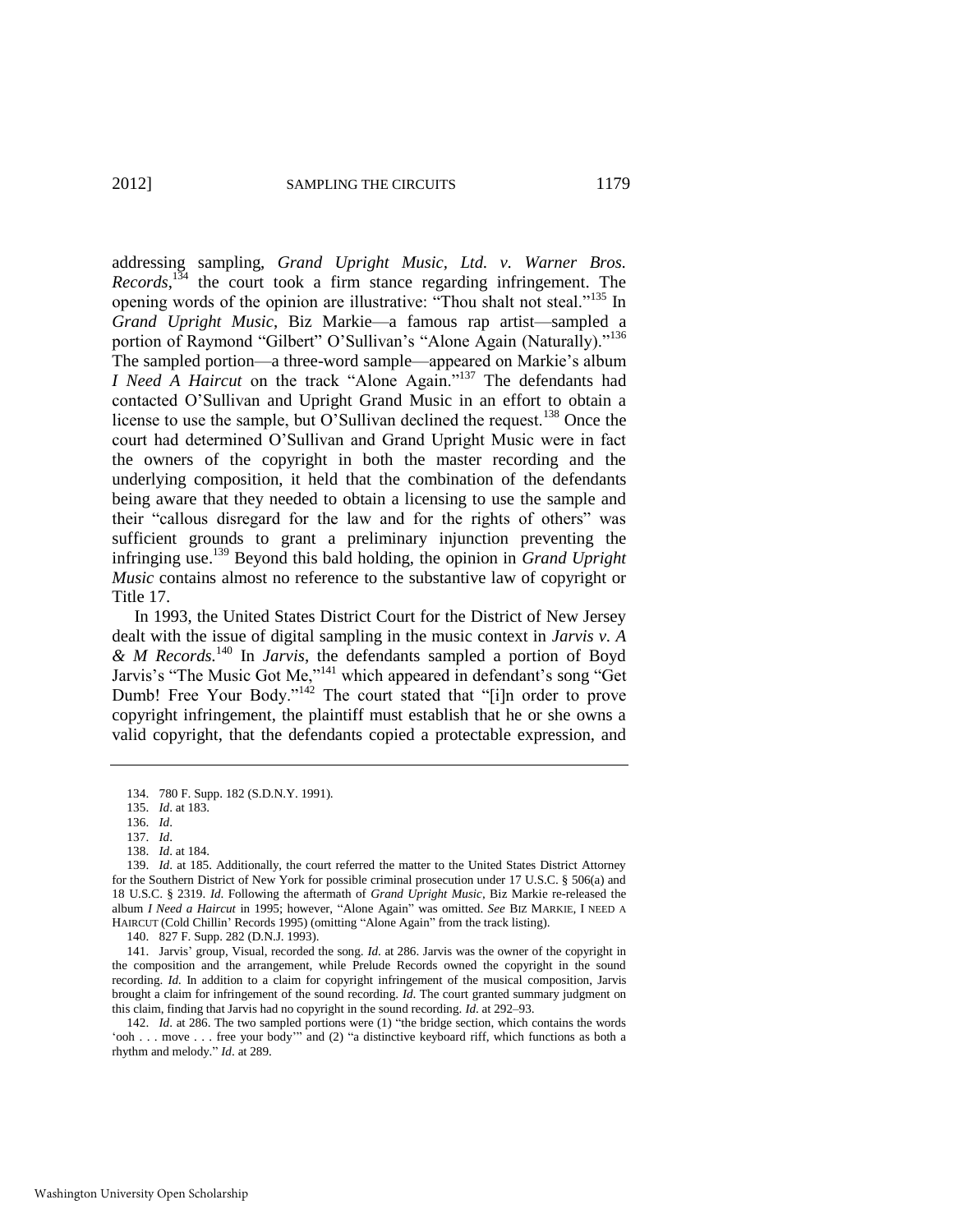that the copying is substantial enough to constitute improper appropriation of plaintiff's work."<sup>143</sup> After disposing of the first two prongs,<sup>144</sup> the court found that it was "not clear as a matter of law that the portions copied from plaintiff's song were insignificant to plaintiff's song" and thus denied defendant's motion for summary judgment.<sup>145</sup>

Following these initial cases regarding sampling, as discussed above, samplers have used two primary defenses when accused of infringement as a result of sampling: fair use and de minimis use.<sup>146</sup>

#### <span id="page-20-1"></span>*1. Fair Use Cases*

The Supreme Court delivered its only opinion pertaining to music sampling in 1994 when it decided *Campbell v. Acuff-Rose Music, Inc.*<sup>147</sup> The primary issue in the case was whether a commercial parody of a song constituted a fair use in the music sampling context.<sup>148</sup> 2 Live Crew, a popular rap group at the time, released a song entitled "Pretty Woman"<sup>149</sup> which was a rap parody of "Oh, Pretty Woman," a song famously performed by Roy Orbison.<sup>150</sup> The 2 Live Crew composition featured parodic lyrics<sup>151</sup> that were allegedly intended to "satirize the original"

<span id="page-20-0"></span><sup>143.</sup> *Id*. at 288.

<sup>144.</sup> The court relied on the following evidence: (1) plaintiff had a certificate from the United States Copyright Office showing he owned the copyright in the musical composition and arrangement and (2) the defendants had admitted to using the sample. *Id*. at 289.

<sup>145.</sup> *Id*. at 292. The court's analysis was predicated on acceptance of Nimmer's theory of "fragmented literal similarity." See supra notes 111-16 and accompanying text (explaining the theory of fragmented literal similarity).

<sup>146.</sup> *See supra* Part II.A.3.

<sup>147. 510</sup> U.S. 569 (1994).

<sup>148.</sup> *Id*. at 571–72.

<sup>149.</sup> *Id*. at 572. Luther R. Campbell, who was a member of 2 Live Crew, composed the work. *Id*.; *see also* 2 LIVE CREW, *Pretty Woman*, *on* AS NASTY AS THEY WANNA BE (Lil' Joe Records, Inc. 1989).

<sup>150</sup>*. Acuff-Rose*, 510 U.S. at 572. For an orginal recording of this Roy Orbison classic, see ROY ORBISON, *Oh, Pretty Woman, on* ORBISONGS (Monument Records 1965). "Oh, Pretty Woman" was composed by Orbison and William Dees in 1964. *Acuff-Rose*, 510 U.S. at 572. Both Orbison and Dees assigned their copyright in the composition to Acuff-Rose Music, Inc., a music publisher, who was the plaintiff in the original action and the respondent in the instant case. *Id*. Note that the copyright in the sound recording was not at issue because (1) Monument Records, the owner of the original master recording was not a party to the lawsuit, and (2) the Copyright Act has not yet been extended to provide protection for sound recordings recorded prior to 1972 ("Oh, Pretty Woman" was recorded in 1965). *See supra* notes [100–](#page-14-0)03 and accompanying text.

<sup>151</sup>*. See Acuff-Rose*, 510 U.S. at 594–96 apps. A–B. The Court's opinion rests largely on the similarities between the lyrics and melodies of "Oh, Pretty Woman" and "Pretty Woman" and largely ignores the actual sampling of the original sound recording and the implications of this sampling on the infringement of the underlying musical composition. *See infra* not[e 153](#page-21-0) and accompanying text.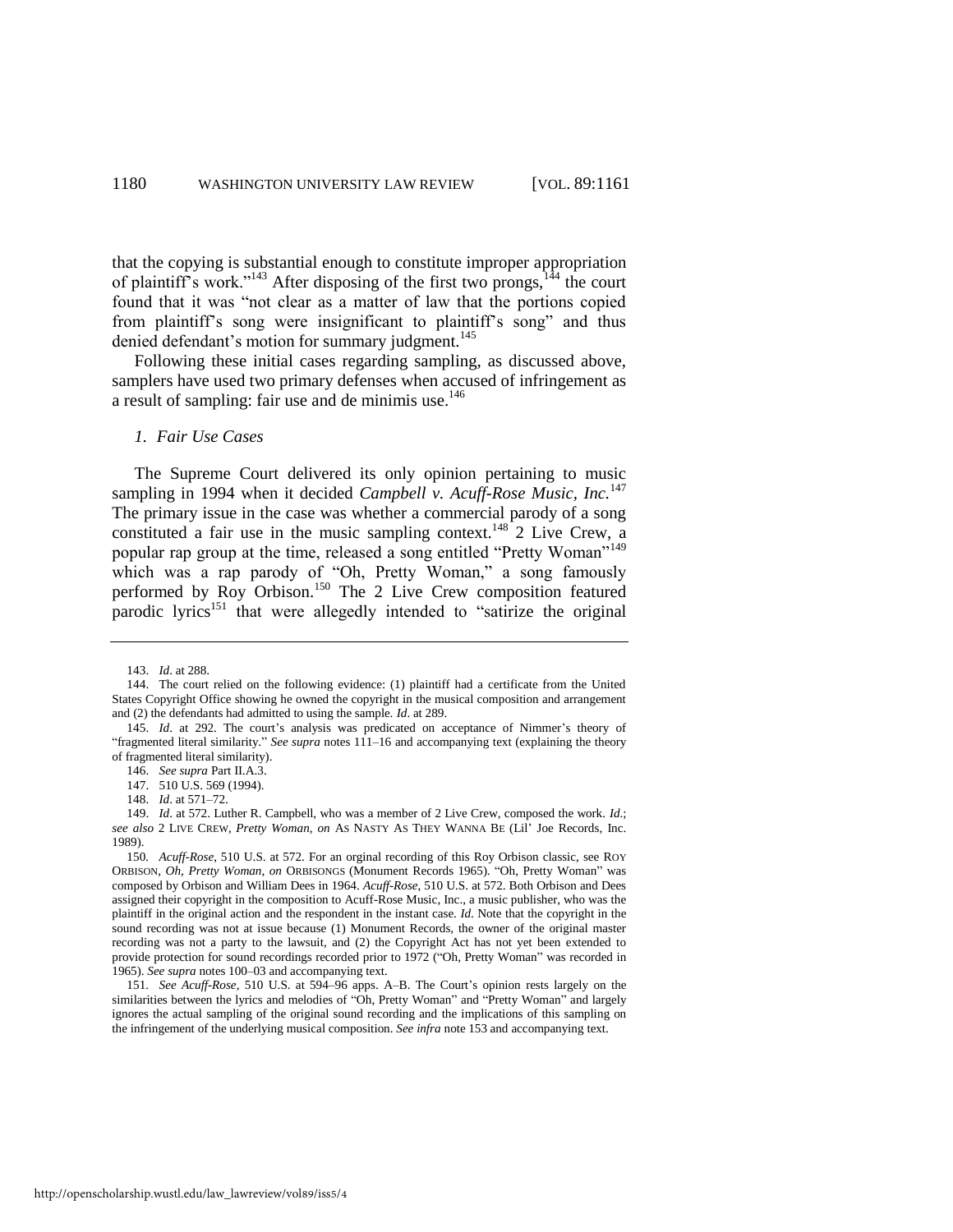<span id="page-21-0"></span>work $n<sup>152</sup>$  in addition to a sampled portion of a very recognizable guitar riff.<sup>153</sup> Prior to releasing the work, 2 Live Crew's management contacted Acuff-Rose and offered to give credit to Acuff-Rose, Orbison, and Dees, and pay for the use; however, Acuff-Rose declined and refused to permit 2 Live Crew's use.<sup>154</sup> Nonetheless, 2 Live Crew released "Pretty Woman" without Acuff-Rose's permission.<sup>155</sup> In determining whether 2 Live Crew's use constituted a fair use, the Court conducted an in-depth analysis of the fair use factors set forth in  $\S$  107 of the Copyright Act.<sup>156</sup> The Court ultimately found that the Court of Appeals for the Sixth Circuit erred in finding "that the commercial nature of 2 Live Crew's parody of 'Oh, Pretty Woman' rendered it presumptively unfair" and that "no such evidentiary presumption [was] available . . . in determining whether a transformative use, such as a parody, is a fair one.<sup> $157$ </sup> In its rationale supporting this conclusion, the Court set forth a number of important propositions that might be relevant to the application of fair use in the music-sampling context. First, the Court clarified that when considering the first factor of the fair use test,<sup>158</sup> "the more transformative the new work, the less will be the significance of other factors, like commercialism, that may weigh against a finding of fair use."<sup>159</sup> With regard to the third factor,<sup>160</sup> the Court emphasized, "this factor calls for thought not only about the quantity of the materials used, but about their quality and importance, too. $i<sup>5161</sup>$ 

The most recent case dealing with the fair use defense in the musicsampling context, decided in 2009, comes from the Sixth Circuit. In Bridgeport Music, Inc. v. UMG Recordings, Inc.,<sup>162</sup> the court examined a jury verdict finding that the fair use defense did not apply to a particular sampling of a composition.<sup>163</sup> The sampled work was a composition by

<span id="page-21-1"></span><sup>152.</sup> *Id*. at 572.

<sup>153.</sup> *Compare* ROY ORBISON, *supra* note [150,](#page-20-0) at 0:02 (famous guitar riff), *with* 2 LIVE CREW, *supra* note [149,](#page-20-1) at 0:04, 1:04, 1:46, 2:15, and 2:52 (locations where the famous guitar riff appears in the 2 Live Crew recording).

<sup>154.</sup> *Acuff-Rose*, 510 U.S. at 572–73.

<sup>155</sup>*. Id*. at 573.

<sup>156.</sup> *Id*. at 576–94.

<sup>157.</sup> *Id*. at 594.

<sup>158. 17</sup> U.S.C. § 107(1) (2006) (stating that said test relies upon "the purpose and character of the use, including whether such use is of a commercial nature or is for nonprofit educational purposes").

<sup>159.</sup> *Acuff-Rose*, 510 U.S. at 579.

<sup>160. 17</sup> U.S.C. § 107(3) (2006) (stating that this factor turns upon "the amount and substantiality of the portion used in relation to the copyrighted work as a whole").

<sup>161.</sup> *Acuff-Rose*, 510 U.S. at 587.

<sup>162. 585</sup> F.3d 267 (6th Cir. 2009).

<sup>163.</sup> *Id*. at 277–78.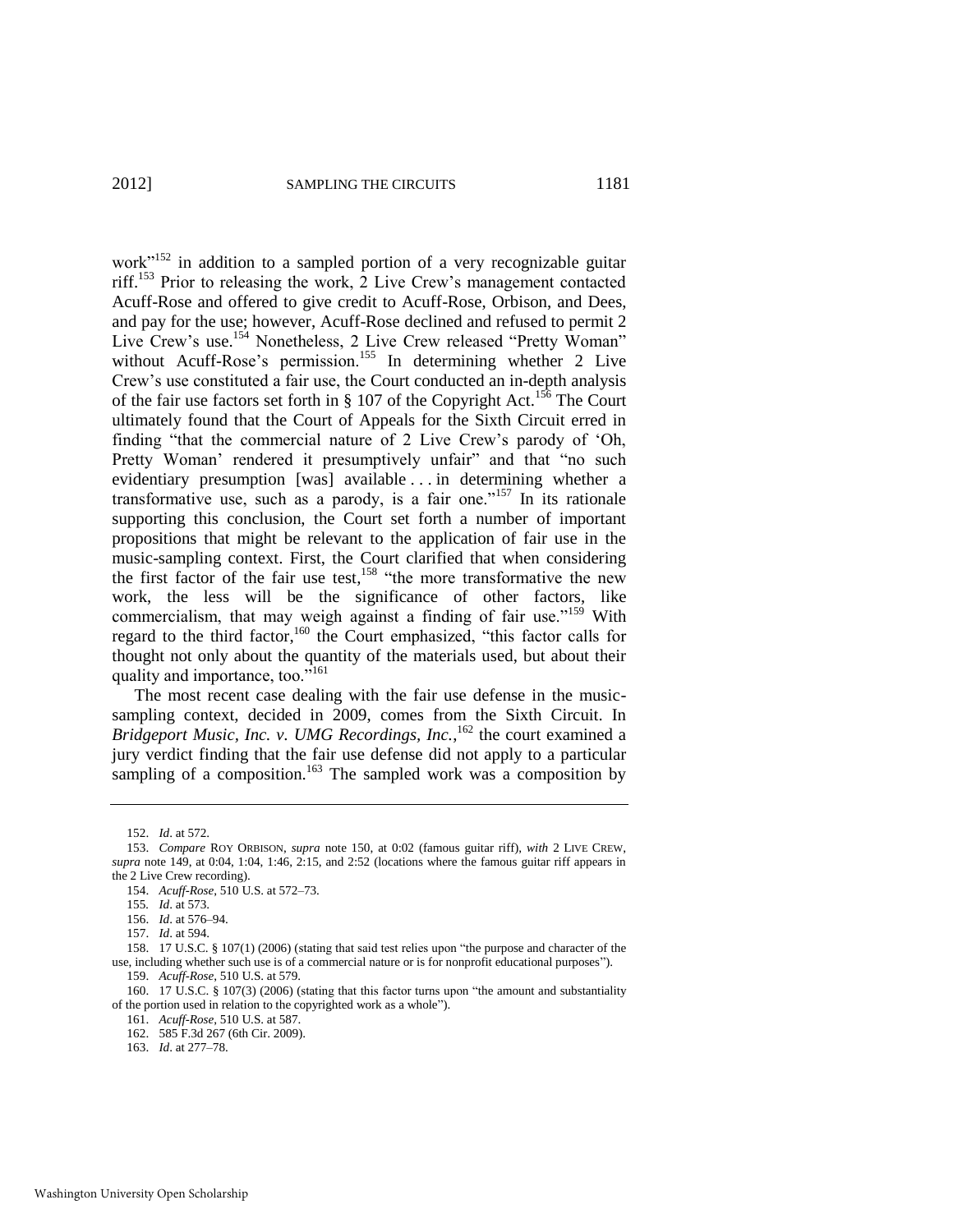<span id="page-22-1"></span><span id="page-22-0"></span>David Spradley, Garry Shider, and George Clinton entitled "Atomic Dog."<sup>164</sup> The samples at issue were the use of the word "dog," "rhythmic panting," and the "Bow Wow" refrain.<sup>165</sup> The samples appeared in "D.O.G. in me," a recording by artist Public Announcement.<sup>166</sup> Finding that the jury was properly instructed as to the standards regarding a finding of substantial similarity, fair use, and willfulness,<sup>167</sup> the court stated a number of important propositions regarding findings of infringement as a result of music sampling. First, the court found no error in instructing a jury as to Nimmer's theory of fragmented literal similarity and acknowledged "the copying of a relatively small but qualitatively important or crucial element can be an appropriate basis upon which to find substantial similarity."<sup>168</sup> As an evidentiary matter, the court held that where a song is composed in the studio, the original sound recording may serve as the fixed form of the copyrighted composition.<sup>169</sup> The court also conducted a fair use inquiry, concluding that there was no fair use defense available.<sup>170</sup> The rationale behind this holding was that, although the use was transformative, the sampled parts were recognizable and protectable by copyright and revenues from licenses would likely be lost if Bridgeport was deprived the right to license the work.<sup>171</sup>

170. *Id*. at 278.

171. *Id*.

<sup>164.</sup> *Id*. at 272; *see also* GEORGE CLINTON, *Atomic Dog*, *on* COMPUTER GAMES (Capitol Records 1982) (original recording of "Atomic Dog"). The court noted in its opinion that expert testimony established that Atomic Dog was an "anthem of the funk era" and "one of the most famous songs of the whole repertoire of funk and R & B." *Bridgeport II*, 585 F.3d at 273.

<sup>165.</sup> *Bridgeport II*, 585 F.3d at 273. The word "dog" in the original work was described as a "stand alone melody of one word." *Id.* at 276. The "Bow Wow" refrain referenced by the court is the famous lyric "bow wow wow yippie yo yippie yay, bow wow yippie yo yay." See GEORGE CLINTON, *supra* not[e 164.](#page-22-0)

<sup>166.</sup> *Bridgeport II*, 585 F.3d at 273; *see also* PUBLIC ANNOUNCEMENT, *D.O.G. in me*, *on* ALL WORK, NO PLAY (Universal Records 1998). The original release was on A & M Records; however, A & M became a division of UMG a year after the record's initial release. *Bridgeport II*, 585 F.3d at 273. Because of this merger, UMG was the named defendant in this lawsuit. *Id*.

<sup>167.</sup> The scope of this Note is limited to determinations of infringement; as such, an examination of the willfulness holding is omitted from this discussion as willfulness is a factor used to determine the extent of remedial measures prescribed by the court. *See* 17 U.S.C. § 504(c)(2) (2006).

<sup>168.</sup> *Bridgeport II*, 585 F.3d at 275. This recognition is a departure from the court's holding in *Bridgeport I. Id*. This holding could be interpreted to implicitly recognize that relatively small elements that are not qualitatively significant may not qualify for protection for lack of substantial similarity.

<sup>169.</sup> *Id*. at 276. Under this theory, the elements contained in the original sound recording are identical to the elements of a composition regardless of the improvisational elements that may have not been contemplated prior to recording. This created a temporal issue as to whether the first fixed form or the registered fixed form was the embodiment of the composition. *Id*. In any event, the court essentially eviscerates any perception or requirement that sheet music is required as evidence of a copyright in an original composition. *Id*.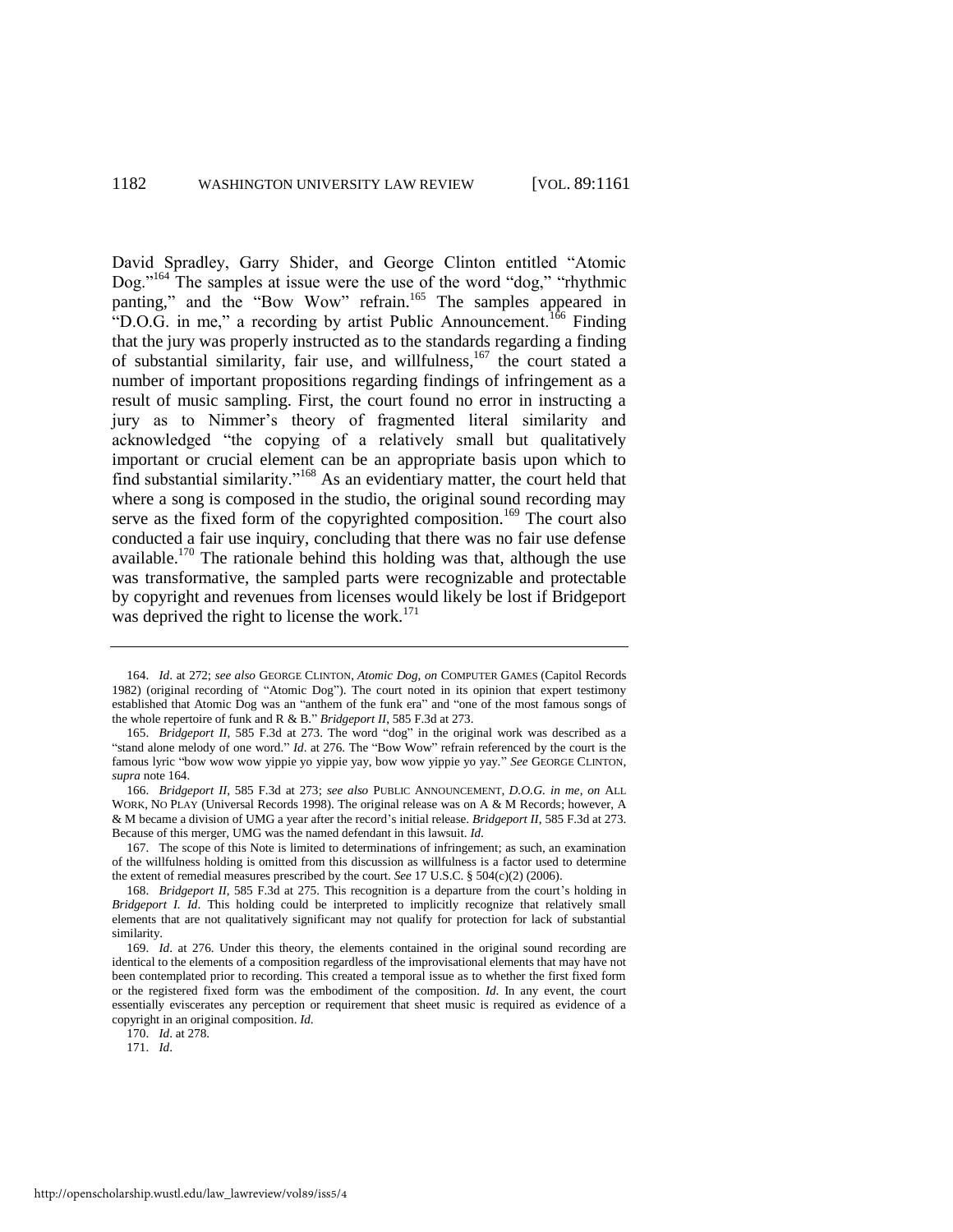#### <span id="page-23-0"></span>*2. De Minimis Use Cases*

A virtual circuit split<sup>172</sup> has developed as a result of holdings in *Newton v. Diamond*<sup>173</sup> and *Bridgeport Music, Inc. v. Dimension Films*. <sup>174</sup> Both of these cases dealt primarily with the issue of whether the doctrine of de minimis use was applicable in the sampling context.<sup>175</sup> *Newton* involved the Beastie Boys' use of a three-note sample from a song entitled "Choir"<sup>176</sup> composed by jazz flutist and composer James W. Newton in their song "Pass the Mic."<sup>177</sup> Prior to releasing "Pass the Mic," the Beastie Boys obtained a license from ECM, the owner of the sound recording, to sample the recording. $178$  Therefore, the claim of infringement was solely based on the Beastie Boys' unauthorized use of the underlying composition.<sup>179</sup> As such, the court's holding only addressed whether the "unauthorized use of the composition itself was substantial enough to sustain an infringement claim.<sup>5,180</sup> The court ultimately concluded that, although the three-note sequence appeared in the score, no reasonable juror could find that the three-note sequence sampled was a "quantitatively or qualitatively significant portion of the composition."<sup>181</sup> Accordingly,

- 180. *Id*.
- 181. *Id*. at 1195.

<sup>172.</sup> This Note uses this categorization because the cases are distinguishable: the scope of the *Newton* opinion is limited to infringement of a musical composition, whereas *Bridgeport I* is limited to infringement of sound recordings. Newton v. Diamond, 388 F.3d 1189, 1193 (9th Cir. 2004) ("[O]ur inquiry is confined to whether the unauthorized *use of the composition itself* was substantial enough to sustain an infringement claim.") (emphasis added); Bridgeport Music, Inc. v. Dimension Films (*Bridgeport I*), 410 F.3d 792, 798 (6th Cir. 2005) ("We address this issue *only as it pertains to sound recording copyrights.*‖) (emphasis added). However, as discussed *infra* in Part III.A.2, a distinction on this basis is problematic for a number of reasons, and thus this Note argues that the conflict can be fairly categorized as a circuit split although other commentators may argue to the contrary. At least one commentator has argued that the cases do not represent a circuit split. *See* Tracy L. Reilly, *Debunking the Top Three Myths of Digital Sampling: An Endorsement of the Bridgeport Music Court's Attempt to Afford "Sound" Copyright Protection to Sound Recordings*, 31 COLUM. J.L. & ARTS 355, 370 (2008).

<sup>173. 388</sup> F.3d 1189 (9th Cir. 2004).

<sup>174. 410</sup> F.3d 792 (6th Cir. 2005).

<sup>175.</sup> *Newton*, 388 F.3d at 1190 ("[W]hether the incorporation of a short segment of a musical recording into a new musical recording, i.e., the practice of ‗sampling,' requires a license to use both the performance and the composition of the original recording."); *Bridgeport I*, 410 F.3d at 798 ("The heart of Westbound's arguments is the claim that no substantial similarity or *de minimis* inquiry should be undertaken at all when the defendant has not disputed that it digitally sampled a copyrighted sound recording.").

<sup>176.</sup> *See* JAMES NEWTON, *Choir*, *on* AXUM (EMC Records 1982) (sampled recording).

<sup>177.</sup> *Newton*, 388 F.3d at 1191; *see also* THE BEASTIE BOYS, *Pass the Mic*, *on* CHECK YOUR HEAD (Capitol Records, Inc. 1992).

<sup>178.</sup> *Newton*, 388 F.3d at 1191.

<sup>179.</sup> *Id*. at 1193.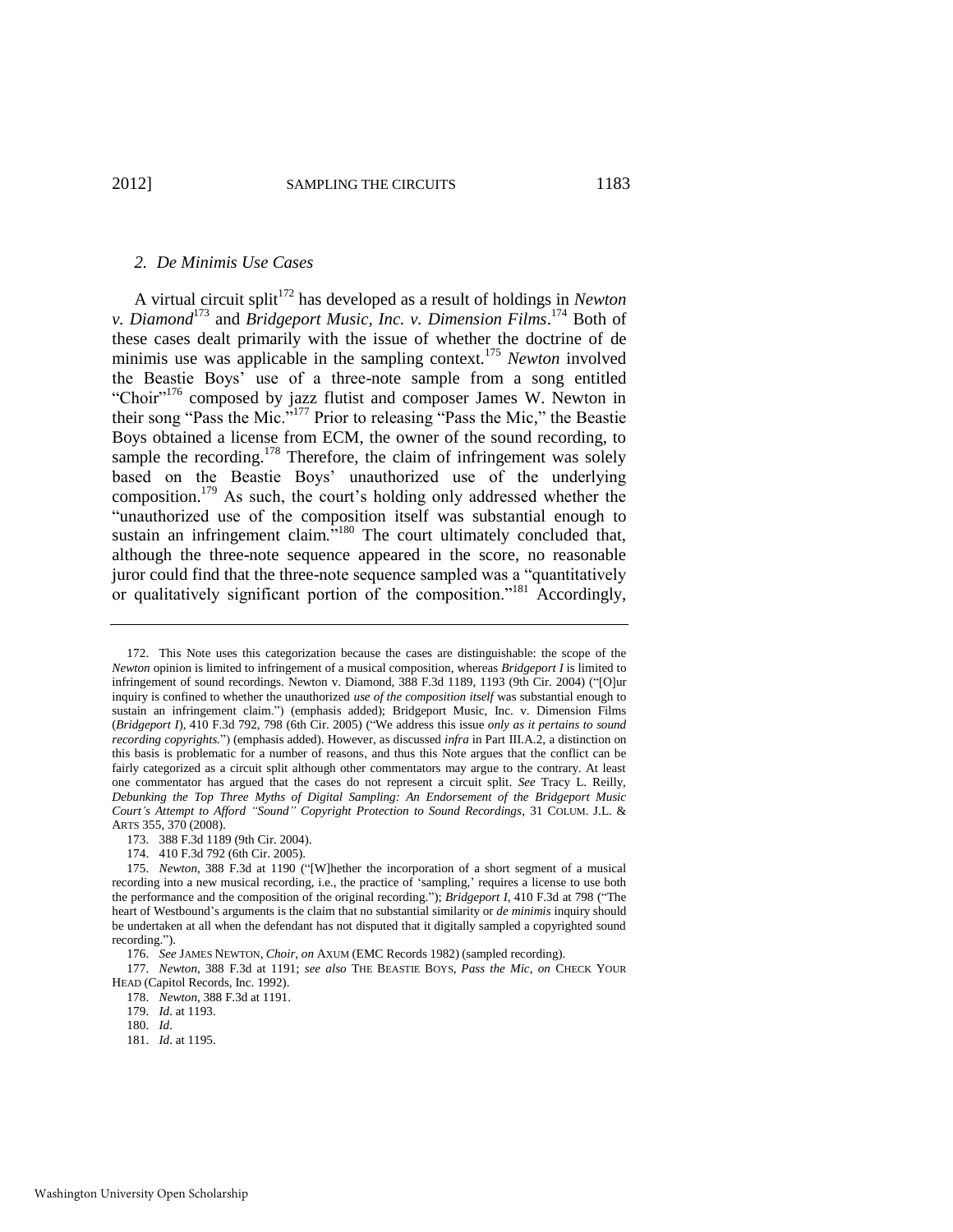the Ninth Circuit held the Beastie Boys' use of the three-note portion of Newton's composition was de minimis; thus, the Beastie Boys' failure to clear the sample and pay mechanical royalties to Newton was not actionable.<sup>182</sup>

The Sixth Circuit reached a very different conclusion when evaluating the music sampling issue in *Bridgeport Music, Inc. v. Dimension Films*. 183 *Bridgeport I* resulted from action taken by Bridgeport Music, Southfield Music, Westbound Records, and Nine Records.<sup>184</sup> In *Bridgeport I*, Westbound Records sued No Limit Films<sup>185</sup> for using an unlicensed sample from the sound recording of "Get Off Your Ass and Jam"<sup>186</sup> in the movie soundtrack for *I Got the Hook Up*. <sup>187</sup> The sample used was a threenote guitar solo taken from the introduction of "Get Off Your Ass and Jam."<sup>188</sup> The sample was altered in two ways: (1) the sample was looped and extended to sixteen beats and  $(2)$  the pitch was altered.<sup>189</sup> Limiting its holding as being applicable only in the context of sound recordings, the Sixth Circuit rejected the de minimis use paradigm, holding that "[i]f you cannot pirate the whole sound recording" you cannot "sample' something less than the whole" without being subject to liability for infringement.<sup>190</sup> Thus, if *Bridgeport I* and *Newton* are read together, one of two conclusions must be reached: either (1) the specific exclusive rights in sound recordings and musical compositions respectively are, broadly

185. Copyright infringement claims by plaintiffs Bridgeport Music, Inc., Southfield Music, Inc., and Nine Records, Inc. were dismissed on summary judgment by the District Court and were not appealed. *Bridgeport I*, 410 F.3d at 795; Bridgeport Music, Inc. v. Dimension Films, L.L.C., 320 F. Supp. 2d 830, 838 (M.D. Tenn. 2002). Claims against defendants Miramax Film Corp. and Dimension Films were settled and dismissed with prejudice. *Bridgeport I*, 410 F.3d. at 795 n.1.

<sup>182.</sup> *Id*. at 1192.

<sup>183. 410</sup> F.3d 792 (6th Cir. 2005).

<sup>184.</sup> *Bridgeport I*, 410 F.3d at 795. This action began with a complaint alleging almost 500 counts of copyright infringement and state law claims against approximately 800 different defendants. *Id*. The District Court severed the complaint, resulting in 476 separate actions. *Id*. Bridgeport Music, Inc. v. UMG Recordings, Inc. (*Bridgeport II*), 585 F.3d 267 (6th Cir. 2009) is one such action. For a discussion of this case and its implications on the application of the fair use doctrine in sampling cases see *supra* note[s 162–](#page-21-1)70 and accompanying text.

<sup>186</sup>*. See* FUNKADELIC, *Get Off Your Ass and Jam*, *on* LET'S TAKE IT TO THE STAGE (Westbound Records Inc. 1975).

<sup>187.</sup> *Bridgeport I*, 410 F.3d at 795. The original recording at issue was N.W.A.'s "100 miles and Runnin'," which appeared on the soundtrack for the movie. *See* I GOT THE HOOK UP (Dimension Films 1998). For an original recording of "100 Miles and Runnin'," see N.W.A., 100 Miles and Runnin', on N.W.A.: GREATEST HITS (Priority Records, Inc. 1996).

<sup>188.</sup> *Bridgeport I*, 410 F.3d at 796.

<sup>189.</sup> *Id*. The sample appeared in the recording five times. *Id.*

<sup>190.</sup> *Id*. at 800.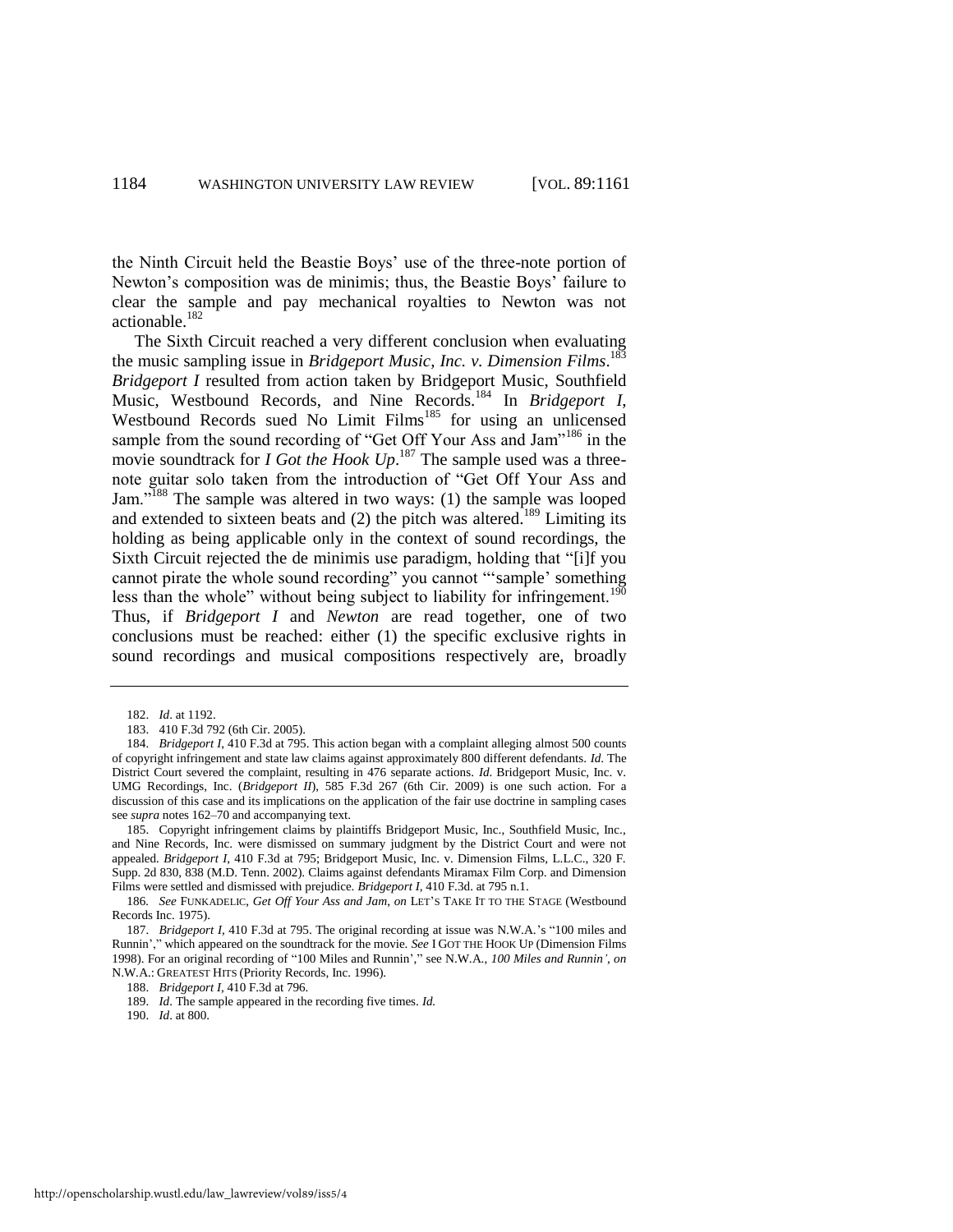# 2012] SAMPLING THE CIRCUITS 1185

speaking, entitled to different levels of copyright protection,<sup>191</sup> or  $(2)$  one of these courts has incorrectly applied the de minimis use doctrine.

# III. PROBLEMS WITH THE CURRENT STATE OF COPYRIGHT LAW AND ITS EFFECTS ON MUSIC SAMPLING

## *A. Problems Resulting from Judicial Application of Legal Standards in Sampling Litigation*

As previously mentioned, the application of available defenses in the sampling context seems to offer little protection for samplers. The fair use doctrine appears to fall short of providing any leeway for samplers except where the sampler has created a parodic work.<sup>192</sup> Additionally, the de minimis use doctrine seems to be problematic as there is a split among the circuits as to whether they should be applicable in sampling cases.<sup>193</sup> The following analysis examines both of these doctrines and attempts to ascertain whether the doctrines are simply misapplied by judges or conversely whether, although problematic, the judicial application of these doctrines is sound.

#### <span id="page-25-0"></span>*1. Problems with the Application of the Fair Use Doctrine*

The major obstacle regarding the application of the fair use doctrine is that under the first factor of the fair use analysis—"whether such use is of a commercial nature or is for nonprofit educational purposes<sup> $194$ </sup>—the Supreme Court has held that, where the use is commercial, although not presumptively unfair as intimated in *Sony*, this factor tends to weigh against a finding of fair use.<sup>195</sup> Although the Court explained in *Acuff-Rose* that the more transformative the work, the less relevant the commercial nature of the work becomes,<sup>196</sup> commentators have observed that the

<sup>191.</sup> As noted above, it is true that sound recordings are afforded fewer exclusive rights. *See supra*  notes [99](#page-14-2) and [101](#page-14-3) and accompanying text. However, what is being suggested here is that this interpretation of the cases would indicate the degree to which each of those rights is enforced is different depending on the subject matter sought to be protected (i.e., whether the work is a musical composition or sound recording).

<sup>192.</sup> *See supra* note[s 122–](#page-17-0)28 and accompanying text (discussing the holding in *Campbell v. Acuff-Rose, Inc.*, 510 U.S. 569 (1994)).

<sup>193.</sup> *Compare* Bridgeport Music, Inc. v. Dimension Films (*Bridgeport I*), 410 F.3d 792, 805 (6th Cir. 2005), *with* Newton v. Diamond, 388 F.3d 1189, 1196 (9th Cir. 2004).

<sup>194. 17</sup> U.S.C. § 107(1) (2006).

<sup>195.</sup> *Acuff-Rose*, 510 U.S. at 585 (1994).

<sup>196.</sup> *Id.* at 579 ("[T]he more transformative the new work, the less will be the significance of other factors, like commercialism, that may weigh against a finding of fair use.").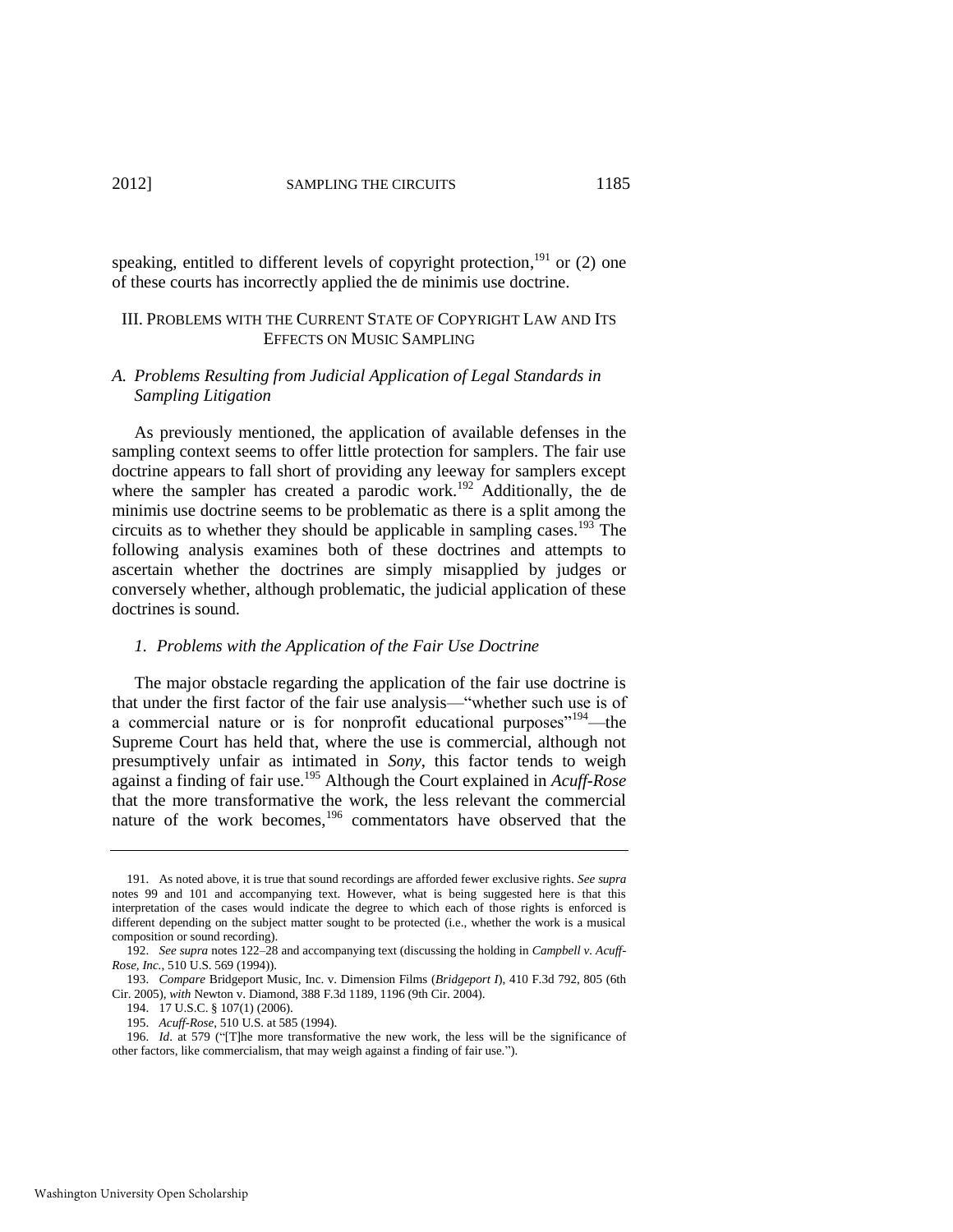<span id="page-26-2"></span><span id="page-26-1"></span>overwhelming nature of the commercial quality of most works containing samples will, in practical application, result in a finding that the use was not a fair one for purposes of the Copyright Act.<sup>197</sup> Similarly, the forth factor—"the effect of the use upon the potential market for or value of the copyrighted work"<sup>198</sup>—would not support a finding of fair use due to the fact that, in most cases, permitting unlicensed sampling would, at least to some extent, reduce the market for derivative works of underlying copyrighted work.<sup>199</sup> Thus, under *Harper & Row, Publishers, Inc. v. Nation Enterprises*, the fourth factor would weigh against a finding of fair use.<sup>200</sup> Metaphorically speaking, samplers are essentially coming up to the plate with two strikes against them based on the commercial quality of the works alone. As to the third factor—"the amount and substantiality of the portion used in relation to the copyrighted work as a whole<sup> $201$ </sup>—one commentator suggests that most samples are found to be qualitatively substantial, otherwise they would not have been sampled in the first place.<sup>202</sup> Due to jurisprudence that would militate against a finding of fair use, unless the sample appears in parodic work like 2 Live Crew's "Pretty" Woman," success of theories based on the fair use doctrine to justify the unlicensed use of even the smallest samples looks bleak at best.

## <span id="page-26-0"></span>*2. Problems with the Application of the De Minimis Use Doctrine*

Judicial decisions interpreting the de minimis use doctrine in sampling litigation are problematic, as they seem to misapply this defense. The holding in *Bridgeport Music, Inc. v. Dimension Films* poses a number of problems. First, the "literal reading approach" taken by the court in interpreting provisions of the Sound Recording Act of 1971 is problematic.<sup>203</sup> If accepted, the court's "no sampling without a license" approach, which rejects the de minimis use doctrine, would presumably

<sup>197.</sup> *See, e.g.*, KOHN & KOHN, *supra* not[e 23,](#page-3-0) at 1604–05.

<sup>198. 17</sup> U.S.C. § 107(4) (2006).

<sup>199.</sup> *See* Harper & Row, Publishers, Inc. v. Nation Enters., 417 U.S. 539, 568 (1985) ("[T]o negate fair use one need only show that if the challenged use 'should become widespread, it would adversely affect the *potential* market for the copyrighted work." (quoting Sony Corp. of Am. v. Universal City Studios, Inc., 464 U.S. 539, 568 (1985))); KOHN & KOHN, *supra* not[e 23,](#page-3-0) at 1606.

<sup>200.</sup> KOHN & KOHN, *supra* not[e 23,](#page-3-0) at 1606.

<sup>201. 17</sup> U.S.C. § 107(3) (2006).

<sup>202.</sup> KOHN & KOHN, *supra* note [23,](#page-3-0) at 1605. This Note would challenge this proposition, and suggest that samples of say, a snare drum, might not be qualitatively significant. Yet, samplers tend to sample drums from other works regularly. *See* KEMBREW MCLEOD, OWNING CULTURE 90 (Peter Lang 2001) (describing the practice of using multiple sampled kick drums in combination to create a new kick drum sound).

<sup>203.</sup> *Bridgeport I*, 410 F.3d at 805.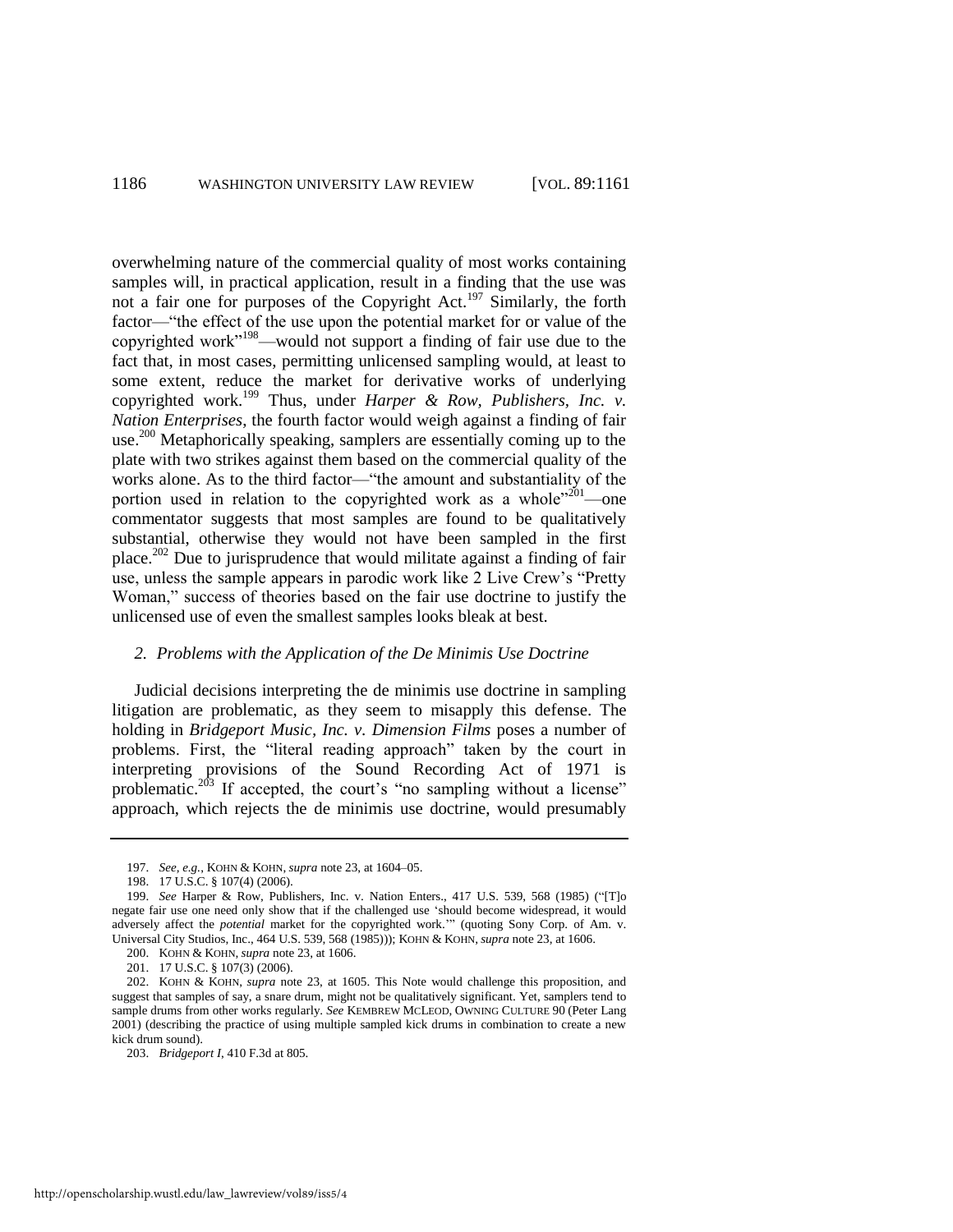provide copyright holders in sound recordings with greater protections against unauthorized sampling than the copyright holder in the underlying musical work embodied in the sound recording.<sup>204</sup> This is because, although de minimis amounts of musical compositions may be sampled per *Newton* without a license*,* similar quantities of sound recordings are absolutely off limits unless the sample is licensed. This simply cannot be correct. The legislative history regarding the enactment of the Sound Recording Act explains that Congress intended to grant a limited right for the owner of a sound recording that was no broader than rights afforded to musical compositions.<sup>205</sup> Further, 17 U.S.C. § 106 clearly indicates that the number of rights afforded to sound recording copyrights are fewer than those granted musical composition copyrights.<sup>206</sup> What follows seems clear, although it is not explicit: sound recordings are afforded fewer protections than musical compositions, not greater protections. As such, it seems inherently incorrect to provide sound recordings with such robust protection when the same or similar protection would not be afforded to musical compositions.<sup>207</sup>

<span id="page-27-0"></span>A second issue, which is problematic in the court's analysis in *Bridgeport I*, is that it removes the judicial inquiry into whether substantial similarity exists.<sup>208</sup> Substantial similarity is a basic element of copyright infringement analysis and is necessary for a finding of infringement as a matter of law.<sup>209</sup> As Nimmer indicates in his treatise, it is hard to justify sound recordings as being of such a special nature that they should be immune to the substantial similarity analysis when determining infringement. $210$ 

<sup>204</sup>*. See supra* notes [99](#page-14-2)[–103](#page-15-0) and accompanying text (comparing the exclusive rights pertinent to musical compositions and sound recordings).

<sup>205.</sup> JOHN MCCLELLAN, CREATION OF A LIMITED RIGHT IN SOUND RECORDINGS, S. Rep. No. 92- 72, at 6 (1971) ("In approving the creation of a limited copyright in sound recordings it is the intention of the committee that this limited copyright not grant any broader rights than are accorded to other copyright proprietors under the existing title 17."); *see also* KASTENMEIER, PROHIBITING PIRACY OF SOUND RECORDINGS, H.R. Rep. No 92-487, at 2–3 (1971) (indicating that the primary purpose of the sound recording act was to eliminate piracy and unauthorized distribution of records). Note that this runs contrary to Judge Guy's statement that "legislative history is of little help." Bridgeport I, 410 F.3d at 805.

<sup>206. 17</sup> U.S.C. § 106 (2006).

<sup>207.</sup> *See* Newton v. Diamond, 388 F.3d 1189, 1196 (9th Cir. 2004) (applying de minimis use doctrine in the sampling context).

<sup>208. 4</sup> NIMMER, *supra* not[e 95,](#page-14-4) § 13.03[A][2][b].

<sup>209.</sup> *Id*. § 13.01[B].

<sup>210.</sup> *Id*. § 13.03[A][2][b]; *see also* S. Rep. No. 92-72, *supra* not[e 205.](#page-27-0)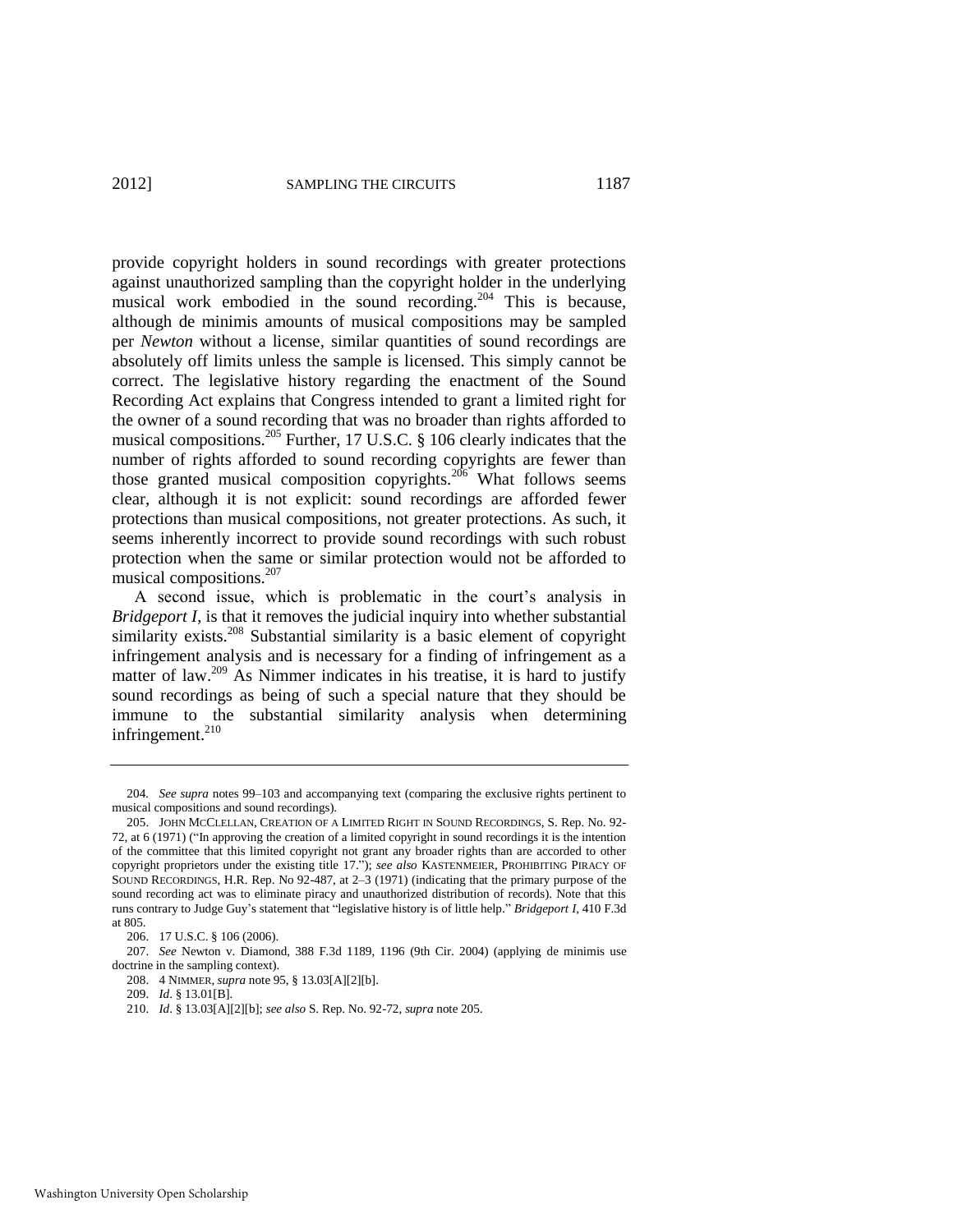<span id="page-28-2"></span>The application of the de minimis use doctrine is also problematic in *Newton v. Diamond.*<sup>211</sup> First, the majority finds that the sample at issue—a three-note, two-part melody consisting of the notes C—Db—C played on a flute while a C note is sung into the flute—is sufficiently original to be protectable; however, the majority concludes that the sample is nonetheless de minimis.<sup>212</sup> This is inherently contradictory: how can a work be protectable, yet infringing uses of the protectable portion cannot be actionable? Second, Judge Graber indicates that when applying the de minimis doctrine, there is an important question regarding who determines whether a particular use is de minimis.<sup>213</sup> The majority determines that as a matter of law, the sample is de minimis.<sup>214</sup> However, as the dissent explains, where there is a sufficiently original sample, it is up to a jury or the trier of fact to make a factual inquiry as to whether the sample is de minimis.<sup>215</sup> Thus, where "reasonable ears differ over the qualitative significance of the composition of the sampled material, summary judgment is inappropriate.<sup>7216</sup> Furthermore, when determining whether a work is de minimis, equal weight must be given to the quantitative significance of the sample and the qualitative importance of the sampled segment to the underlying work.

#### *B. Negative Effects on Creativity*

<span id="page-28-0"></span>While clarity and consistency regarding the application of defenses to copyright infringement, as illustrated above, are two major problems with sampling litigation, commentators have also highlighted that, in its current state, the law has a profoundly negative effect on creativity.<sup>217</sup> The problem, as articulated by one commentator, is that "[e]thnocentric notions of creativity and maldistribution of political power in favor of established artists and media companies have already served to stifle expression—the exact opposite of the declared purpose of copyright law."<sup>218</sup> Of course, the purpose referenced in this quote is to provide protection as a means of

<span id="page-28-1"></span><sup>211. 388</sup> F.3d 1189 (9th Cir. 2004).

<sup>212.</sup> *Id*. at 1192, 1197.

<sup>213.</sup> *Id*. at 1197 (Graber, J., dissenting).

<sup>214.</sup> *Id*. at 1192.

<sup>215.</sup> *Id*. at 1198.

<sup>216.</sup> *Id*.

<sup>217.</sup> *See generally* JOANNA DEMERS, STEAL THIS MUSIC: HOW INTELLECTUAL PROPERTY LAW AFFECTS MUSICAL CREATIVITY (2006); *see also* FREEDOM OF EXPRESSION, *supra* not[e 25,](#page-3-1) at 107–13; SIVA VAIDHYANATHAN, COPYRIGHTS AND COPYWRONGS: THE RISE OF INTELLECTUAL PROPERTY AND HOW IT THREATENS CREATIVITY 132–48 (2001).

<sup>218.</sup> VAIDHYANATHAN, *supra* not[e 217,](#page-28-0) at 148.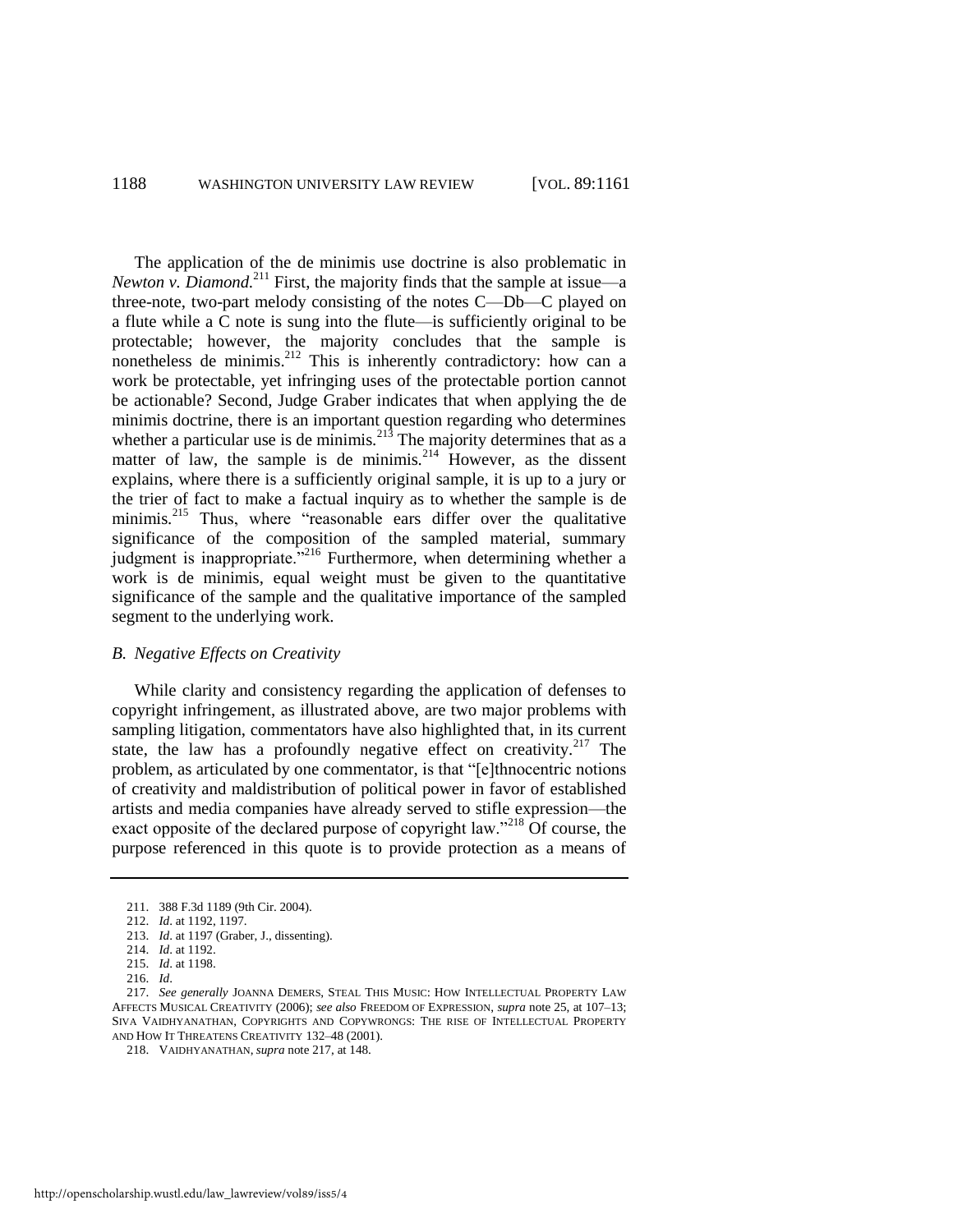encouraging and promoting science and the useful arts, not giving complete monopolies to holders of existing copyrights.<sup>219</sup> Essentially, this problem may stem from a lack of understanding: as this commentator highlights, the stifling of creativity stems from the fact that the persons who make and interpret the law are largely ignorant to the process and methods by which creativity occurs.<sup>220</sup> This problem is only further highlighted by the fact that sampling could be seen as analogous to quotation—yet, when quoting from a literary work, the restrictions and implications are hardly as severe as those that result from unlicensed sampling. $221$ 

<span id="page-29-0"></span>Whatever the reason for the disparate treatment outlined above, it nonetheless has a negative effect on creativity. The primary cause of these negative effects is economic in nature, although criminal penalties are additional deterrents for samplers.<sup>222</sup> As previously discussed, samplers either must pay extremely high licensing fees for samples or risk being sued—which ultimately results in paying considerable attorney's fees and a possible judgment.<sup>223</sup> In light of these high costs, would-be samplers without the financial means to absorb these costs are making conscious decisions to sample less or not sample at all.<sup>224</sup> As such, for many artists, the creative choice to sample has been supplanted by an economic choice not to sample. $^{225}$ 

#### IV. SOLVING THE PROBLEM: A PROPOSED COMPREHENSIVE SCHEME

As highlighted by the previous parts, the current copyright regime is difficult to apply in cases of music sampling. Furthermore, licensing

<sup>219.</sup> U.S. CONST. art. I, § 8, cl. 8; *see also supra* not[e 95.](#page-14-4) 

<sup>220.</sup> VAIDHYANATHAN, *supra* note [217,](#page-28-0) at 148. For an in-depth discussion of the psychological underpinnings of creativity and creative processes, see generally R. KEITH SAWYER, EXPLAINING CREATIVITY: THE SCIENCE OF HUMAN INNOVATION (2d ed. 2012).

<sup>221.</sup> LAWRENCE LESSIG, REMIX 53–55 (2008). Lessig notes that, although there are similarities between quoting and sampling, the "norms governing [sampling] are far more restrictive that the norms governing text." *Id*. at 54. He further questions why text is treated in such a liberal manner, while "quoting" music, art, or film is treated in a much more restrictive manner. *Id.* at 55.

<sup>222. 17</sup> U.S.C. § 506 (2006) (proscribing criminal penalties for copyright infringement).

<sup>223.</sup> *See supra* Part I.C.; *see also* DEMERS, *supra* note [217,](#page-28-0) at 9. Demers notes that "the cost of legally licensing master recordings is prohibitive, while unauthorized appropriation carries the risk of lawsuits with heavy monetary and criminal punishment." *Id*.

<sup>224.</sup> OWNING CULTURE, *supra* note [202,](#page-26-0) at 89–99. McLeod notes that, in lieu of sampling freely, samplers often choose to (1) replicate samples with live musicians, saving from paying the owner of the master recording, (2) limit sampling to records which are in their own record companies' catalog, or (3) more effectively hide samples with effects (or signal processing). *Id*. at 94–95.

<sup>225.</sup> OWNING CULTURE, *supra* not[e 202,](#page-26-0) at 93 (quoting Redman on his choice not to use sampling on his newer recordings because of the high cost of licensing).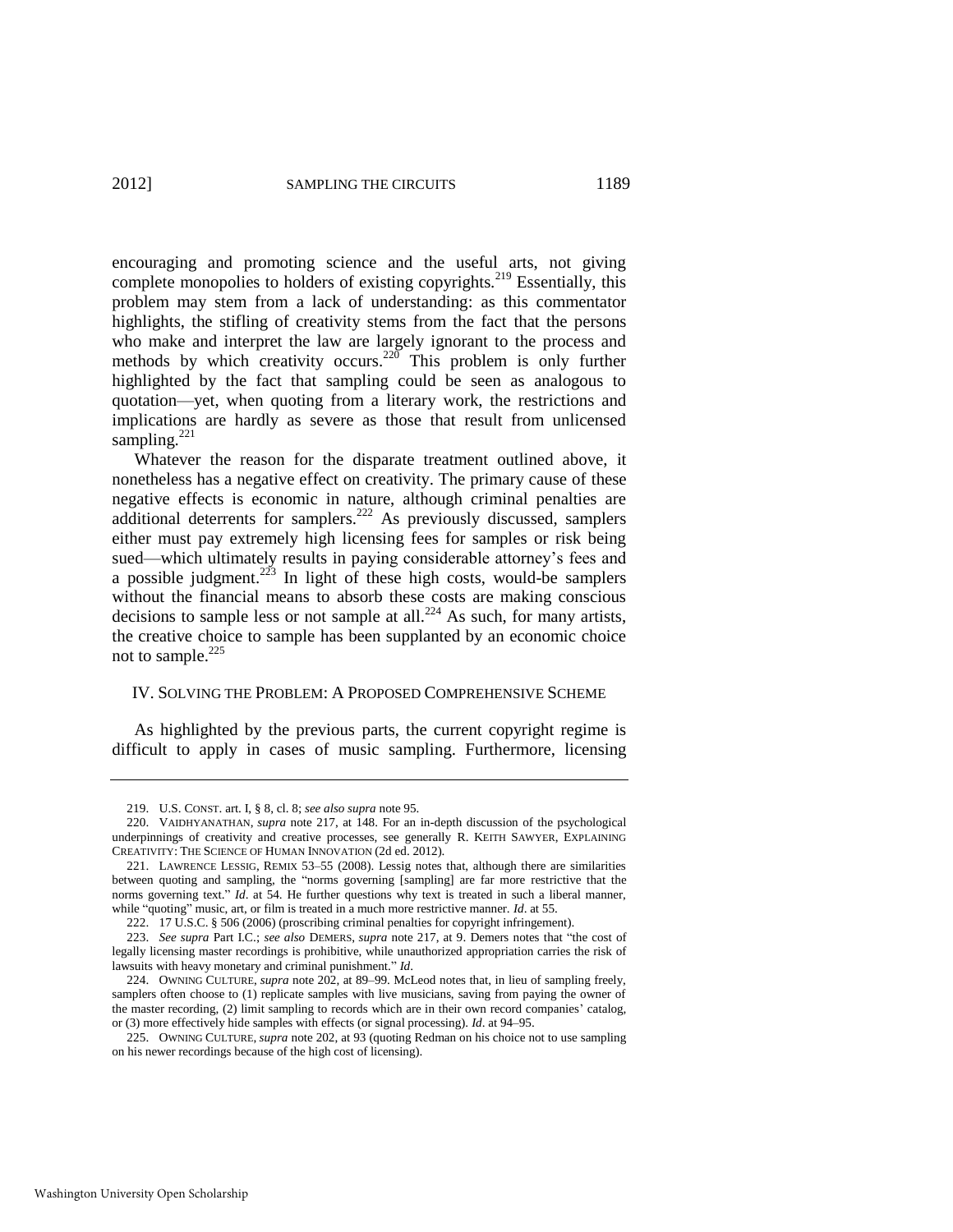practices and expensive litigation have prevented samplers from using sampling in a creative sense. As such, clarity by way of legislative reform is a much-needed commodity. The idea of copyright reform as it applies to sampling, and to other new technology and creative processes that pose interpretive problems when applying current copyright regulations, is hardly a new idea. The following part provides a general overview of some of the solutions proposed by other commentators, but is by no means an exhaustive review of all the solutions proposed by commentators. Part IV concludes by proposing a different solution and applying it to the fact patterns presented in some of the previous litigation discussed above in order to examine its effectiveness in resolving some of the issues described in Part III.

#### *A. Solutions That Have Been Proposed By Other Commentators*

Commentators have suggested a number of ways to resolve the problems with determining to what extent unlicensed sampling is an infringement of a copyright. One approach has been to attempt to remedy the problems with the de minimis use jurisprudence. In this vein, one commentator has recently argued that the bright-line rule articulated in *Bridgeport*  $I^{226}$  is appropriate, at least until Congress decides to amend the Copyright Act.<sup>227</sup> In attempting to "debunk" what she has identified as the "top three myths" in the music industry about sampling, she suggests the following: (1) sampling is not akin to borrowing, quoting, or imitation of other works, primarily due to the fact that samplers physically take portions of the sampled work; (2) the legitimacy of sampling as an art form does not entitle samplers to sample freely; and (3) that samplers who suggest that "it is wiser to err on the side of encouraging" creation rather than overprotection of copyrighted works are misguided.<sup>228</sup> While points two and three might be considered reasonable propositions, this Note expresses some skepticism as to whether the analogy between sampling and quotation is as misplaced as suggested.<sup>229</sup> Concluding that amendment to the Copyright Act is unlikely in the near future, this commentator recommends that the music industry "take charge of the sampling dilemma by uniting all of its producers, recording companies and musicians under a

<sup>226.</sup> As you will recall, *Bridgeport I* articulated the following rule: "[i]f you cannot pirate the whole sound recording, [you cannot] 'lift' or 'sample' something less than the whole." Bridgeport Music, Inc. v. Dimension Films (*Bridgeport I*), 410 F.3d 792, 800 (6th Cir. 2005).

<sup>227.</sup> *See generally* Reilly, *supra* not[e 172.](#page-23-0)

<sup>228.</sup> Reilly, *supra* note [172,](#page-23-0) at 375–402, 386.

<sup>229.</sup> *See supra* note[s 218–](#page-28-1)21 and accompanying text.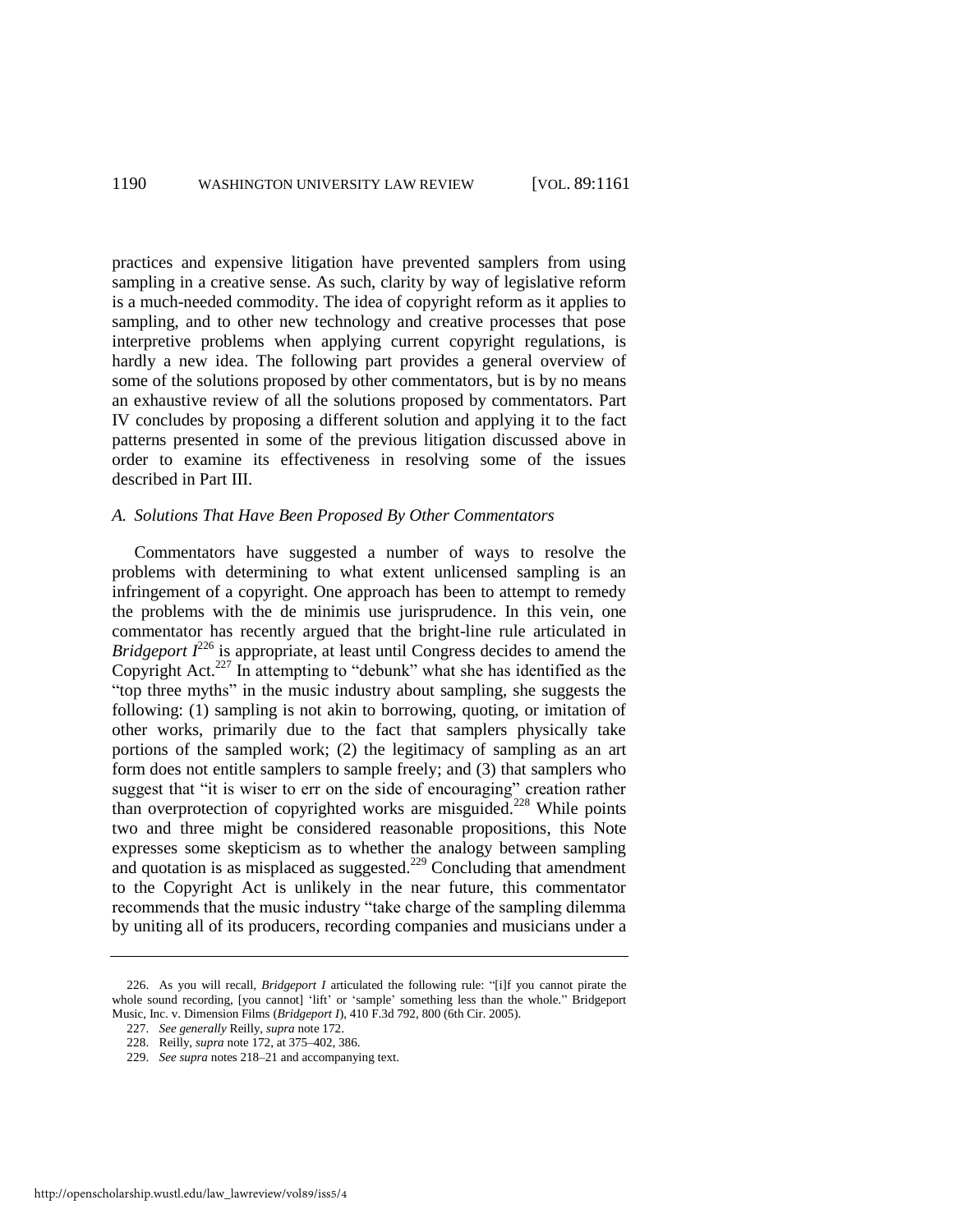<span id="page-31-0"></span>comprehensive, voluntary licensing scheme. $^{230}$  This Note argues, however, this is precisely what the music industry has done. And, as illustrated above, this methodology has failed miserably, striking a balance that favors record companies and music publishers<sup>231</sup> and stifles musical creativity to some extent.<sup>232</sup>

Other commentators advocate for application of the de minimis use doctrine as applied in *Newton* to be applied to both sound recordings and musical compositions.<sup>233</sup> Of course, as argued above, simply accepting the *Newton* holding poses problems—questions persist, as indicated in the *Newton* dissent, as to whether the majority's articulated standard was in fact correctly applied. $^{234}$  Tweaking this approach slightly, others have suggested a middle ground, such as adding to the de minimis use analysis some of the fair use elements regarding the commercial effects of sampling on the exploitability of the work $^{235}$  or adding an inquiry as to whether the infringing sampling frustrates authors' incentive to create new works.<sup>236</sup> The former of these two solutions may provide little help largely because most sampling occurs in commercial works, generally tipping those factors in favor of a finding of infringment.<sup>237</sup> With regard to the

<sup>230.</sup> Reilly, *supra* note [172,](#page-23-0) at 407–08.

<sup>231.</sup> *See supra* Part I.C (offering a detailed explanation of current sample clearing and licensing practices). To be explicit, while the songwriter of the underlying musical composition, of course, gets compensated through the present sample licensing scheme employed by the music industry, it is important to recognize that the entities who are negotiating and benefiting financially from licenses are music publishers. PASSMAN, *supra* note [73,](#page-10-0) at 218. Publishers, in most cases—provided that the artist does not have a co-publishing deal—usually take home 50 percent of the licensing fee. *Id*. at 216. In the case of licensing sound recordings, since record companies generally own the copyright in the master recording, licensing fees for the sound recording go to the record label and not the artist. *Id*. at 318. Since the exploitation of these rights are important to publishers' and record companies' business models, they have little to no incentive to strike a different balance, making revisions to the current voluntary licensing scheme a questionable solution.

<sup>232.</sup> *See supra* Part III.B, discussing the effects of the current licensing regime and sampling jurisprudence on creativity.

<sup>233.</sup> *See* Mike Suppapola, *Confusion in the Digital Age: Why the De Minimis Use Test Should Be Applied to Digital Samples of Copyrighted Sound Recordings*, 14 TEX. INTELL. PROP. L.J. 93, 130 (2006); Matthew R. Brodin, Comment, Bridgeport Music, Inc. v. Dimension Films*: The Death of the Substantial Similarity Test in Digital Sampling Copyright Infringement Claims—The Sixth Circuit's Flawed Attempt at a Bright-line Rule*, 6 MINN. J. L. SCI. & TECH. 825, 866–67 (2005) (arguing that the district court, which largely based its opinion on the *Newton* holding, provided the correct analysis and should not have been reversed by the Sixth Circuit in *Bridgeport I*).

<sup>234.</sup> *See supra* note[s 213–](#page-28-2)16 and accompanying text.

<sup>235.</sup> Jeremy S. Sykes, Note, *Copyright—The De Minimis Defense in Copyright Infringement Actions Involving Music Sampling*, 36 U. MEM. L. REV. 749, 780 (2006).

<sup>236.</sup> David S. Blessing, Note, *Who Speaks Latin Anymore?: Translating De Minimis Use for Application to Music Copyright Infringement and Sampling*, 45 WM. & MARY L. REV. 2399, 2421–22 (2004).

<sup>237.</sup> *See supra* note[s 194](#page-25-0)[–200 a](#page-26-1)nd accompanying text; *see also infra* not[e 272](#page-38-0) and accompanying text (considering this issue in light of the proposed scheme).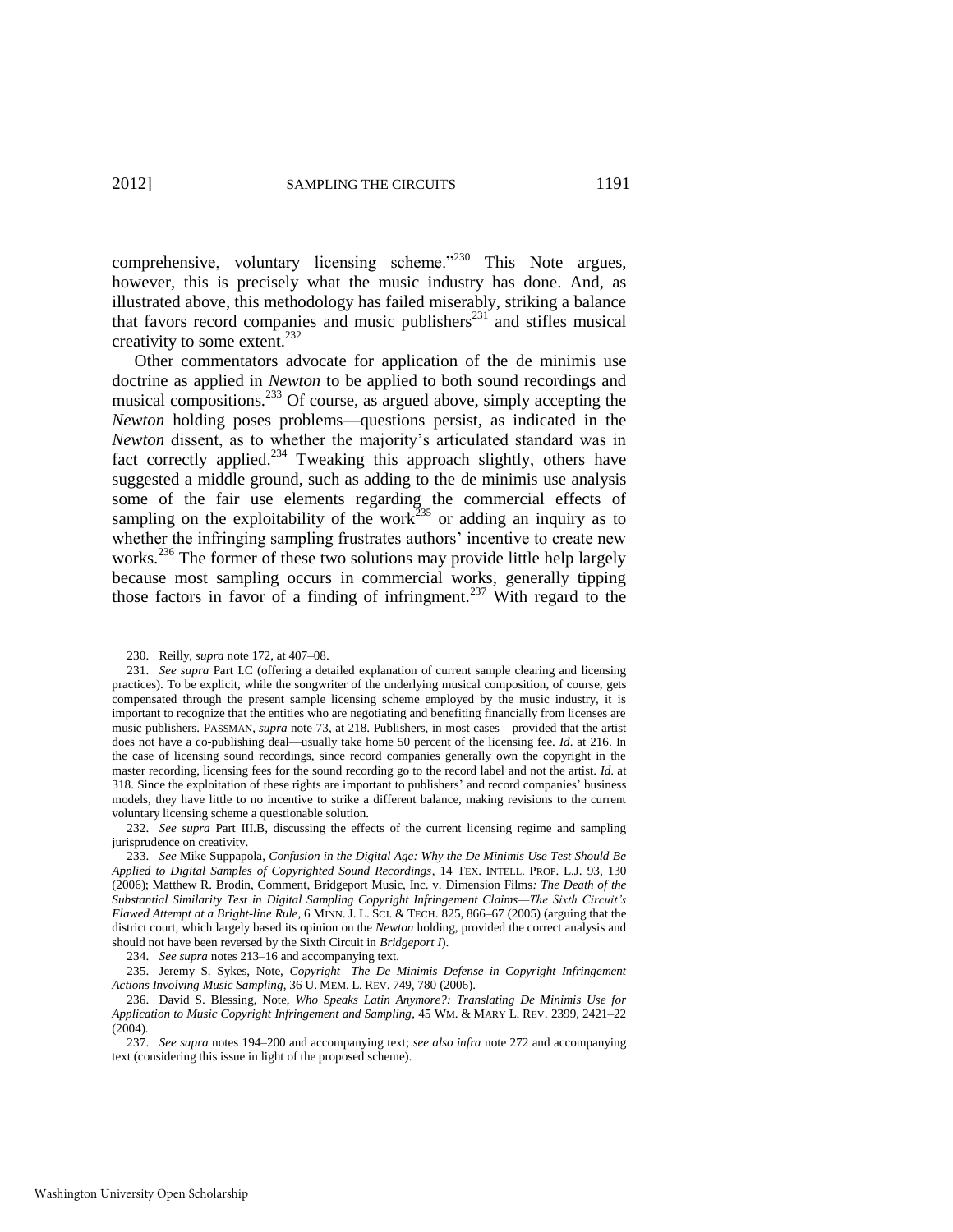latter solution, empirical evidence suggests that extrinsic factors—in this case, inability to stop certain infringements—are not the pimary motivation for creative output. Rather, "expression of human creativity is primarily driven by intrinsic rather than by extrinsic factors."<sup>238</sup> Thus, adding this inquiry would not be empirically supported as probative or useful.

<span id="page-32-0"></span>Another commentator has suggested that an extremely liberal application of the fair use doctrine would provide samplers with creative leeway, while still providing sufficient protections for owners of the underlying copyrights.<sup>239</sup> Relying heavily on the fair use analysis used in Campbell v. Acuff-Rose Music, Inc.,<sup>240</sup> this commentator analyzes what he calls "the Girl Talk Dilemma" under the fair use provision.<sup>241</sup> Considering each factor in turn, his analysis concludes that Girl Talk's work could be defensible under the fair use provision because (1) his use of samples could be viewed as parody, transformative, or a criticism of the sampled work, $242$  (2) his works are "creative and highly original," $243$  (3) mash-ups, like parody, must copy well-known works to be successful,  $^{244}$  and (4) there is little to moderate overlap with the market for the sampled works, and Girl Talk does not intend to compete with the sampled works.<sup>245</sup> However

243. Mongillo, *supra* not[e 6,](#page-2-0) at 29.

244. *Id*. at 30. However, it does not logically follow that mash-ups as such are deserving of robust protection merely because they require recognizable elements to be successful. The Supreme Court has explained that protection afforded to parody is in large part due to the fact that parody "[l]ike less ostensibly humorous forms of criticism, . . . can provide social benefit, by shedding light on an earlier work . . . . [T]hus . . . like other comment or criticism, may claim fair use under § 107." *Acuff-Rose*, 510 U.S. at 579. It follows from this statement that parody is afforded protection under the Copyright Act because of the analogy between parody and commentary or criticism, not because a parodic work necessarily requires the parodist to use elements of the parodied composition.

245. Mongillo, *supra* note [6,](#page-2-0) at 31. Although this author suggests that lack of intent to compete

<sup>238.</sup> Diane L. Zimmerman, *Copyrights as Incentives: Did We Just Imagine That?*, 12 THEORETICAL INQUIRES IN LAW 29, 43 (2011).

<sup>239.</sup> Mongillo, *supra* not[e 6.](#page-2-0)

<sup>240. 510</sup> U.S. 569 (1994).

<sup>241.</sup> Mongillo, *supra* note [6,](#page-2-0) at 23–31; *see also supra* notes [6](#page-2-0)[–19](#page-2-2) and accompanying text (explaining "the Girl Talk Dilemma").

<sup>242.</sup> Mongillo, *supra* note [6,](#page-2-0) at 23–29. A similar argument has been accepted with regard to an artist using a copyrighted photograph to comment on "the social and aesthetic consequences of mass media.‖ Blanch v. Koons, 467 F.3d. 244, 253 (2d Cir. 2006). This Note is skeptical as to whether this is Girl Talk's actual intent. Moreover, the Supreme Court has stated that "[i]f, on the contrary, the commentary has no critical bearing on the substance or style of the original composition, which the alleged infringer merely uses to get attention . . . the claim to fairness in borrowing from another's work diminishes accordingly (if it does not vanish)." Campbell v. Acuff-Rose Music, Inc., 510 U.S. 569, 580 (1994); *see also Blanch*, 467 F.3d. at 252 (noting that merely repurposing another's work would not be sufficient for a finding of transformative use under current fair use jurisprudence). Thus, it is suggested here that Girl Talk is not commenting on the underlying works—instead he is merely using the most popular parts of the works to garner attention and "sell" records.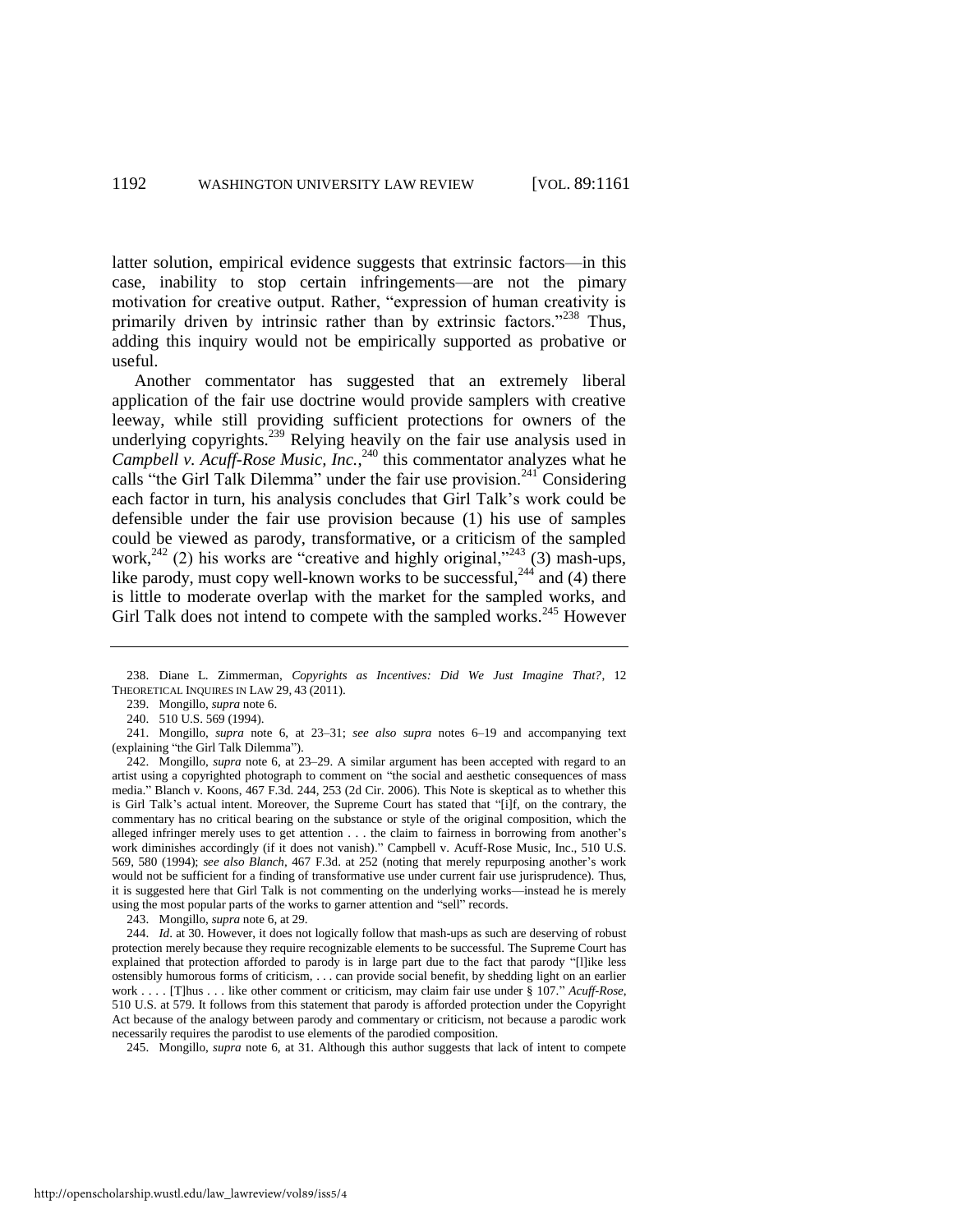creative or innovative these arguments may be, in light of recent precedent, it seems unlikely that courts would be willing to interpret *Acuff-Rose* so liberally.<sup>246</sup>

<span id="page-33-0"></span>Finally, a number of commentators have suggested that the problem can be solved through licensing schemes.<sup>247</sup> One scheme that has been offered by a number of commentators is a compulsory sampling license similar to the compulsory license provision in § 115 of the Copyright Act, although generally requiring more specificity.<sup>248</sup> Benefits of such a scheme are said to ensure adequate compensation for copyright holders, while maintaining economic incentives to create new works and encouraging musical innovation via access to source material for samplers.<sup>249</sup> Critics of this approach have identified a number of problems. Some of these criticisms include (1) that works will be associated with works that the author finds morally objectionable; (2) that the compulsory system would put all samples on the same level, thus failing to provide a distinction between samples of "basic underlying instruments" and the artist's "signature sound"; and  $(3)$  that session musicians would be harmed, even more so than they are under the current regime.<sup>250</sup> One commentator further suggests that the strength of this plan—reducing exorbitant licensing fees—is the exact reason that the recording industry will never

with the sampled works and the low probability of competition with the original works from a market perspective are reasons why Girl Talk's "sound collages" or mashups do not have a negative effect on the market for the work, he neglects to acknowledge that sample licensing would of course be affected—if Girl Talk can sample for free, so can everybody else. *See supra* Part I.C (illustrating the substantial revenues derived from sample licenses); *see also* Bridgeport Music, Inc. v. UMG Recordings, Inc. (*Bridgeport II*), 585 F.3d 267, 278 (6th Cir. 2009) (holding that fair use did not apply in part due to loss of revenues from sampling).

<sup>246.</sup> *See, e.g*., *Bridgeport II*, 585 F.3d at 278 (concluding that although the use of a sample was transformative, the fair use defense was not applicable to a work containing an unlicensed sample because the sampled parts were recognizable and revenues from licenses would likely be lost if Bridgeport Music was deprived of the right to license the work).

<sup>247.</sup> *See supra* notes [230–](#page-31-0)32 and accompanying text (evaluating the voluntary licensing scheme proposed by Tracy Reilly).

<sup>248.</sup> Kenneth M. Achenbach, Comment, *Grey Area: How Recent Developments in Digital Music Production Have Necessitated the Reexamination of Compulsory Licensing for Sample-Based Works*, 6 N.C. J. L. & TECH. 187, 206–21 (2004); Joshua Crum, Comment, *The Day the (Digital) Music Died: Bridgeport, Sampling Infringement, and a Proposed Middle Ground*, 2008 BYU L. REV. 943, 966–69 (2008); Chris Johnstone, Note, *Underground Appeal: A Sample of the Chronic Questions in Copyright Law Pertaining to the Transformative Use of Digital Music in a Civil Society*, 77 S. CAL. L. REV. 397, 424–32 (2004); Josh Norek, Comment, "You Can't Sing Without the Bling": The Toll of Excessive *Sample License Fees on Creativity in Hip-Hop Music and the Need for a Compulsory Sound Recording Sample License System*, 11 UCLA ENT. L. REV. 83, 93–101 (2004); Note, *A New Spin on Music Sampling: A Case for Fair Pay*, 105 HARV. L. REV. 726, 742–43 (1992); *see also supra* notes [73](#page-10-0)[–74](#page-11-0) (discussing section 115 and the compulsory mechanical license).

<sup>249.</sup> Crum, *supra* not[e 248,](#page-33-0) at 967–69.

<sup>250.</sup> Reilly, *supra* note [172,](#page-23-0) at 402–05.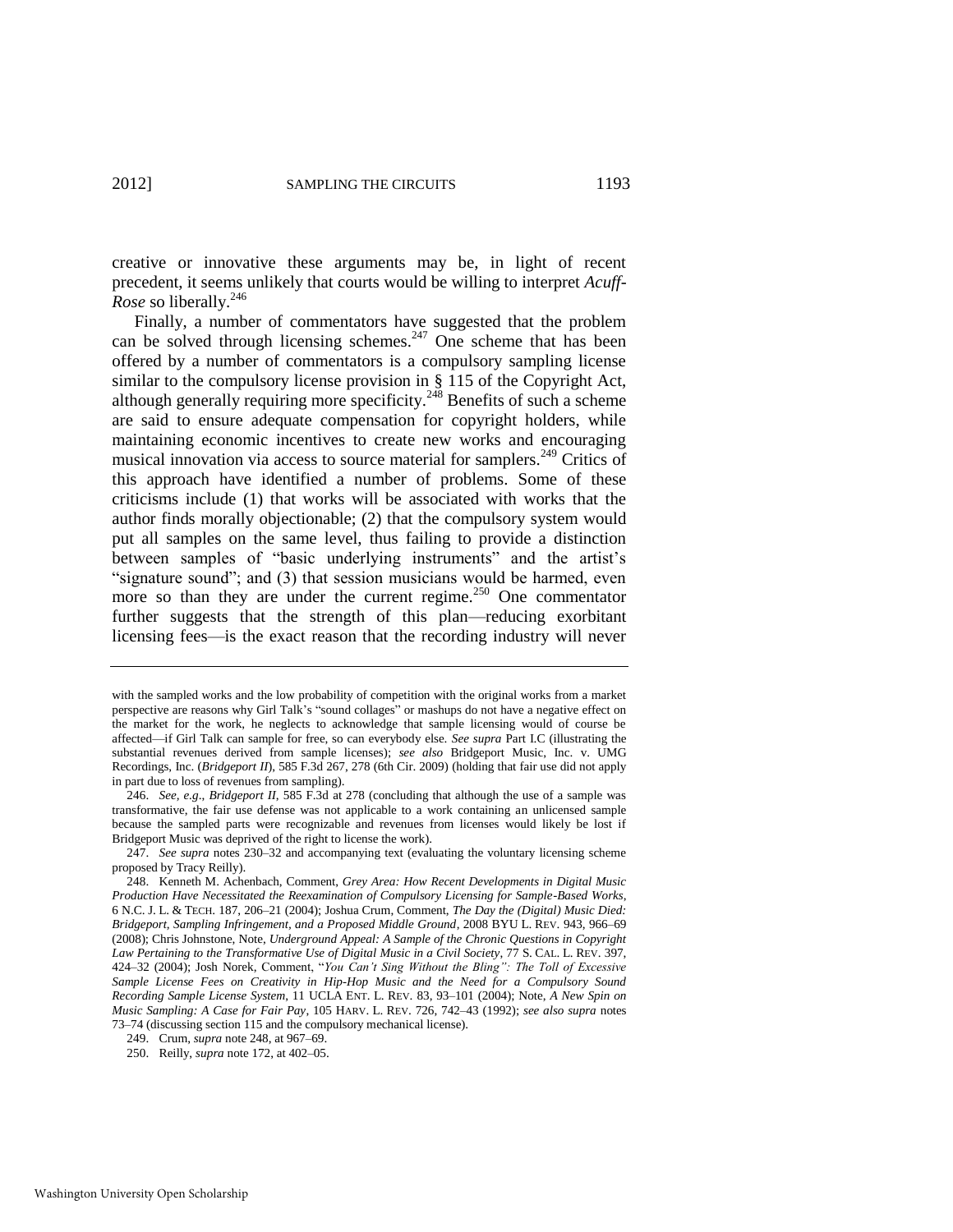embrace such a strategy.<sup>251</sup> Additionally, while compulsory license schemes would appear to resolve some of the economic problems inherent in the current method by which artists acquire permission to use samples, this method fails to, inter alia, remedy the normative problems associated with enhanced protection for media, like music and sound recordings, and providing more leniency with regard to appropriation or quotation associated with text. $^{252}$ 

#### *B. A Better Solution: The Proposed Scheme*

This Note argues that a legislative solution can provide an effective means for dealing with sampling appropriately and comprehensively. This Note's proposed legislative solution to the problem is as follows:

Copyright Infringement: Sampling as a Fair Use—

1. This provision applies equally to musical compositions and sound recordings;

2. Sampling shall be an infringing use if the unlicensed use of a sample constitutes a sufficiently substantial use of the underlying musical composition or sound recording. To determine whether a sample is sufficiently substantial to indicate infringement of a musical composition and/or sound recording, the following must be ascertained:

(a) *Ownership, Copying, and Originality*. The party alleging infringement bears the burden of proving that the party owns a valid copyright in the allegedly infringed work and that the sampled portion of the allegedly infringed work is protectable when examined in isolation as it appears in the allegedly infringed work.

<sup>251.</sup> DEMERS, *supra* note [217,](#page-28-0) at 142–43. Demers, commenting on compulsory schemes, explains that "[i]ronically, the strength of this plan is the very reason why it will never be implemented: it proposes a statutory rate that would reduce the standard fees for sample licensing considerably. . . . [T]his plan probably cannot be integrated into the Copyright Act because it would encounter too much resistance from the recording industry." Id.

It should be noted that, § 115 of the Copyright Act primarily benefits record companies, providing cheaper rates for licensing songs from writers than before § 115 was enacted. Furthermore, record companies often contract around the statutory rate by requiring artists to take a discount on controlled compositions (compositions the artist composed). PASSMAN, *supra* not[e 73,](#page-10-0) at 223. The same benefit would not be present for record companies with regard to a compulsory sampling license because they would be losing revenues on sample licenses as Demers suggests.

<sup>252.</sup> *See* LESSIG, *supra* not[e 221,](#page-29-0) at 54; *see also supra* not[e 199 a](#page-26-2)nd accompanying text.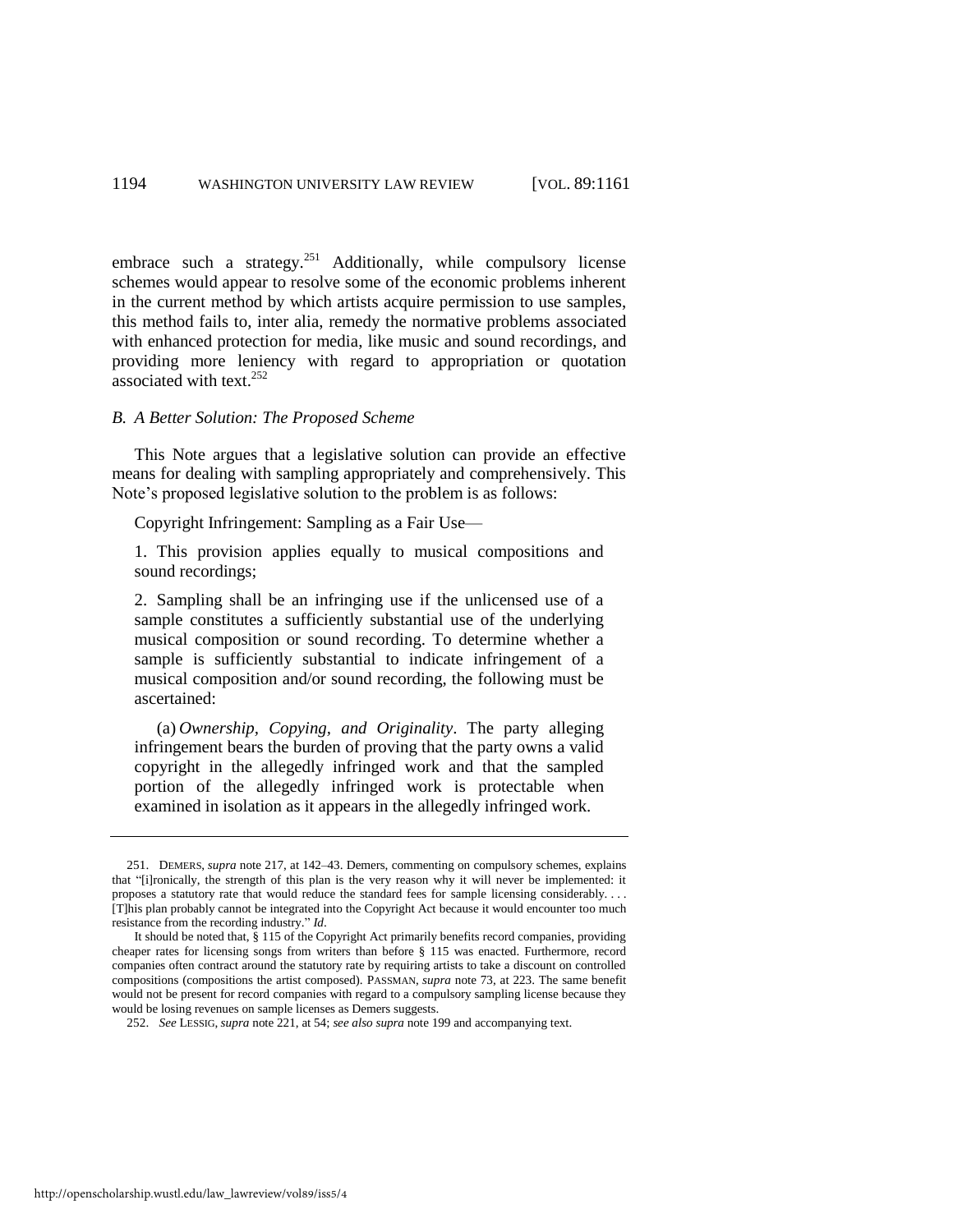(b) *Substantiality of the Sample.* Provided that the sample is sufficiently original under section  $2(a)$ , the alleged infringing party bears the burden of proving that the following factors weigh in its favor in order for the sampling to constitute a fair use:

(i) the quantitative significance of the sample to the sampled work;

 (ii) the qualitative significance of the sample to the sampled work;

 (iii) the nature, quality, and extent of transformative processes used to transform the sample.

3. Definitions—

―Sampling‖—sampling is the practice of using a portion of a musical work and/or sound recording, which is less than the whole, and is used as an element in a new work.

The scheme encompasses a number of traditional theories from copyright law, tailoring them to the concerns at issue in music sampling cases. Section 1 is aimed at resolving the question of whether sampling of a sound recording and the sampling of the underlying musical composition should be treated the same.<sup>253</sup> Of course, as this section clearly states, it applies to both in equal fashion. $254$ 

<sup>253.</sup> *See supra* Part II.B.2 (illustrating the dissonance between the Ninth Circuit and the Sixth Circuit holdings where de minimis use doctrine applies in the case of musical compositions but not in the case of sound recordings).

<sup>254.</sup> Due to the limited scope of this Note—which only addresses sampling in the music industry—the scheme does not address other types of works such as video or visual art. This approach is consistent with the architecture of the Copyright Act, which addresses the scope of certain rights in particular copyrightable subject matter individually. *See, e.g.*, 17 U.S.C. § 114 (2006) (addressing the scope of exclusive rights in sound recordings); 17 U.S.C. § 115 (2006) (addressing the scope of exclusive rights in non-dramatic musical works). However, this Note recognizes this scheme as an affirmative defense. As such, it may be more effective to employ this provision as a limitation on exclusive rights. *See, e.g.*, 17 U.S.C. § 107 (2006) (providing for the fair use limitation on exclusive rights generally). In this vein, modifying the scheme to cover all types of copyrightable subject matter, including things such as collage in the visual arts, would be a novel approach. For cases involving sample-like paradigms in other areas such as the visual arts, see Blanch v. Koons, 467 F.3d. 244 (2d. Cir. 2004) (litigating the use of a photograph in a mixed media work by the famous visual artist Jeff Koons); Ringgold v. Black Entm't Television, Inc., 126 F.3d. 70 (2d Cir. 1997) (litigation regarding the unlicensed use of a reproduction of visual art piece in a television show); Sandoval v. New Line Cinema Corp., 147 F.3d 215 (2d Cir. 1998) (litigation over the unlicensed use of photographs in a motion picture).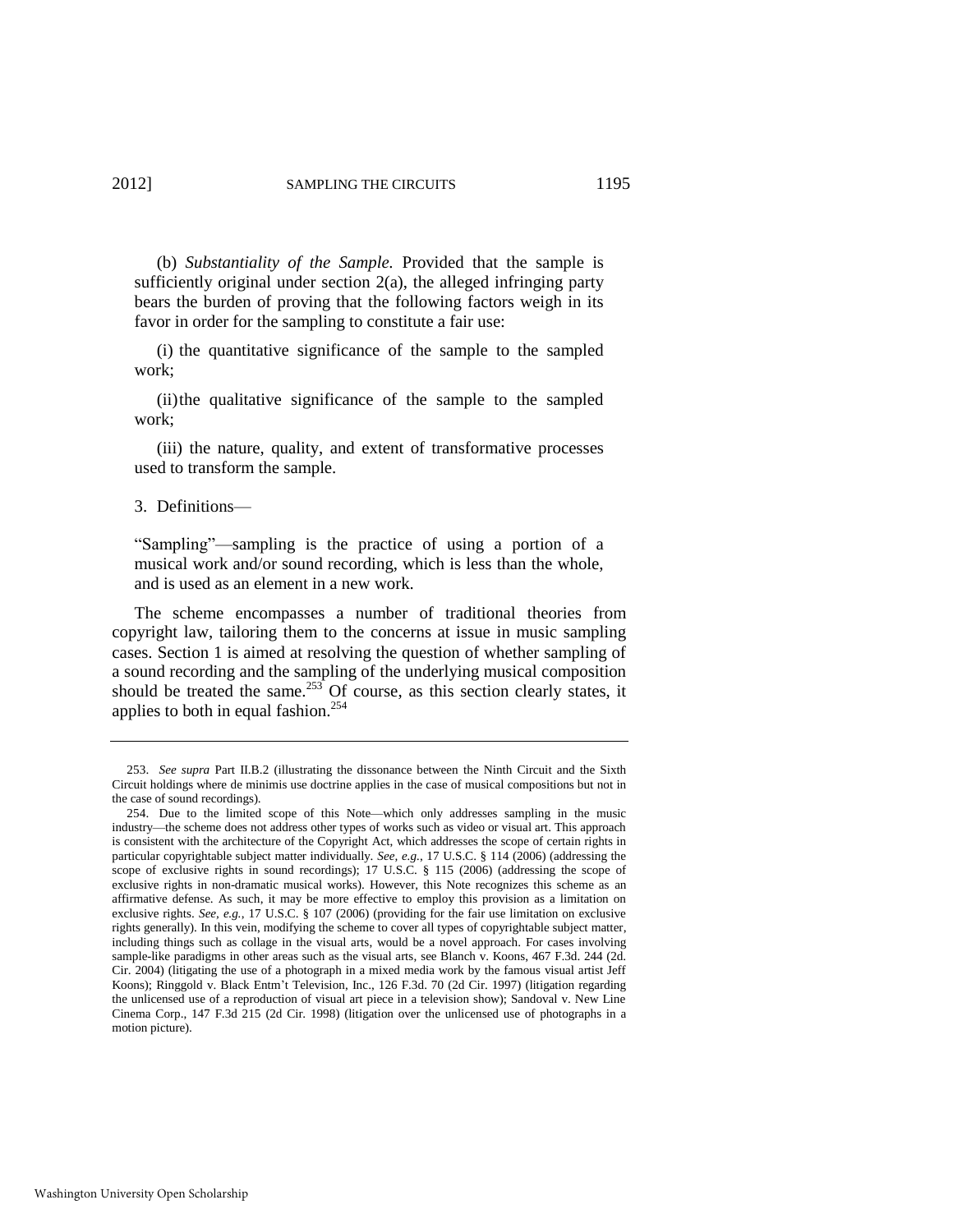In order to be infringing, the sample must be sufficiently substantial. To determine whether a sample is infringing, the scheme employs a burden-shifting framework. The purpose of the burden-shifting framework is to provide a means by which the court can dispose of a claim for infringement as a result of music sampling on a motion to dismiss or a motion for summary judgment.

Section 2(a) lays out the burden of proof for the plaintiff alleging infringement. As with other infringement actions, this provision requires that the plaintiff show "(1) ownership of a valid copyright, and (2) copying of constituent elements of the work that are original.<sup>255</sup> This provision is aimed at clearly requiring that the plaintiff show that the *sampled portion of the work in isolation* satisfies the standards for copyright protection. Analysis based on the originality of the sample alone has been embraced in music sampling infringement actions.<sup>256</sup> Under this scheme, originality should not be assumed. If the plaintiff fails to allege in its complaint that the sample meets the originality requirements, the court could, on a motion to dismiss, dismiss for failure to state a claim upon which relief can be granted. Furthermore, the court could hold as a matter of law that the sampled portion is not sufficiently original to be protected and dispose of the case on summary judgment. $257$ 

Provided that the plaintiff meets its burden of proof, the burden shifts to the defendant to prove the sample is a fair use. Section 2(b) attempts to tailor the substantial similarity inquiry required for a finding of infringement under *Feist* to be applicable in determining whether a sample is infringing.<sup>258</sup> Section 2(b) contains a factor test, which is intended to provide a balancing framework similar to that used for determining fair use in the copyright context<sup>259</sup> and likelihood of confusion<sup>260</sup> or dilution<sup>261</sup>

259. 17 U.S.C. § 107 (2006); *see also supra* note [121](#page-17-1) and accompanying text (listing the factors used to determine fair use).

<sup>255.</sup> Feist Publ'ns, Inc. v. Rural Tel. Serv. Co., 499 U.S. 340, 361 (1991); *see also supra* notes [104–](#page-15-1)09 and accompanying text.

<sup>256.</sup> *See, e.g.*, Newton v. Diamond, 388 F.3d 1189, 1192 (9th Cir. 2004). Although the court looked to the originality of only the sampled portion of the work, the court simply assumed the sample met the originality requirements. *Id*.

<sup>257.</sup> For example, a defendant might argue that the sampled portion of the work is *scenes a faire* and as such is not protectable. *See, e.g.*, Griffin v. J-Records, 398 F. Supp. 2d 1137, 1141, 1143 (E.D. Wash. 2005) (granting summary judgment for defendants where defendants alleged that seven-note melodic sequence was *scenes a faire,* and thus unprotectable). Alternatively, a defendant could argue that the idea expressed in a sampled work is only capable of being expressed in a limited number of ways, and as such providing protection for the expression contained in the work would result in a "monopolization of the subject idea." 4 NIMMER, *supra* note [95,](#page-14-4) § 13.03[B][3]. Under this theory, known as merger doctrine, a defendant could present a reasonable argument for summary judgment.

<sup>258.</sup> *See supra* not[e 107 a](#page-15-2)nd accompanying text.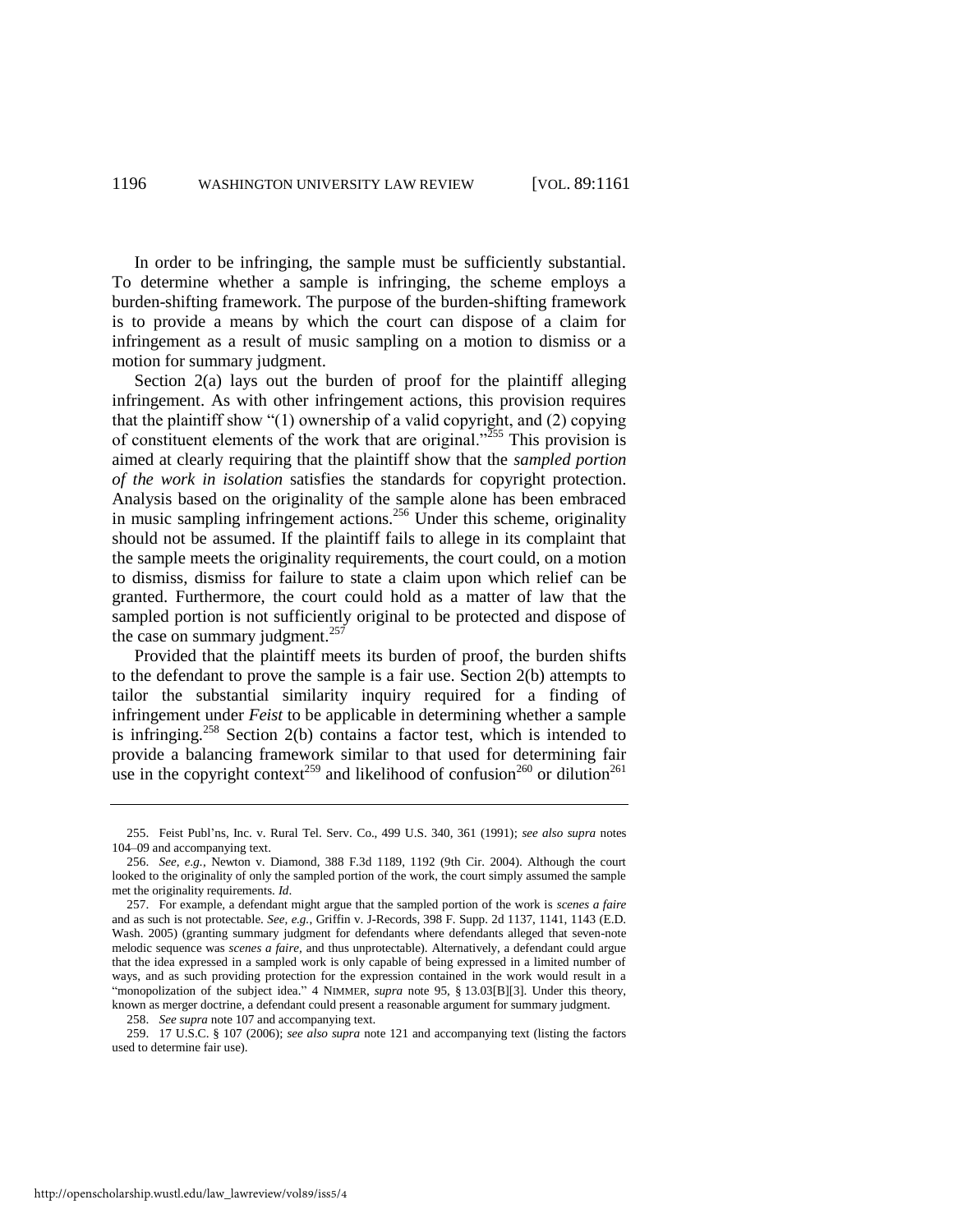in the trademark context. Factors (i) and (ii) codify the de minimis use doctrine, thus resolving the question that arises when comparing *Bridgeport I* and *Newton* of when and whether the doctrine is applicable to musical compositions and sound recordings: under this scheme it applies to both.<sup>262</sup> Similarly, these factors could be seen as a two-part analysis of the third fair use factor.<sup>263</sup> Most importantly, these two factors make explicitly clear that courts should evaluate the qualitative and quantitative significance of the sample in relation to the plaintiff's work—how significant the sampled portion is to the defendant's work is immaterial.<sup>264</sup> Factor (iii) borrows from the fair use context, making it relevant whether the sampler has made some type of transformative and creative alterations to the sample rather than simply using the sample verbatim from the original source.<sup>265</sup> The more drastic the transformative process, the more likely this factor will weigh in favor of the defendant, and thus the more likely the sample will be found to be non-infringing. What is perhaps more important about borrowing from fair use is that the scheme does not borrow factors regarding the commercial nature of the work and the effect on the market for or value of the work.<sup>266</sup> Most works containing samples are commercial works, and as such, neither of these factors is particularly helpful in determining where the line should be drawn for samples appearing in commercial works.<sup>267</sup>

<sup>260.</sup> GRAEME B. DINWOODIE & MARK D. JANIS, TRADEMARK AND UNFAIR COMPETITION: LAW AND POLICY 506–07, figure 7-1 (3d. ed. 2010) (listing the factor tests for each circuit for likelihood of confusion).

<sup>261. 15</sup> U.S.C. § 1125(c)(2)(A)–(B) (2006).

<sup>262.</sup> *See supra* Part II.B.2.

<sup>263. 17</sup> U.S.C. § 107(3) (2006) ("the amount and substantiality of the portion used in relation to the copyrighted work as a whole"); *see also supra* not[e 121](#page-17-1) and accompanying text (listing the factors used to determine fair use).

<sup>264.</sup> *See* 4 NIMMER, *supra* note [95,](#page-14-4) § 13.03[A][2][a]. Nimmer has advocated for this position, stating:

The question in each case is whether the similarity relates to matter that constitutes a substantial portion of plaintiff's work—not whether such material constitutes a substantial portion of defendant's work. Thus, for example, the fact that the sampled material is played throughout *defendants'* song cannot establish liability, if that snippet constitutes an insubstantial portion of *plaintiff's* composition.

*Id*.

<sup>265.</sup> *See* 17 U.S.C. § 107 (2006).

<sup>266. 17</sup> U.S.C. § 107(1), (4) (2006); *see also supra* not[e 121](#page-17-2) and accompanying text (quoting the text of 17 U.S.C. § 107).

<sup>267.</sup> To be clear, this scheme is not intended to replace the fair use inquiry. In cases where the allegedly infringing work, for example, is a parody, as in *Acuff-Rose,* or a criticism, a traditional fair use analysis would likely be more permissive than the scheme being proposed. *See supra* Part II.B.1 (discussing the court's holding and analysis in *Acuff-Rose*).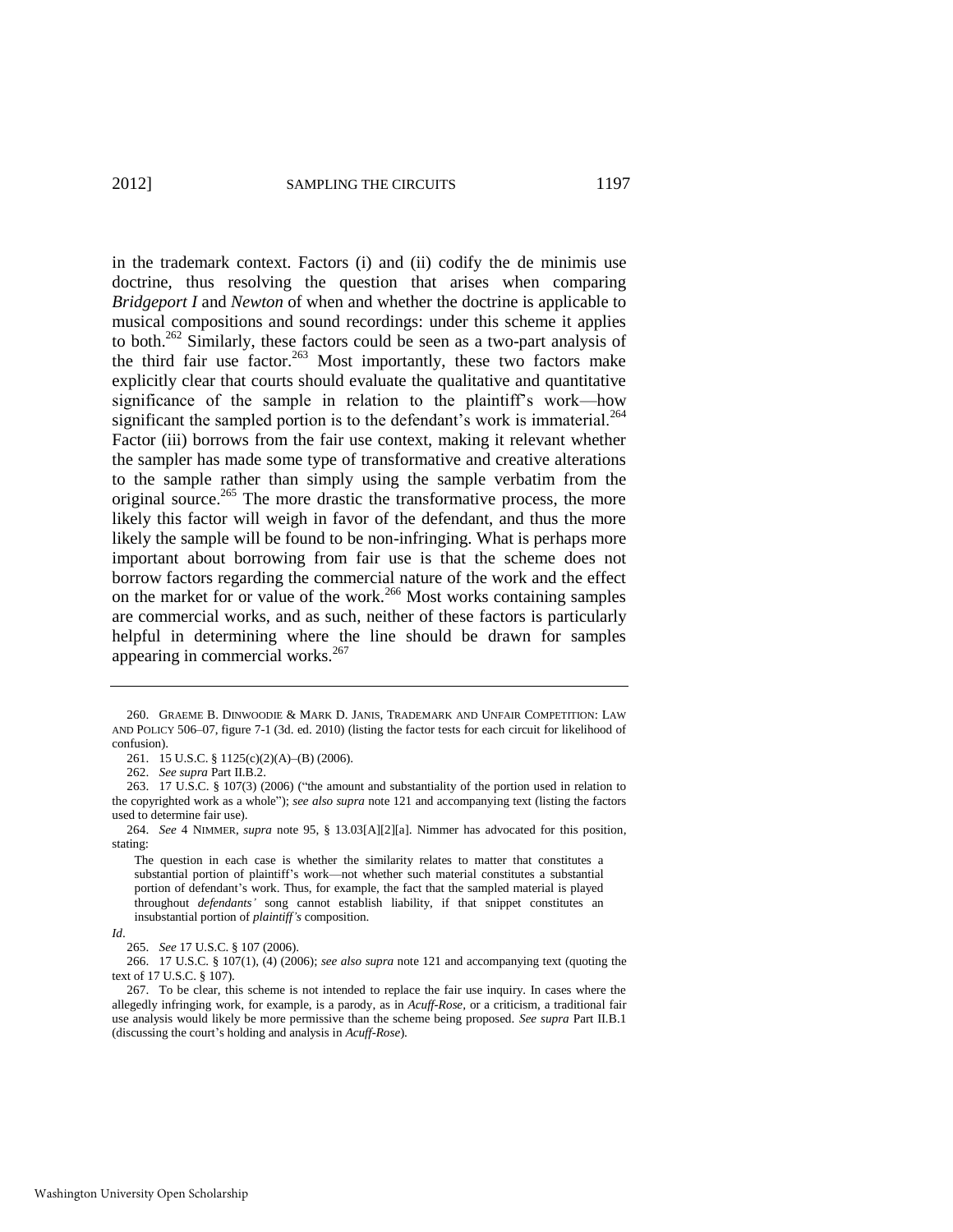The solution presented is aimed at solving a number of problems and issues. First, this scheme provides a comprehensive framework for courts to analyze sampling problems, solving the issue of what standard to apply.<sup>268</sup> Second, the scheme is prescriptive—it is instructive to samplers and their lawyers, providing a framework to analyze works and determine whether their use of sampling is infringing, thus requiring a license, or non-infringing, which does not.<sup>269</sup> From an economic standpoint, the scheme is intended to explicitly provide that not every unlicensed sample constitutes an infringement. As such, the scheme will give samplers more leverage in negotiations for licenses, and hopefully make licensing fees more reasonable and commensurate with the value of the sample without compelling copyright holders to license the sample. Third, artists who are already making drastic transformative alterations to small samples will be vindicated<sup>270</sup>—they are no longer evading the law; they are complying with it.

<span id="page-38-0"></span>Legislative implementation of this scheme would provide courts with a uniform manner to address sampling cases, in effect remedying discrepancies among the circuits.<sup>271</sup> Of course, while legislative implementation might be best, enacting such a scheme can be a time consuming and lengthy process. As such, in the alternative, courts could implement the proposed scheme as a modified version of the fair use defense. Section 107 provides that when determining whether a particular use of copyrighted subject matter is a fair one, courts should use the factors, which "include" those factors that are listed.<sup>272</sup> Section 101 provides that "the  $[term]$  'including' ...  $[is]$  illustrative and not limitative."<sup>273</sup> By interpreting § 107 in light of the definition of "including" in  $\S$  101, courts could modify the fair use inquiry as suggested in the proposed scheme when determining whether primarily commercial works containing unlicensed samples are infringing or non-infringing under § 107.

- 272. 17 U.S.C. § 107 (2006). For the text of § 107, see text accompanying *supra* not[e 121.](#page-17-2)
- 273. 17 U.S.C. § 101 (2006).

<sup>268.</sup> As evidenced by the discussion of the cases involving music sampling, the theories upon which samplers rely and the courts' interpretations of these theories are hardly congruent. *See supra* Part II.B.

<sup>269.</sup> As Nimmer notes, there are a number of myths amongst musicians about what constitutes a permissible appropriation. 4 NIMMER, *supra* not[e 95,](#page-14-4) § 13.03[A][2][a].

<sup>270.</sup> *See supra* note[s 62](#page-9-0)[–63 a](#page-9-1)nd accompanying text.

<sup>271.</sup> *See, e.g.*, Part III.A.2 (illustrating the discrepancy between Sixth Circuit and Ninth Circuit cases with regard to application of the de minimis use doctrine).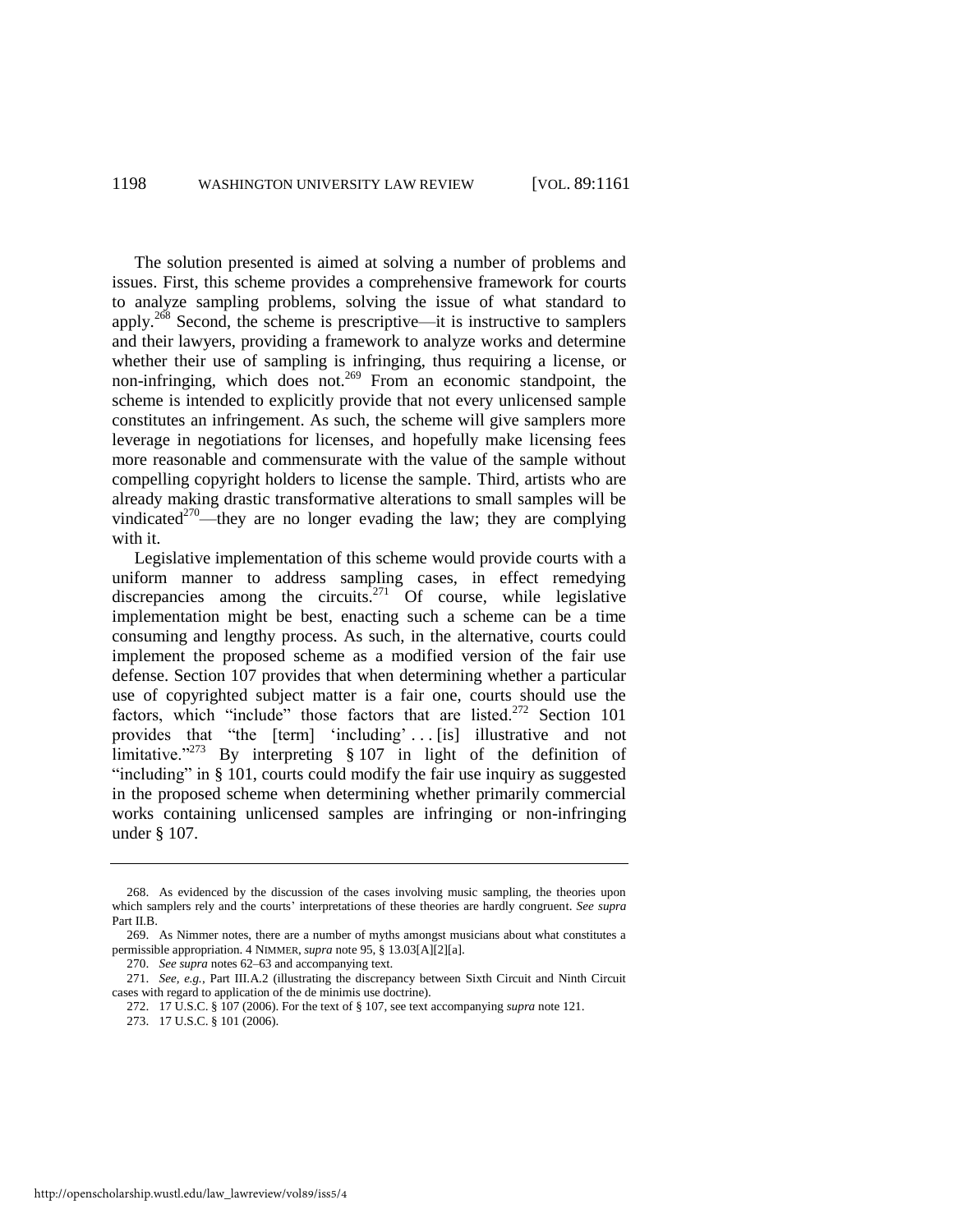#### *C. Application: Applying the Proposed Scheme to Prior Litigation*

Maybe the best way to illustrate how the proposed scheme will operate is to analyze the scheme as applied to previous litigation. As an example, consider *Bridgeport Music, Inc. v. UMG Recordings, Inc.*, <sup>274</sup> which contains a clearly infringing sample, but also contains a non-infringing one, under the new scheme.<sup>275</sup> As previously discussed, this case involved alleged copyright infringement of the song "Atomic Dog" performed by George Clinton,<sup>276</sup> which was sampled by Public Announcement and included in their song "D.O.G. in Me."<sup>277</sup>

As a preliminary matter, this litigation did not involve a suit by Capitol Records, the owner of the copyright in the sound recording.<sup>278</sup> However, for purposes of illustration, suppose Capitol Records was a party to this lawsuit, claiming infringement of its sound recording of "Atomic Dog." As the court notes, the composition and the sound recording are identical—this is because the song was spontaneously composed in the studio and the sound recording is the fixed expression of the musical work.<sup>279</sup> As such, the analysis as to whether there is infringement of the sound recording or the musical work is virtually identical.<sup>280</sup>

The sample that would be clearly infringing in *Bridgeport II* under the proposed scheme was Public Announcement's use of the "Bow Wow" refrain.<sup>281</sup> First, the "Bow Wow" refrain is sufficiently original to warrant protection as copyrightable subject matter; thus, the plaintiffs would likely meet their burden of proof under  $\S$  2(a). Therefore, the defendant would have the burden of showing that the sample is not sufficiently substantial to constitute infringement. As to factor (i)—quantitative significance to the sampled work—the sample is relatively small, only lasting about four seconds. However, it is the refrain to the song and is repeated a number of times in the allegedly infringed work. As such, this factor would weigh in favor of the plaintiffs. Factor (ii)—qualitative significance—similarly

<sup>274. 585</sup> F.3d 267 (6th Cir. 2009).

<sup>275.</sup> For a more thorough discussion of this fact pattern and the Sixth Circuit's holding in the case, see *supra* note[s 162–](#page-21-1)70.

<sup>276.</sup> GEORGE CLINTON, *Atomic Dog*, *on* COMPUTER GAMES (Capitol Records 1982).

<sup>277.</sup> PUBLIC ANNOUNCEMENT, *D.O.G. in Me*, *on* ALL WORK, NO PLAY (Universal Records 1998).

<sup>278.</sup> The plaintiffs in this case were Bridgeport Music, Inc. and Southfield Music, Inc., which only retained ownership rights in the composition. *Bridgeport II*, 585 F.3d at 272.

<sup>279.</sup> *Bridgeport II*, 585 F.3d at 272.

<sup>280.</sup> Of course, this assumes that it has been proven by the plaintiffs that the actual recording was sampled. Otherwise, the sample may just be "replay" and thus not infringing of the sound recording. *See supra* note[s 90](#page-13-1)[–91](#page-13-0) and accompanying text (explaining the concept of replay).

<sup>281.</sup> *See supra* not[e 165 \(](#page-22-1)describing the "Bow Wow" refrain).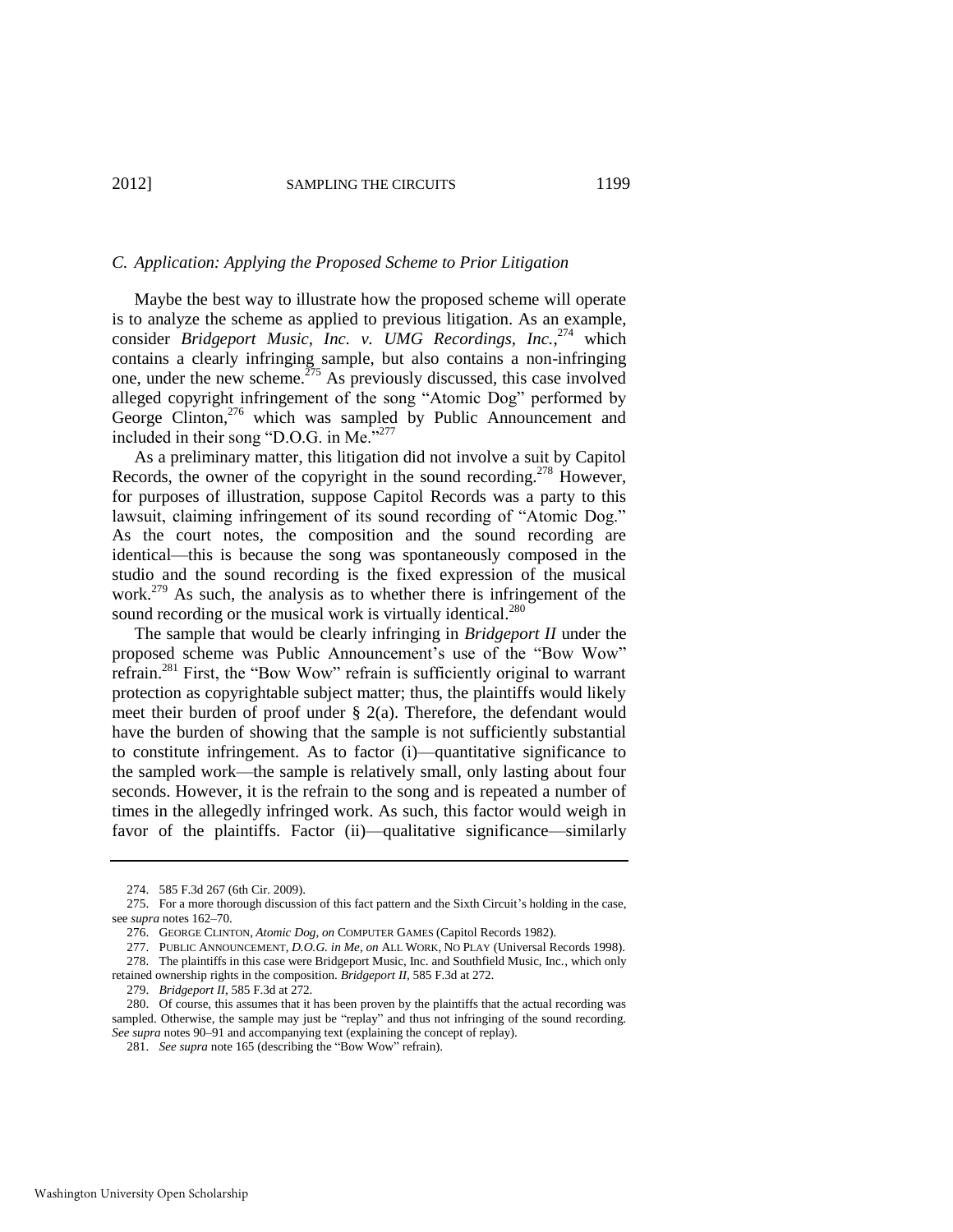weighs in favor of the plaintiff. The chorus or refrain of a song is particularly important to the song—it is often referred to as the hook because it hooks the audience into listening to the song. Finally, factor (iii) gives weight to any transformative processes that have been used to alter the sample. Here, it appears that there was at least some alteration to the sample including pitch shifting and some editing.<sup>282</sup> However, this type of alteration, particularly pitch shifting—which in effect is just a transposition—is not sufficiently transformative to have factor (iii) weigh in defendant's favor.<sup>283</sup> At best, this factor is neutral. Since the balance of the three factors appears to weigh in favor of the plaintiffs, Public Announcement's sampling of the "Bow Wow" refrain should be found to be infringing.

Alternatively, the "dog" sample used in Public Announcement's song should not be found to be infringing under the proposed scheme. First, the sample is simply George Clinton saying the word "dog" in a low voice. In *Bridgeport II*, the district court found this sample was infringing.<sup>284</sup> However, saying the word "dog" in a low voice taken out of context of the entire song can hardly be seen as sufficiently original to be afforded copyright protection. As such, § 2(a) weighs in favor of the defendants. Under  $\S$  2(a) of the scheme, lack of sufficient originality to be afforded protection should result in dismissal. Nonetheless, factors (i) and (ii) weigh in favor of defendants; the sample is less than one second in length, only appears two times in "Atomic Dog," and qualitatively is not a prominent or important part of the song. It would be more appropriate to characterize the "dog" sample as akin to a drum hit, horn stab, or guitar strum, none of which should be found qualitatively or quantitatively important to any song or recording once taken out of context. Finally, as to factor (iii), the sample appears to be relatively unaltered, and thus, this factor weighs in favor of plaintiffs. Since most of the factors weigh in favor of the defendants, the sample should be found to be non-infringing even if the court finds the sample is sufficiently original to be protectable.

<sup>282.</sup> *See* PUBLIC ANNOUNCEMENT, *D.O.G. in Me*, *on* ALL WORK, NO PLAY (Universal Records 1998). At approximately 4:00, the sampled refrain is heard in the song. It is slightly edited and the sample is transposed and layered—producing a harmony.

<sup>283.</sup> Of course, more severe editing or more severe alterations to the chorus may have tipped this factor in favor of the defendants.

<sup>284.</sup> *Bridgeport II*, 585 F.3d at 273.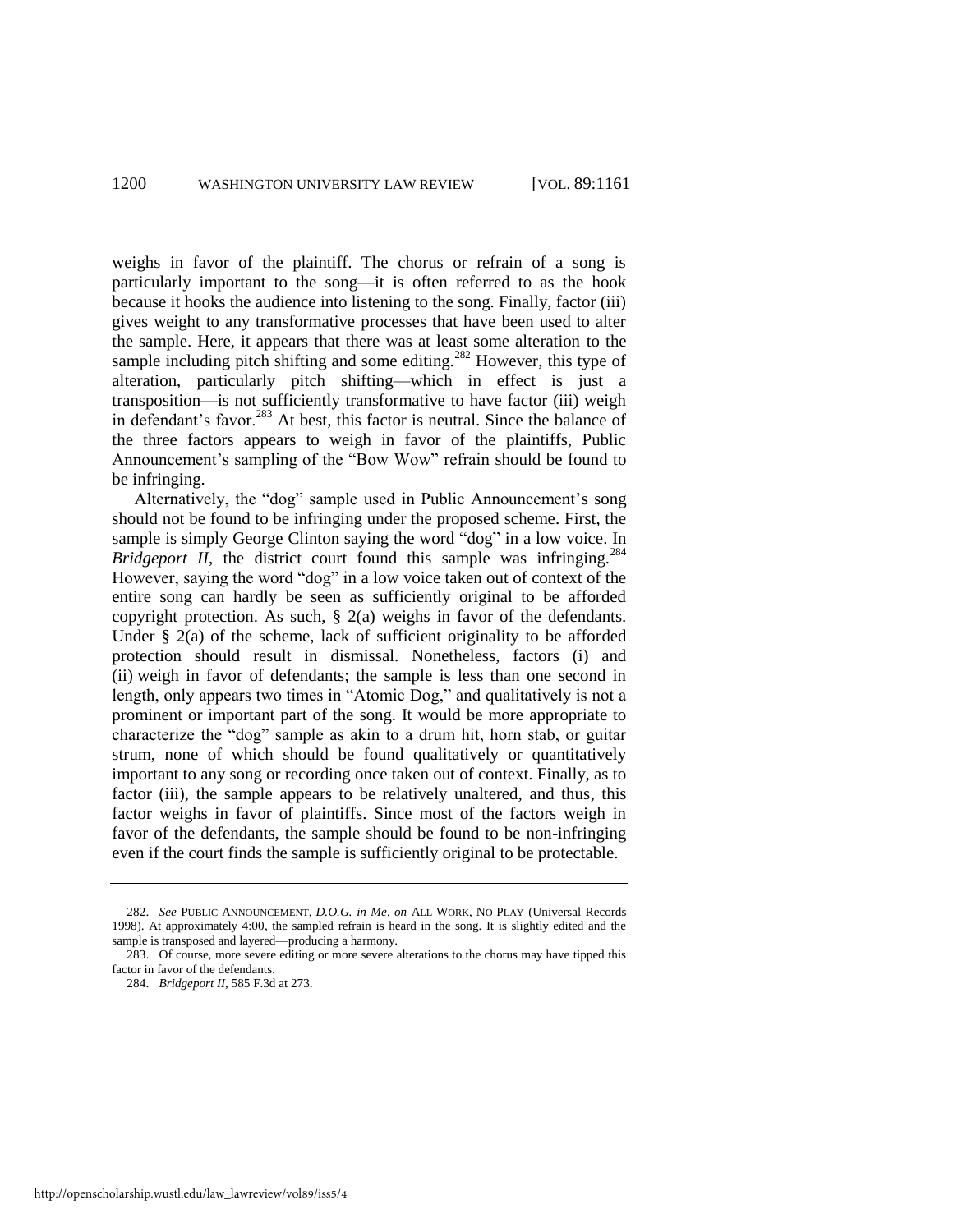#### **CONCLUSION**

Sampling is not new. The practice, as it currently exists, has been around since the 1980s, and there are no signs that this it is going away. Nor should it. The idea of musical quotation, or borrowing musical ideas, has been practiced throughout music history.<sup>285</sup> Unfortunately, due to normative views regarding the value of certain media—particularly music and visual media, such as film—and courts' robust copyright protection of that media, the quotation of such media has been overvalued by copyright holders and overprotected by copyright law.<sup>286</sup> Because little has changed since Judge Duffy uttered his famous words "Thou shalt not steal" in *Grand Upright Music, Ltd. v. Warner Bros. Records, Inc.*<sup>287</sup>—indeed, evidence of the persistence of Judge Duffy's attitude toward samplers are clearly affirmed by Judge Guy's opinion in *Bridgeport Music, Inc. v. Dimension Films*<sup>288</sup>—it seems it is time for Congress to remedy the matter.

In its current state, copyright law appears to be ill-equipped to deal with many of the problems and challenges that music sampling presents. This may be due in large part to the fact that Congress, when drafting the Sound Recording Act of 1971, did not contemplate music sampling.<sup>289</sup> Although dissonance occurs between the arguments advanced by this Note and Judge Guy's opinion for the Ninth Circuit in *Bridgeport Music, Inc. v. Dimension Films*, there is consonance on one point: "[t]o properly sort out [the problems with music sampling] with its complex technical and business overtones, one needs the type of investigative resources . . . possessed by Congress."<sup>290</sup> In short, this complex issue would be most adequately addressed through congressional action.

The proposal above does not abandon the vast body of copyright jurisprudence in favor a completely different approach. Quite to the contrary, it attempts to use the tools articulated in past cases and commentary to create legislation that both comports with traditional notions and theories of copyright law and adapts them to confront the issue of music sampling, which has yet to be adequately and expressly

<sup>285.</sup> *See* Jeremy Beck, *Music Composition, Sound Recordings, and Digital Sampling in the 21st Century: A Legislative and Legal Framework to Balance Competing Interests*, 13 UCLA ENT. L. REV. 1, 23–30 (2005) (describing practices of musical quotation and borrowing and tracing the origins of these practices back to classical music).

<sup>286.</sup> LESSIG, *supra* note [221,](#page-29-0) at 54.

<sup>287. 780</sup> F. Supp. 182, 183 (S.D.N.Y. 1991).

<sup>288. 410</sup> F.3d 792, 800 (6th Cir. 2005).

<sup>289.</sup> *See generally* S. Rep. 92-72, *supra* not[e 205;](#page-27-0) H.R. Rep. 92-487, *supra* not[e 205.](#page-27-0) 

<sup>290.</sup> *Bridgeport I*, 410 F.3d at 805.